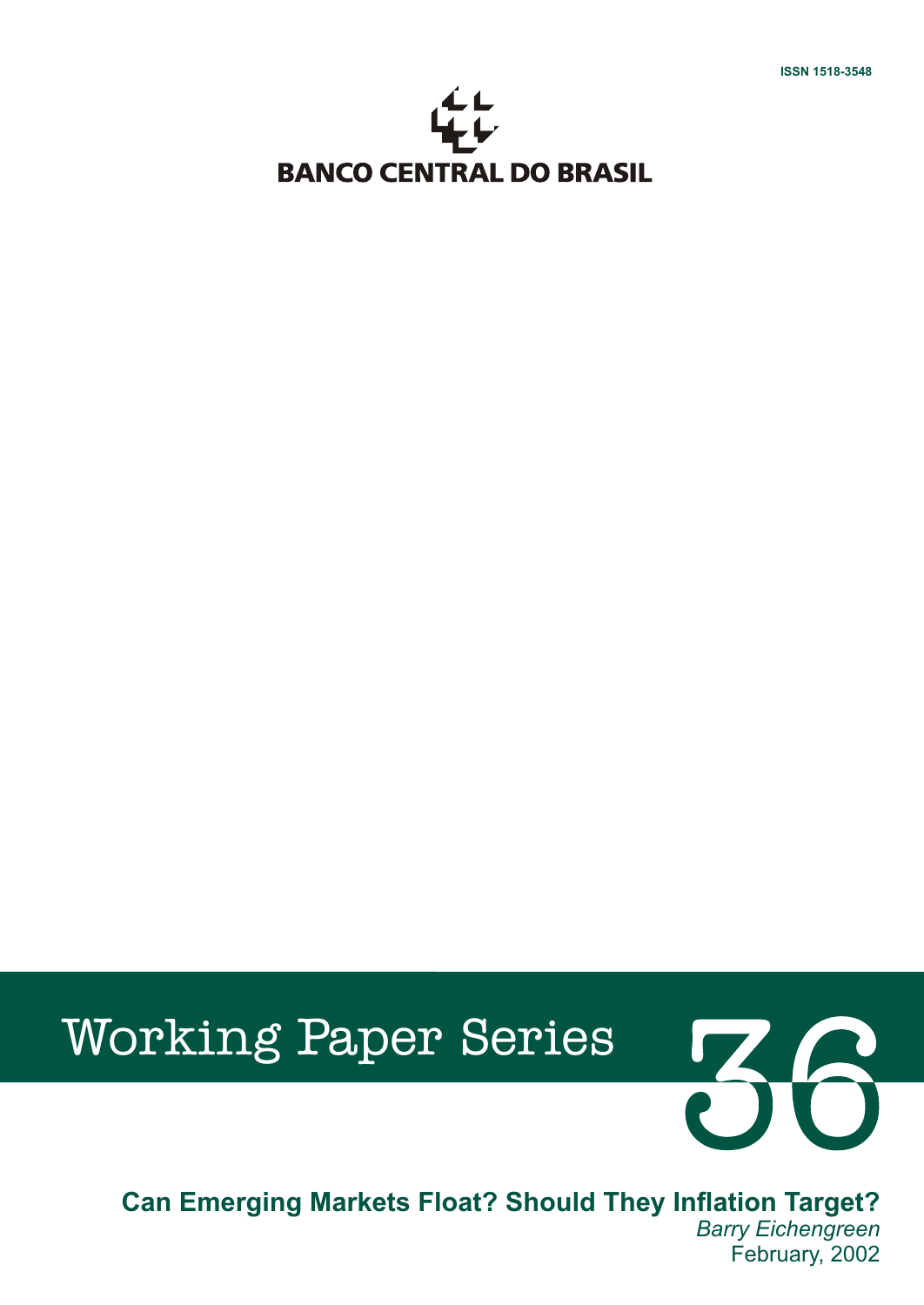| <b>000 00.000.100/000 L N</b> |                 |       |     |      |          |  |
|-------------------------------|-----------------|-------|-----|------|----------|--|
| <b>Working Paper Series</b>   | <b>Brasília</b> | n. 36 | ⊏eb | 2002 | $1 - 49$ |  |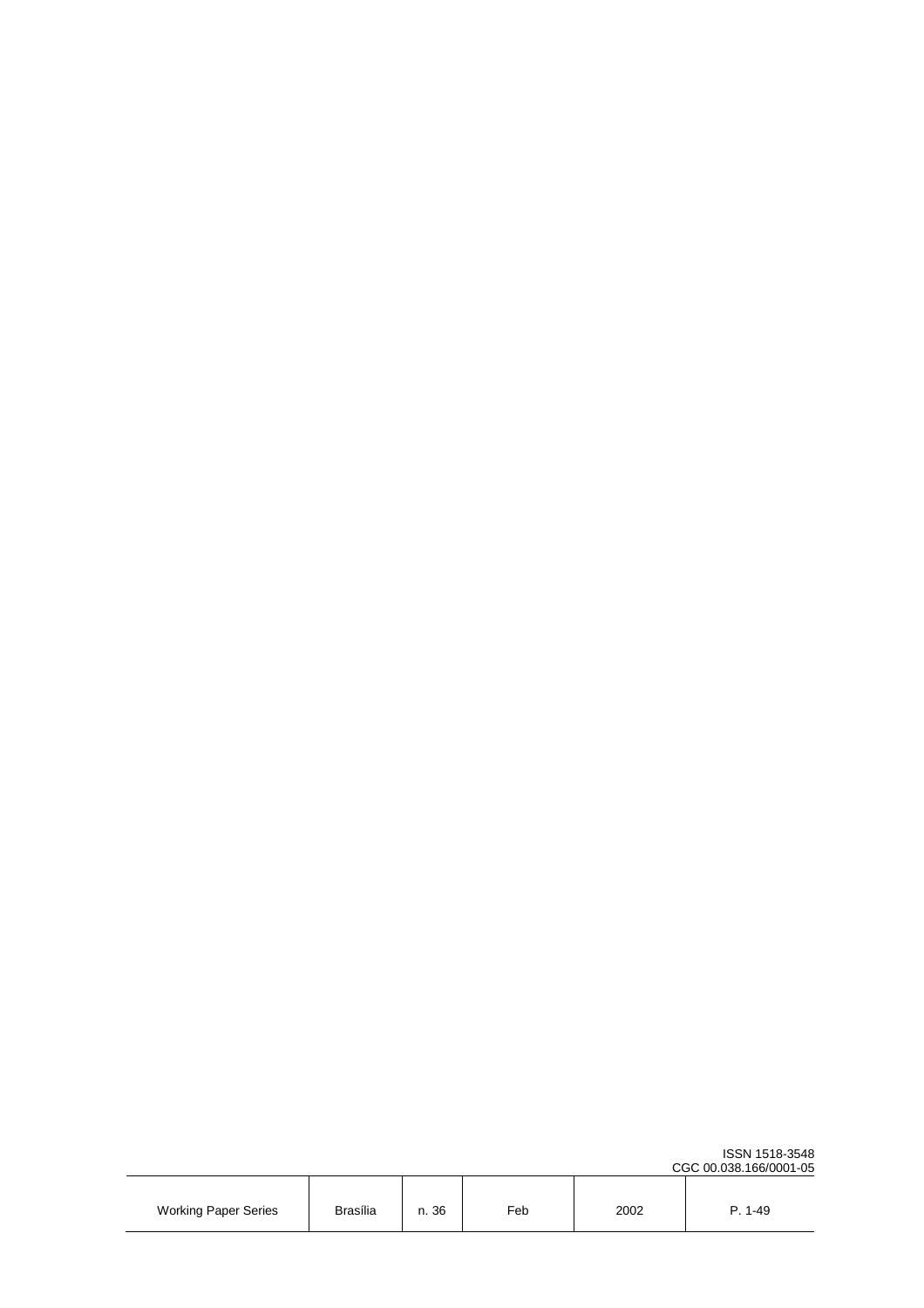## *Working Paper Series*

Edited by:

#### **Research Department (Depep)**

(E-mail: workingpaper@bcb.gov.br)

Reproduction permitted only if source is stated as follows: Working Paper Series n. 36. Authorized by Ilan Goldfajn (Deputy Governor for Economic Policy).

#### **General Control of Subscription:**

Banco Central do Brasil Demap/Disud/Subip SBS – Quadra 3 – Bloco B – Edifício-Sede – 2º subsolo 70074-900 Brasília – DF – Brazil Phone: (5561) 414-1392 Fax: (5561) 414-3165

The views expressed in this work are those of the authors and do not reflect those of the Banco Central or its members. Although these Working Papers often represent preliminary work, citation of source is required when used or reproduced.

*As opiniões expressas neste trabalho são exclusivamente do(s) autor(es) e não refletem a visão do Banco Central do Brasil. Ainda que este artigo represente trabalho preliminar, citação da fonte é requerida mesmo quando reproduzido parcialmente.* 

#### **Banco Central do Brasil Information Bureau**

| Address:  | Secre/Surel/Diate                                |
|-----------|--------------------------------------------------|
|           | $SBS - Quadra 3 - Bloco B$                       |
|           | Edifício-Sede $-2^{\circ}$ subsolo               |
|           | $70074 - 900$ Brasília – DF – Brazil             |
| Phones:   | (5561) 414 () 2401, 2402, 2403, 2404, 2405, 2406 |
| DDG:      | 0800 992345                                      |
| Fax:      | $(5561)$ 321-9453                                |
| Internet: | http://www.bcb.gov.br                            |
| E-mails:  | cap. secre@bcb.gov.br                            |
|           | dinfo. secre@bcb.gov.br                          |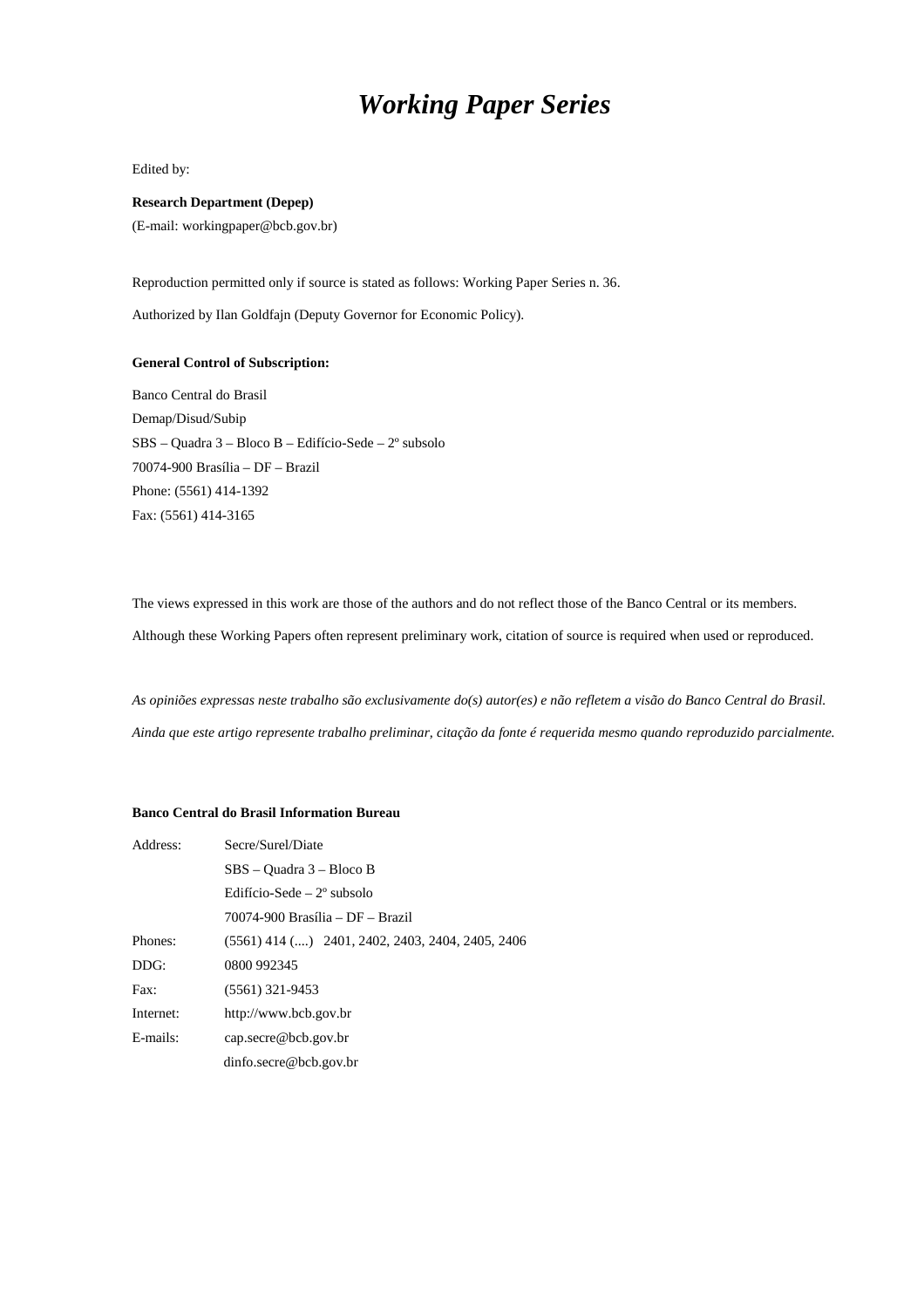## **Can Emerging Markets Float? Should They Inflation Target?1**

**Barry Eichengreen University of California, Berkeley Revised, February 2002** 

#### **Abstract**

The crises of the 1990s convinced many observers that intermediate exchange rate arrangements are fragile and crisis prone. But advising emerging markets to abandon the exchange rate as an anchor for policy compels those issuing the call to offer an alternative. This paper asks whether inflation targeting is a viable alternative for emerging markets. It focuses on the distinctive characteristics of the policy environment that bear on its feasibility: fast passthrough, the difficulty of forecasting inflation, liability dollarization, and imperfect credibility.

<sup>&</sup>lt;u>1</u> <sup>1</sup>Revision of a paper presented to a seminar at the Central Bank of Brazil. An earlier version was presented at the Bank of England. For helpful comments I thank Lawrence Ball, Paul Masson, Rick Mishkin, Peter Sinclair, Lars Svensson, Ted Truman, and John Williamson, as well as seminar participants at both institutions.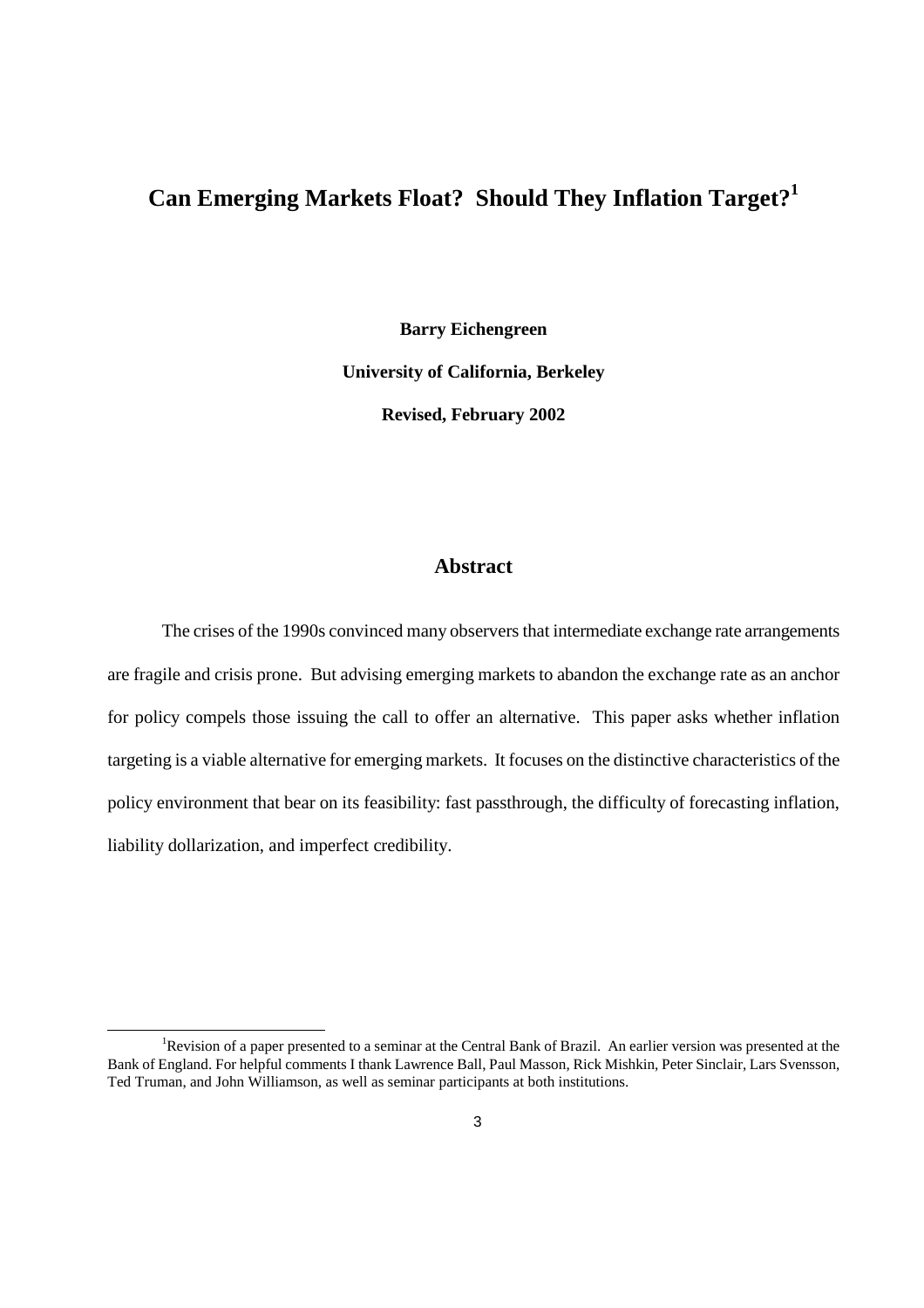#### **1. Introduction**

The hot debate over the best monetary-cum-exchange-rate regime for developing countries shows no signs of cooling down. The Asian crisis and its fallout in Latin America and Eastern Europe have convinced many observers that soft currency pegs are crisis prone and that emerging markets should embrace greater exchange rate flexibility. The Turkish crisis reinforced that view. But worries that greater flexibility will impede market access, hinder financial development, and undermine rather than underpin financial stability have led others to advocate moving in the opposite direction -- that is, hardening the peg by installing a currency board or dollarizing.<sup>2</sup> While there are prominent examples of countries that have moved both ways -- Ecuador and El Salvador have dollarized while Brazil has embraced greater flexibility -- many developing countries continue to occupy the middle ground in the sense of making extensive use of their reserves so as to limit the variability of their exchange rates.<sup>3</sup>

The one thing all of these regimes have in common is that none is an entirely comfortable solution to the monetary dilemma. Flexible rates tend to fluctuate erratically, especially if abandonment of a peg leaves a country without a nominal anchor, a clear and coherent monetary policy operating strategy, and credibility in the eyes of the markets. Unilateral dollarization limits policy flexibility, gives the country resorting to it no voice in the monetary policy it runs, and sacrifices seigniorage revenues. And ad hoc intervention to limit the variability of the exchange rate in the absence of a credible commitment to a transparent, coherent, and defensible monetary strategy is unlikely to inspire

 $\frac{1}{2}$  ${}^{2}I$  use the term "dollarization" generically to denote the adoption of a major (international) currency, be it the dollar, the euro or another unit.

 $3$ Calvo and Reinhart (2000) are leading exponents of the view that many emerging markets exhibit "fear of floating" -- that, despite being reclassified by the IMF as embracing a greater degree of exchange rate flexibility, they continue to intervene heavily to limit the actual variability of the currency.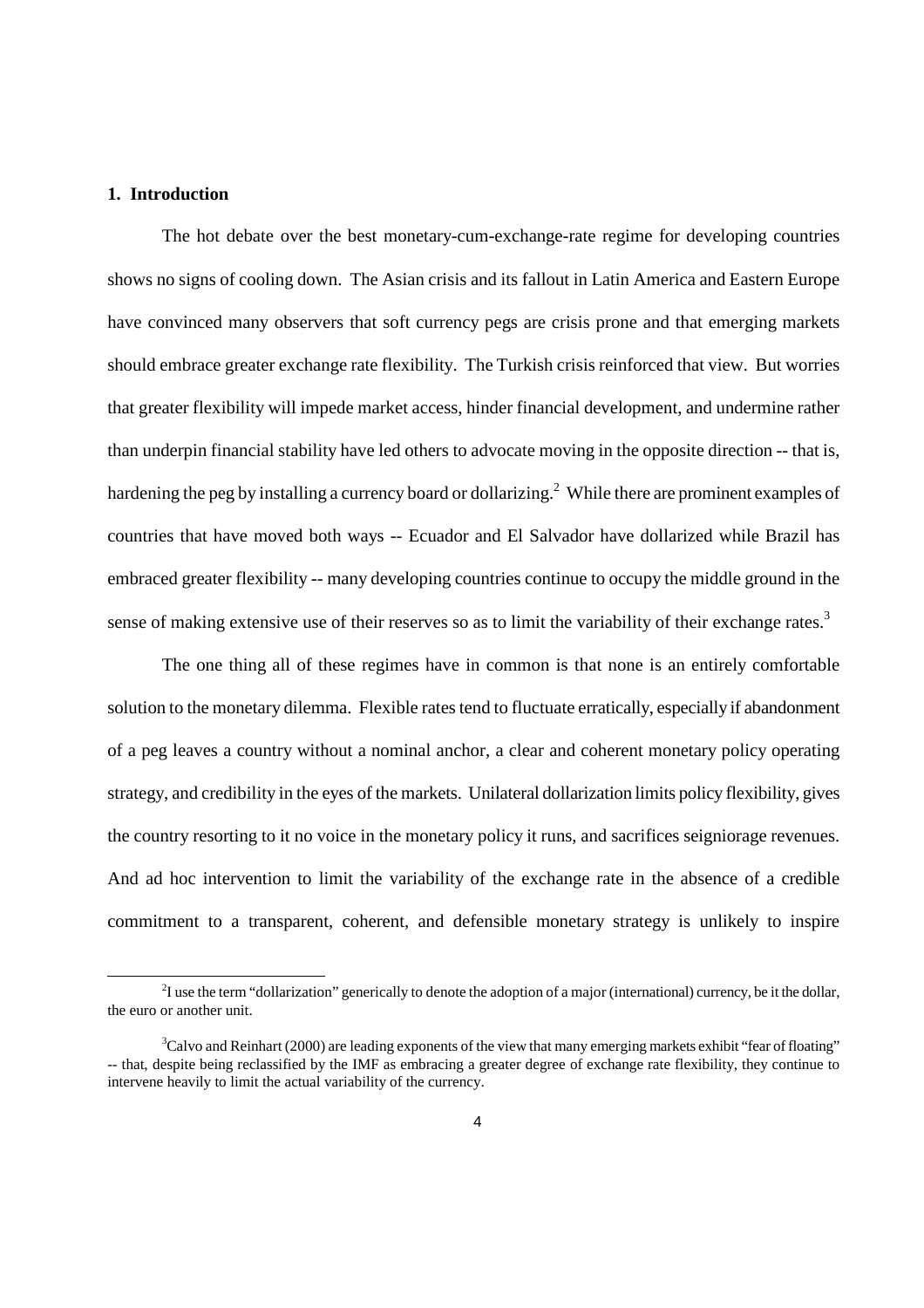confidence; attempting to prevent the exchange rate from moving beyond set limits under these circumstances can render the central bank and its reserves sitting ducks for speculators. That none of these options is particularly appealing is, if course, the dilemma of a world in which markets are international but governments are national. It is why authors like Mundell (1997) and Cooper (1999) see a global currency and a global central bank as logical consequences of the globalization of markets.

Notwithstanding this vision for the future, countries opening their economies to capital flows will be forced for the present to choose from this limited menu of hard pegs (currency boards, dollarization), implicit target zones (de jure floating but de facto intervention to limit the variability of the exchange rate), and greater flexibility.<sup>4</sup> Other authors have made the case for the first two options, what can be called hard and soft or loud and quiet pegs.<sup>5</sup> In this paper I consider the viability of the third.

Calling for emerging markets to abandon the exchange rate as an anchor for policy compels those issuing the call to offer an alternative.  $6$  The leading candidate is inflation targeting.  $7$  The task I take on

 $\begin{array}{c|c}\n\hline\n\end{array}$ <sup>4</sup>A further option, the adjustable peg, may be viable for countries with capital controls, as the experiences of China and Malaysia have shown. I disregard this option here on the grounds that trends in technology and policy (domestic financial liberalization, in particular) will lead additional countries to liberalize their international financial transactions, limiting those to which this option is relevant.

<sup>&</sup>lt;sup>5</sup>On dollarization, see Hausmann (1999) and Calvo (2000a). On bands and pegs for emerging markets, see Williamson (2000). In order to reduce effective options to three, I lump together under the heading of "intermediate regimes" pegs, bands and crawls a la Williamson and implicit strategies to limit exchange rate flexibility a la Calvo and Reinhart (2000), since both are monetary policy strategies framed in terms of the level of the exchange rate, while neither hardens the peg to the extent of a currency board. This follows the policy literature on target zones, which encompasses both hard and soft zones (that is, with and without buffers and escape clauses) and loud and quiet zones (in other words, those that are announced and unannounced).

<sup>&</sup>lt;sup>6</sup>Not all of the advocates of greater flexibility take this additional step. Calvo (2000b) criticizes contributions to this literature, with no little justification, for failing to specify the alternative to an exchange-rate based policy regime.

<sup>&</sup>lt;sup>7</sup>Brazil, Chile, Colombia, Israel, the Czech Republic and Poland all adopted inflation targeting in conjunction with a recognition of the need to widen or abandon an exchange rate band. Clearly, inflation targeting and flexible exchange rates are not synonymous, although, as Calvo (2000b, p.28) writes, there is a tendency to erroneously identify inflation targeting with flexible rates. Flexible rates can be backed by no coherent monetary policy operating strategy of any kind or by a number of alternatives to inflation targeting. The other options for policy are monetary targeting, which is impractical in emerging markets (and most other places) because of the instability of the relationship between monetary aggregates and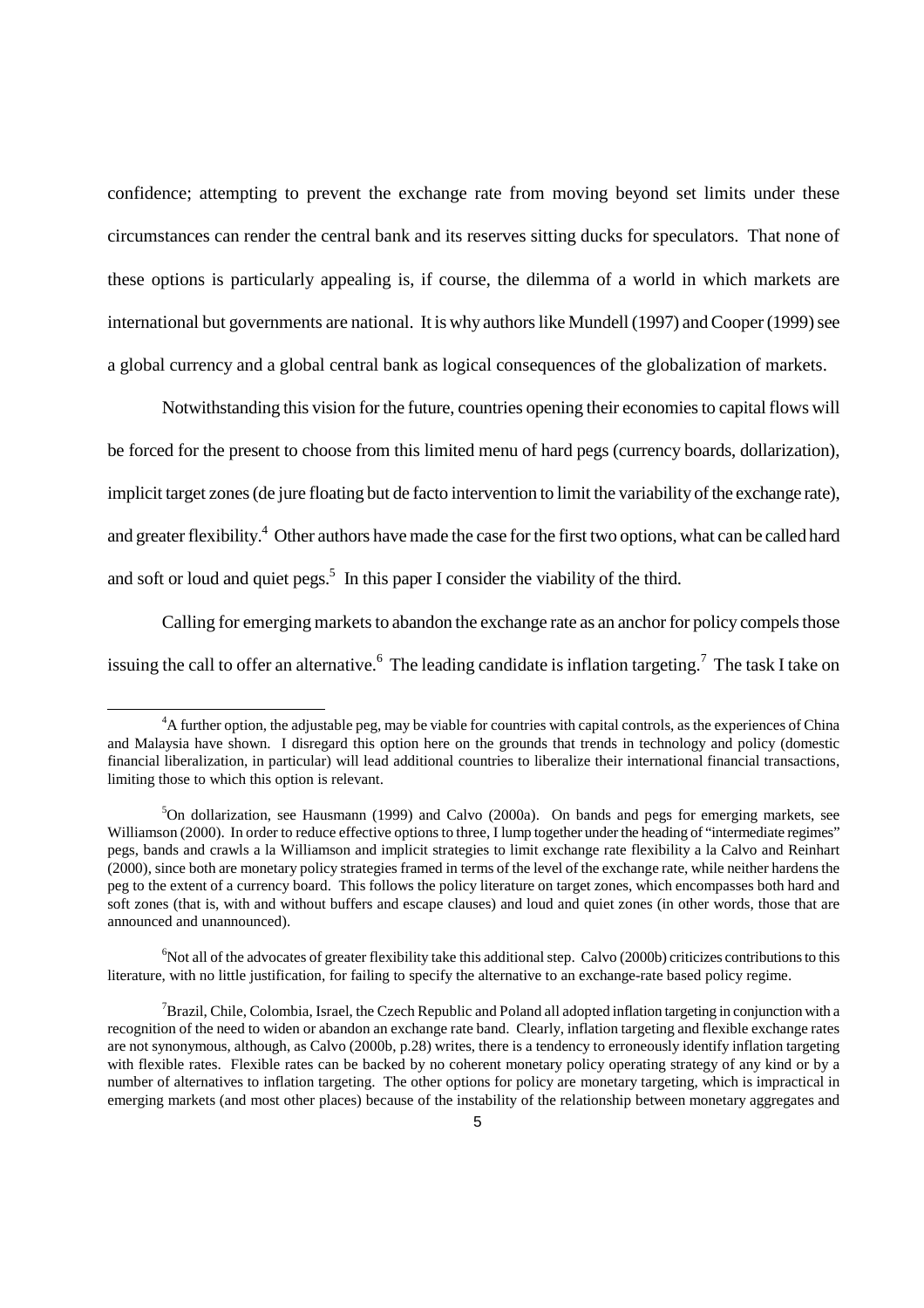in this paper is to assess whether inflation targeting offers a viable alternative to an exchange-rate based monetary policy regime.

There has been some analysis of inflation targeting in emerging markets, most of it recent (the pioneering work is Masson, Savastano and Sharma 1997; see also Eichengreen, Masson, Savastano and Sharma 1999, Christoffersen and Wescott 1999, Mishkin 2000a, Mishkin and Savastano 2000, Bogdanski, Tombini and Werlang 2000, Devereux and Lane 2000, Jiri 2000, Morande 2000, and Schaechter, Stone and Zelmer 2000). But none of these studies has considered the entire range of issues. And most have failed to distinguish between open-economy and developing-country aspects of inflation targeting.

I organize my discussion as follows. Section 2 defines inflation targeting and reviews some conceptual issues relating to its implementation. (Readers familiar with this literature may want to skip or skim this material.) Section 3 then asks what is distinctive about inflation targeting in open economies. Issues that arise under this heading include susceptibility to external shocks and the sensitivity of output and inflation to the exchange rate. Section 4 then asks what is distinctive about inflation targeting in emerging markets. Topics under this heading include passthrough, the difficulty of forecasting inflation, liability dollarization, and credibility issues.

The conclusion then returns to question of whether inflation targeting is an option for emerging markets.

l

policy targets, and nominal income targeting, which has formidable data requirements and has never been tried. Another option is the so-called Taylor rule for monetary policy, whose connection to inflation targeting I elaborate below.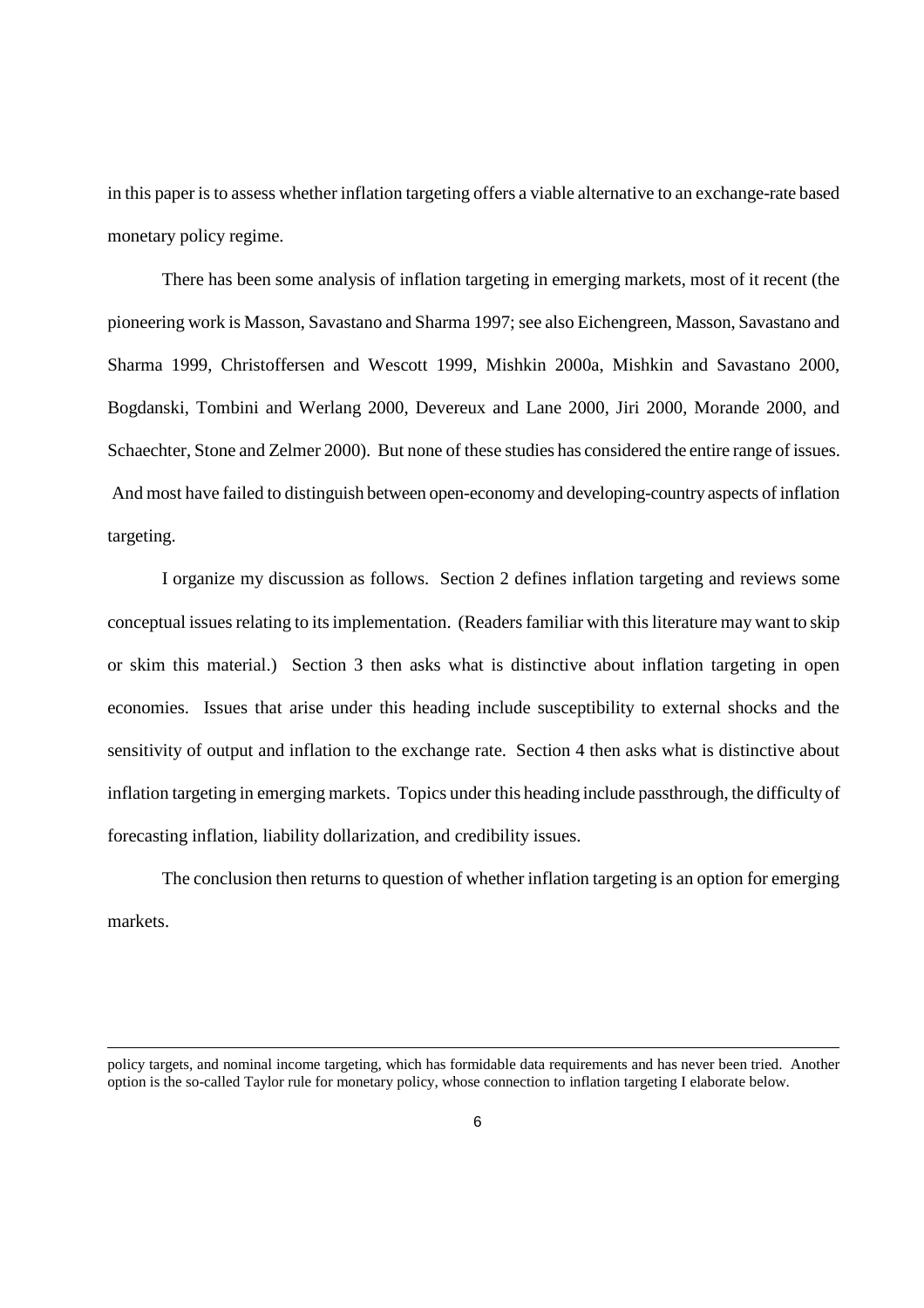#### **2. General Considerations<sup>8</sup>**

I define inflation targeting as a monetary policy operating strategy with four elements: an institutionalized commitment to price stability as the primary goal of monetary policy; mechanisms rendering the central bank accountable for attaining its monetary policy goals; the public announcement of targets for inflation; and a policy of communicating to the public and the markets the rationale for the decisions taken by the central bank. $9$  Institutionalizing the commitment to price stability lends credibility to that objective and gives the central bank the independence needed to pursue it. Mechanisms for accountability make this pursuit politically acceptable and impose costs on central banks that are incompetent or behave opportunistically. Announcing a target for inflation and articulating the basis for the central bank's decisions allows these mechanisms to operate.

The multi-dimensional nature of this definition explains why there is no consensus about which emerging markets are inflation targeters. Brazil, Chile, the Czech Republic, Israel, South Africa, Poland, Colombia, Thailand, Mexico, the Philippines and South Korea are all cited in this connection.<sup>10</sup> But while all of these countries have announced numerical targets for inflation, not all of them have put in place the other elements of inflation targeting as defined above. At the time of writing, most observers would probably draw the line between the first and last six countries, classifying only the former as full-fledged inflation targeters.

 $\overline{\qquad \qquad }$  8  ${}^{8}$ There exist more complete and authoritative surveys of the literature on inflation targeting than I am able to provide here, for example, Bernanke et al. (1999).

<sup>&</sup>lt;sup>9</sup>Others would add following an information-inclusive strategy where the variables to which the central bank responds are not limited to, say, current inflation and the output gap, and/or using an inflation forecast as the intermediate guide for monetary policy.

 $10$ Such lists are constantly changing. Thus, in June 2001 Hungary joined the inflation targeting club "implicitly," while Thailand, according to some, backed away from full-fledged inflation targeting by embracing a more exchange-rate oriented strategy (J.P Morgan 2001, p.11).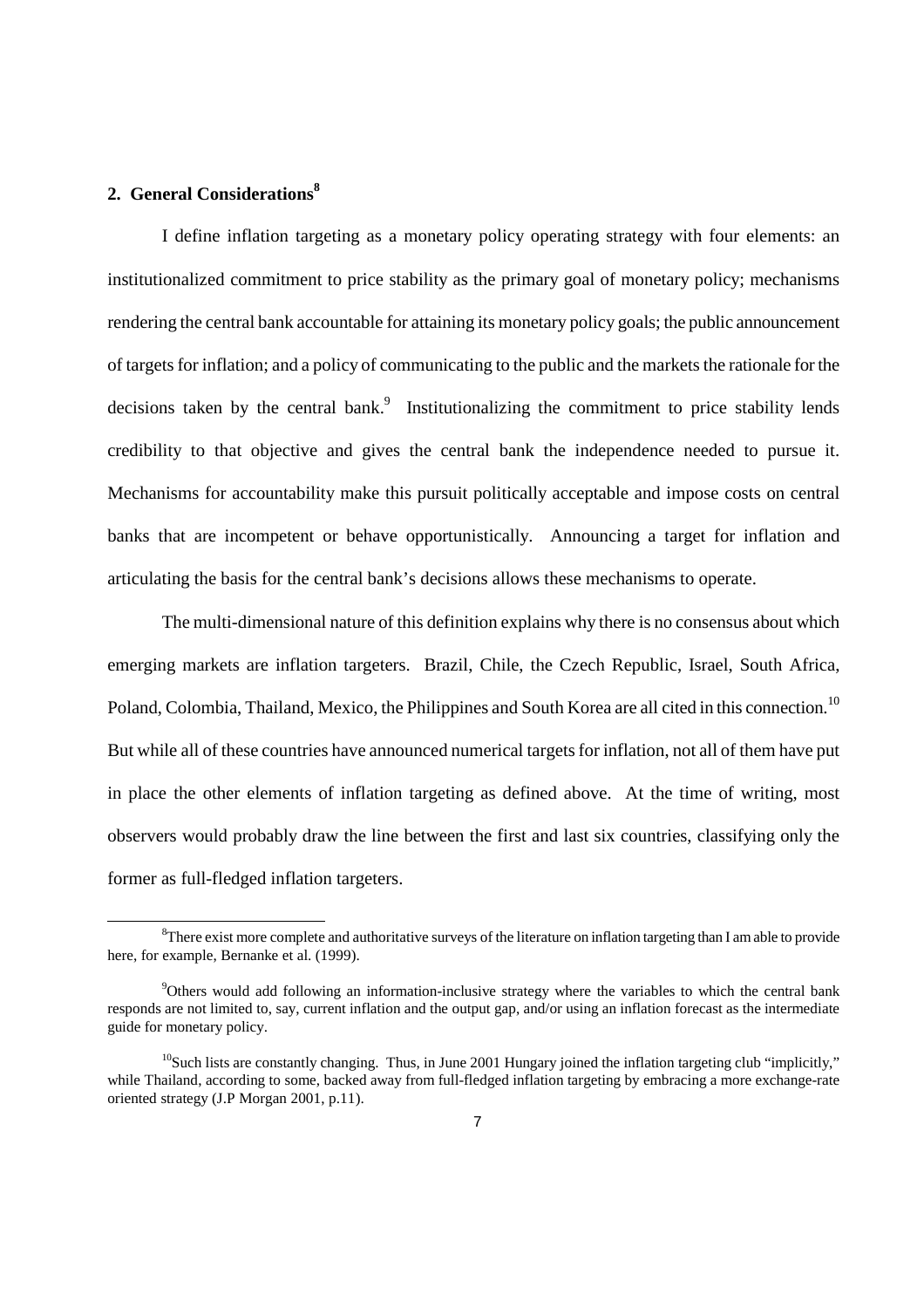One can further distinguish "strict" inflation targeting from "flexible" inflation targeting. Strict inflation targeting is when only inflation enters the central bank's objective function, flexible inflation targeting when there is also a positive weight on other variables, output for example (Svensson 1999). (Even with strict inflation targeting there is still a positive weight on output in the policy reaction function insofar as the information content of the output gap is useful for forecasting inflation.<sup>11</sup>) Since few central banks and polities are prepared to disregard all other variables under all circumstances, flexible inflation targeting is the policy-relevant case.<sup>12</sup>

This has a number of implications. Most obviously, whereas a central bank that targets inflation strictly will attempt to hit that target as quickly as possible under all circumstances (where the feasible speed depends on the control lag from its policy instruments to inflation), a central bank that pursues flexible inflation targeting will tend to push inflation toward its target more gradually. It will balance the benefits of minimizing the variability of inflation against the costs of creating additional variability in the other variables that enter its objective function.

So defined, inflation targeting is a "target rule," where policy is formulated to hit an appropriately weighted set of ex ante specified policy objectives. The question is how to move from a target rule to an "instrument rule" -- that is, settings for the policy instrument or instruments as a function of the information available to policy makers.<sup>13</sup> This is not straightforward in a complex

 $11$ I show this below using a simple model. De Brouwer and O'Regan (1997) also show this using a simulation model that inflation targeting which ignores the information content of output deviations results in not just more variable output but more variable inflation as well.

 $12C$ alvo (2000b, p.28) asserts that "Inflation targeting is equivalent to pegging the currency to a basket of goods." This is true of strict inflation targeting but not of its flexible counterpart.

 $13$ The language here is from Svensson (1999). Other authors refer to this as the distinction between policy objectives and policy rules.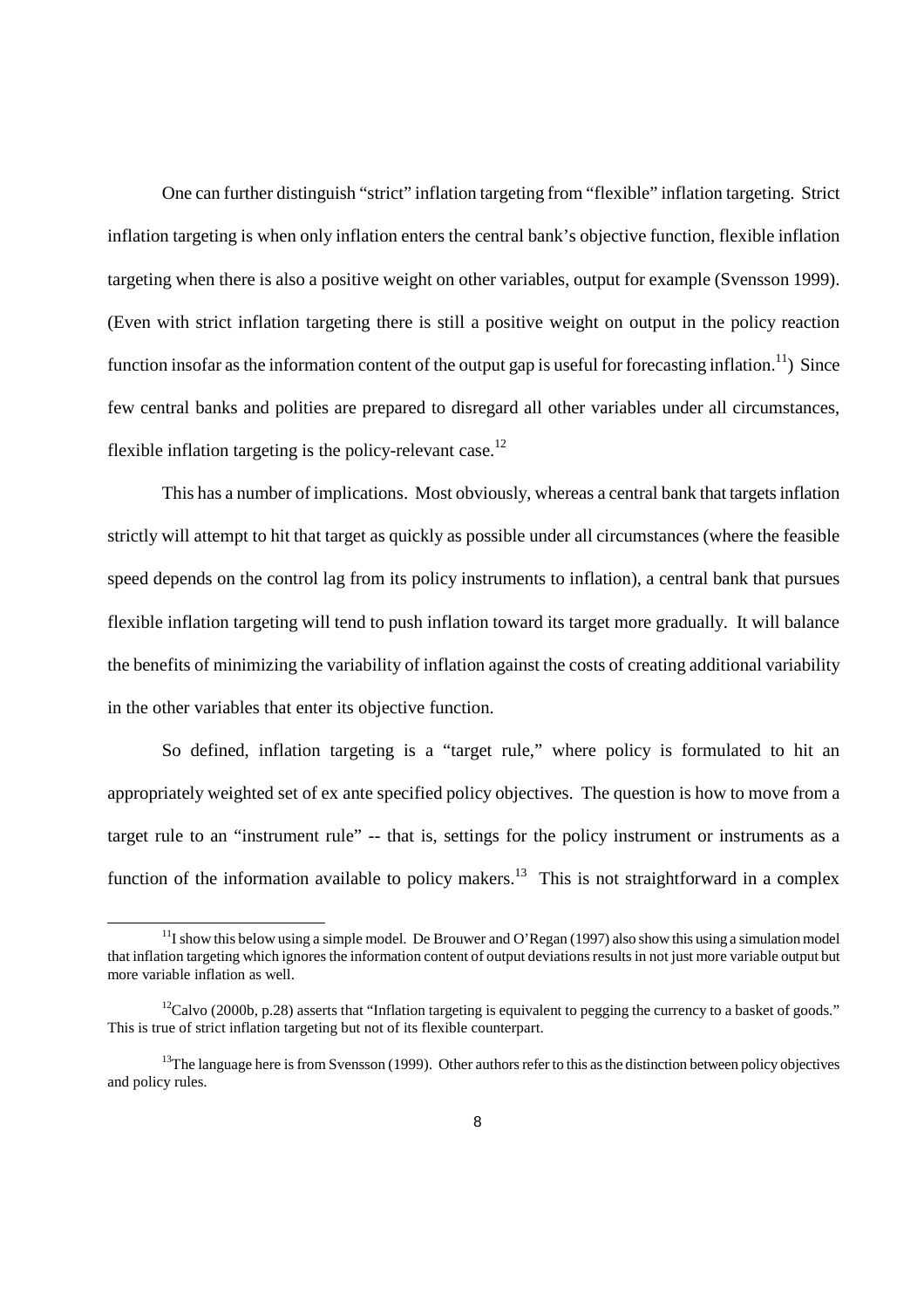economy.<sup>14</sup> Three imperfect solutions are to fly by the seat of the central bank's pants, inflation-forecast targeting, and the Taylor rule. I consider these alternatives in turn.

Seat-of-the-pants inflation targeting (using everything from in-house econometric models to central banker's intuition to guide the setting of policy instruments) is what many central banks do - some with considerable success. But it is unlikely to be efficient insofar as it is not systematized. And to the extent that the rationale for the central bank's decision cannot be fully articulated and defended, it will lack credibility.<sup>15</sup>

Targeting the central bank's inflation forecast (conditional on the information available at the time of the forecast) is an example of an "intermediate targeting rule" that specifies a vector of intermediate targets that are correlated with the ultimate policy goal but easier to control and observe than the ultimate goal (Svensson 1999). Inflation forecast targeting should be more efficient than formulating policy on the basis of an ad hoc reaction function insofar as the policy instruments respond to all the information that is relevant to the forecast. It will have more credibility than the alternatives if the central bank has a track record of accurate forecasting.<sup>16</sup>

<sup>&</sup>lt;sup>14</sup>And where outcomes are uncertain. There is a growing literature on inflation targeting under uncertainty (for example, Levin, Weiland and Williams 1999, Kumhof 2000), which I leave aside in this paper.

<sup>&</sup>lt;sup>15</sup>Something that is likely to be particularly problematic in emerging markets, as I analyze below.

 $16$ This is another big if, and it is something that is likely to be especially problematic in emerging markets (as I discuss below). In addition, simply targeting the inflation forecast does not solve the problem that additional information about the structure of the economy and its reaction to policy is needed to inform the central bank's decision of how quickly to eliminate any discrepancy between the inflation forecast and the inflation target.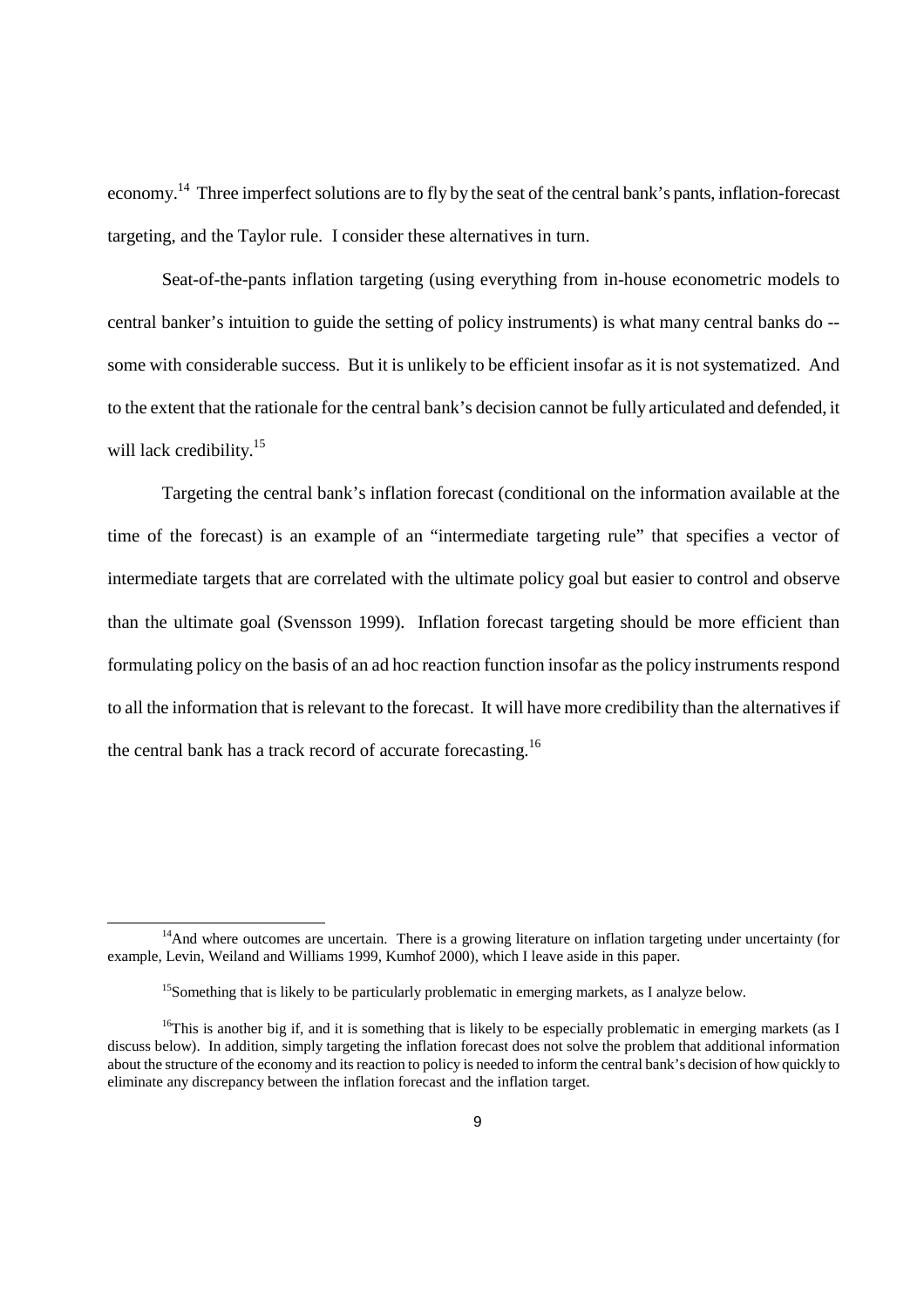That seat-of-the-pants inflation targeting is arbitrary and that inflation-forecast targeting is no more reliable than the forecast have motivated the search for simple rules. The Taylor rule is the leading example. Taylor (1993) specifies a reaction function for a closed economy with positive weights on deviations from target inflation and from the natural rate of unemployment that closely tracks the actual policies followed by many central banks that target low inflation. Contributors to the closed-economy literature have shown how a Taylor rule can be derived as the optimal reaction function for a strictly inflation-targeting central bank. Let the economy be represented as:

$$
\pi_{\tau+1} = \pi_{\tau} + \alpha(y_t - y^*) + \varepsilon_{t+1} \tag{1}
$$

$$
y_{t+1} - y^* = \lambda (y_t - y^*) - \beta (r_t - r^*) + n_{t+1}
$$
 (2)

Equation (1) is an accelerationist Phillips Curve, where the change in inflation  $(\pi)$  between this period and next is a function of this period's gap between actual output  $(y)$  and its natural level  $(y^*)$  and of a disturbance (denoted  $\varepsilon$ <sub>t+1</sub>). Equation (2) is aggregate demand, where next period's output gap is a function of this period's output gap, the deviation of the interest rate (r) from normal (r\*), and a disturbance  $(n_{t+1})$ . The key assumption is that the control lag until inflation responds to the central bank's instrument (r) is longer than the control lag for aggregate demand (equivalently in the present context, that policy affects inflation only through the aggregate-demand channel).

Under strict inflation targeting, the optimal policy is to target inflation two periods ahead, setting  $\pi_{t+2} = \pi^*$ , where  $\pi^*$  denotes target inflation. (Inflation one period ahead is given by output in the current period, which is predetermined; hence inflation one period ahead cannot be controlled.) To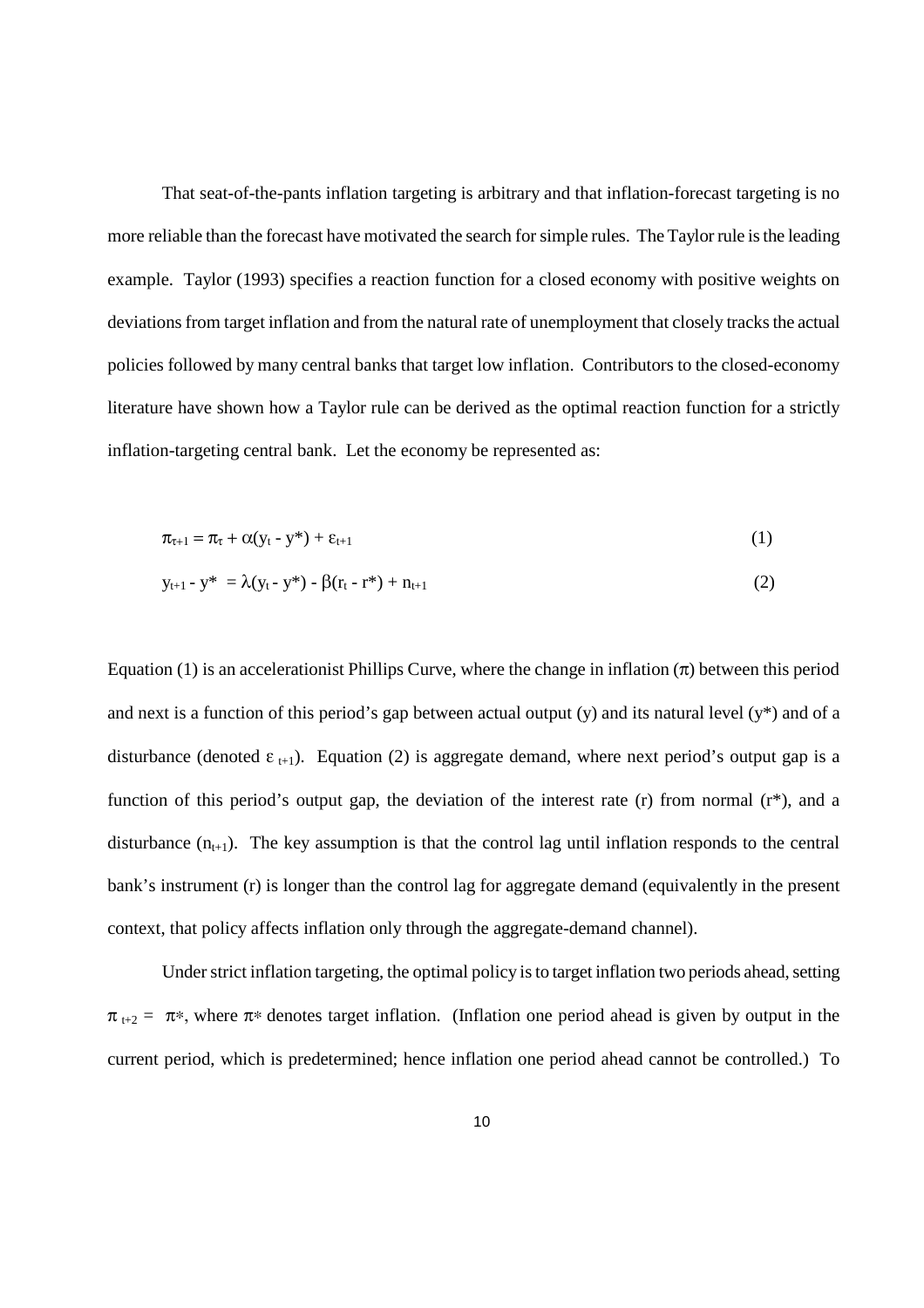solve for the optimal reaction function, shift equation (1) forward, substitute in (2), and set  $\pi_{t+2}$  (the twoyear inflation forecast) equal to π∗ (thus adopting a version of inflation-forecast targeting). This yields:

$$
r_t = r^* + \phi(\pi_t - \pi^*) + \chi(y_t - y^*)
$$
\n
$$
(3)
$$

This is a Taylor rule with positive weights on deviations of inflation from target and of output from its natural rate, where the weights φ and χ depend on the parameters α, λ, and β. We see the point mentioned above, that even under strict inflation targeting there is still a positive weight on output in the reaction function because of its information content for future inflation.

However, equation (3) is a peculiar Taylor rule. Strict inflation targeting implies sharp changes in the interest rate in response to deviations of inflation from target and output from its natural level, since  $\phi = 1/(\alpha\beta)$  and  $\chi = (1+\lambda)/\beta$ .<sup>17</sup> For example, if  $\lambda$ =0.8,  $\alpha$ =0.4, and  $\beta$ =0.6, values that approximate realistic conditions, then we would observe changes in the interest rate in response deviations to both variables of several times the magnitude suggested by Taylor as matching the actual behavior of central banks.<sup>18</sup> This in turn implies very considerable output fluctuations. It is worth emphasizing that we obtain this solution only because we are assuming that the central bank cares exclusively about inflation to the total disregard of output. This is a further indication, if one was needed, that central banks are not strict inflation targeters; they care also about the behavior of other variables.

 $17$ In the general case where the central bank cares not just about inflation but also about other variables like output, the reaction coefficients will also depend on the parameters of its objective function (see below). But that is not the case here.

<sup>&</sup>lt;sup>18</sup>Taylor identifies  $\phi$ =1.5 and  $\gamma$ =0.5 as replicating the actual behavior of inflation-targeting central banks. Here we get  $\phi \cong 4$  and  $\gamma = 3$ .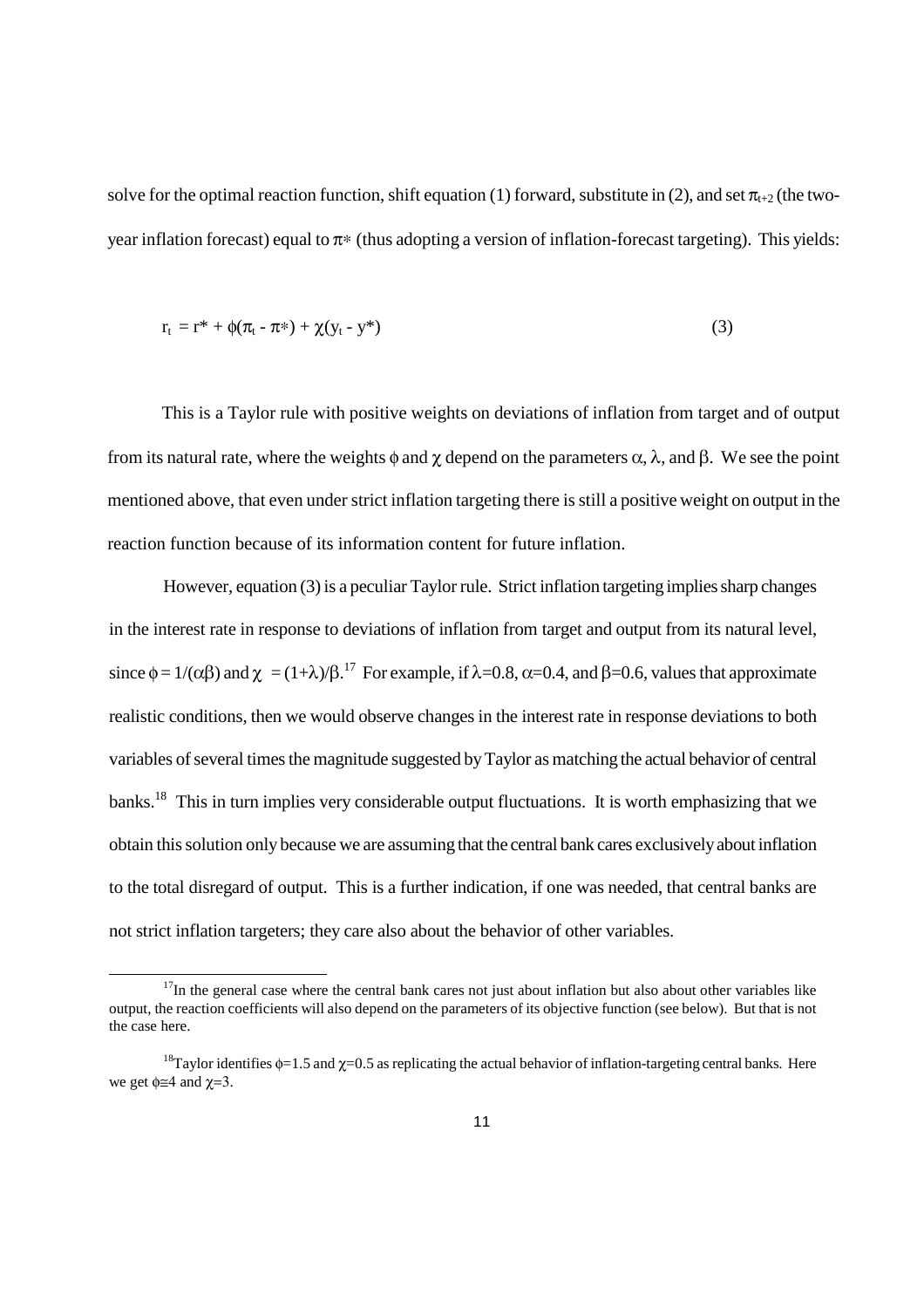If it cares about the deviations of output from the natural rate as well as deviations of inflation from target, then an optimizing central bank, instead of adjusting two-year-ahead expected inflation all the way to the inflation target, will adjust it part way:

$$
E(\pi_{\tau+2}) = \kappa \pi^* + (1-\kappa)E(\pi_{\tau+1})
$$
\n<sup>(4)</sup>

where κ is a constant between zero and one, and E denotes an expectation. Svensson (1996) derives this relationship in the present model and shows that κ will be a decreasing function of the weight on output stabilization in the central bank's objective function.<sup>19</sup>

Life is more complicated if the structure of the economy is more complex -- for example, if the economy is open. It is to the complications that arise in the case of open-economy inflation targeting that I now turn.

 $19$ Similarly, the higher the central bank's discount rate (the more it cares about the present relative to the future) and the less responsive is inflation to output fluctuations (the smaller  $\alpha$ ), the less will be the weight on target inflation. If inflation two periods ahead is of less concern (because the discount rate is higher), then the central bank will be prepared to incur less output variability in order to stabilize it. And if output has to be pushed around a lot in order to hit the inflation target, then the weight on that target in the reaction function will be less. These relationships are easy to show for shocks to  $\varepsilon_t$  when the control lag from the policy instrument to inflation is only one period -- if we rewrite equation (2) as  $y_t - y^* = -\beta(r_t - r^*) + n_t$  for example, so that the interest rate affects output immediately but inflation only with a one period lag -- but harder to show in the model in the text (again, however, see Svensson 1996). In contrast to the response to shocks to  $\varepsilon$ , in the variant in this footnote the interest rate is adjusted immediately in response to shocks to aggregate demand (to  $n_t$ ), so as to return both inflation to target and output instantaneously to the natural rate; equation (4) in the text is irrelevant.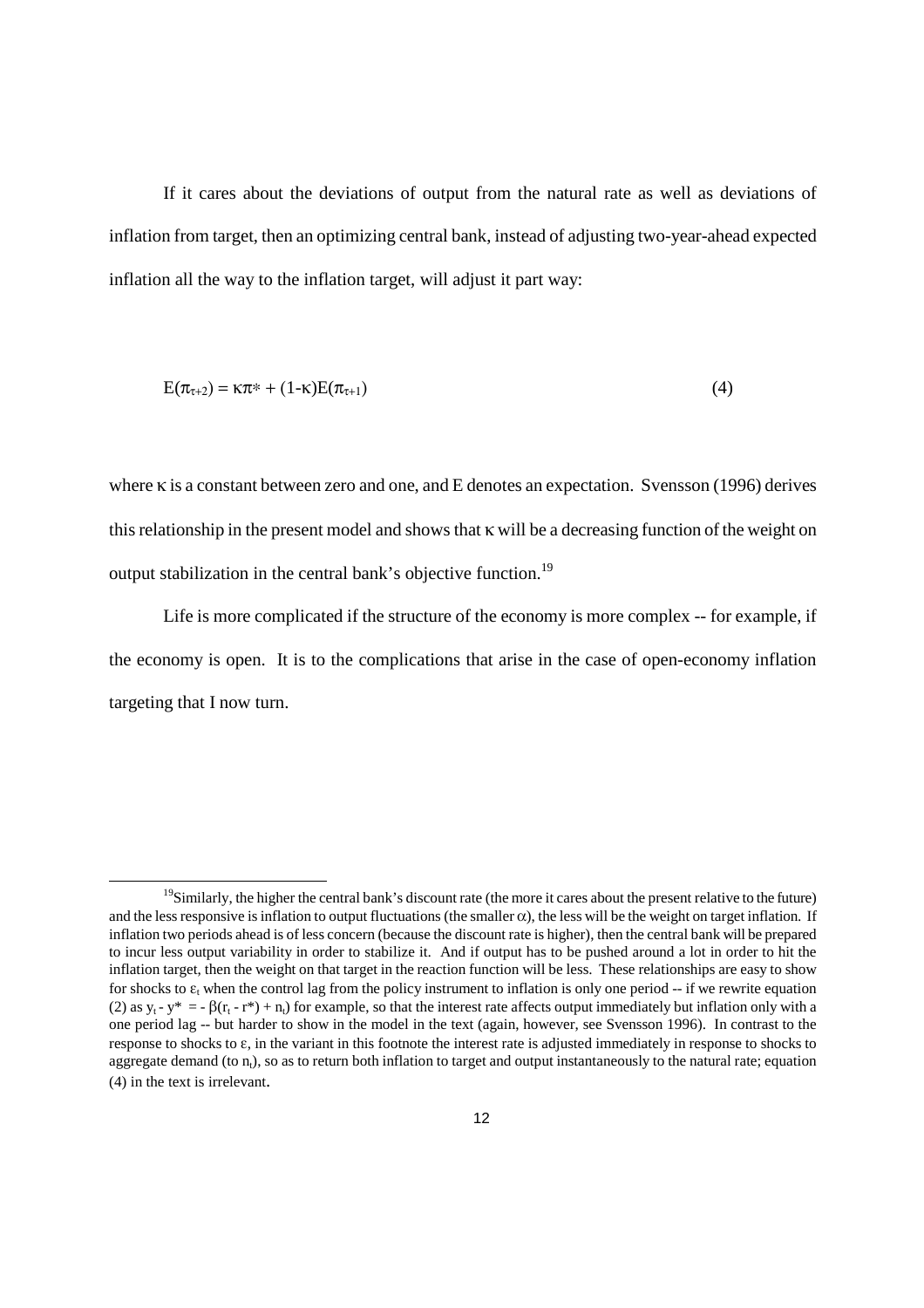#### **2. What's Different About Open Economies?**

The openness of emerging markets raises obvious questions about the relevance of the simple closed-economy inflation targeting framework. Openness exposes the economy to foreign shocks to both commodity and financial markets and introduces additional channels for policy. For example, the central bank's policy instrument (r) will now affect output not just directly, as in equation (2), but also indirectly through its impact on the exchange rate. While the direct interest-rate channel will dampen investment, as in a closed economy, the indirect channel will reduce net export demand by appreciating the exchange rate. This is easiest to see by starting from the interest parity condition that will hold in a financially open economy:

$$
e_t - E(e_{t+1}) = r_t - r' + v_t \tag{5}
$$

where the exchange rate e is defined as the foreign price of domestic currency (an increase is an appreciation), r' is the foreign interest rate, and  $\nu$  is a financial market (or "pure portfolio") disturbance.<sup>20</sup> Ball (1999) and Mishkin and Savastano (2000) consider a simplified version of this relationship where the expected future exchange rate is constant (so that  $e_t = r_t - r' + v_t$ ).<sup>21</sup> For convenience, I adopt this simplification in what follows. The additional impact of the interest rate on output, operating through the exchange rate, then implies nothing more than a larger coefficient on

 $20$ This is a "pure portfolio disturbance" in the sense that it appears only in this condition for financial market equilibrium, not also in the aggregate demand equation. Later in the paper I introduce an international commodity market (or "export market") disturbance that affects financial and commodity markets simultaneously. The implications for policy turn out to be rather different.

 $21$ One can attempt to justify this by arguing that since the expected values of the disturbances to equations (1) and (2) are zero, the exchange rate is expected to return to its (constant) level in the long run. But this ignores the distinction between temporary and permanent disturbances and between the long-run equilibrium level and the level one period out.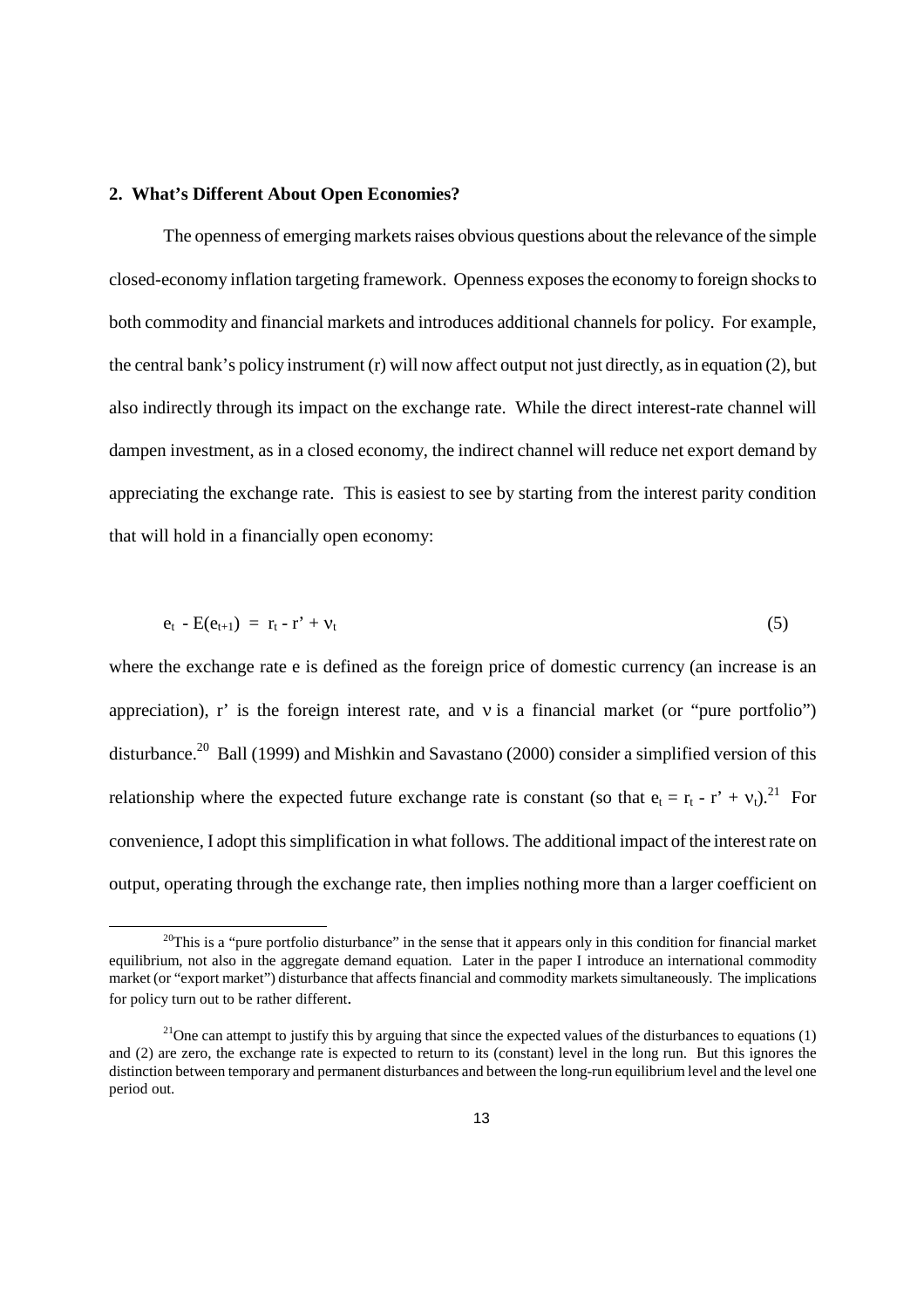the domestic interest rate in equation (2). Since it is assumed (for the time being) that the exchange rate and the interest rate affect the change in output with the same lag, (2) can be written as:

$$
y_{t+1} - y^* = \lambda (y_t - y^*) - \beta (r_t - r^*) - \delta e_t + n_{t+1}
$$
 (2')

Note that  $\beta(r_t - r^*) + \delta e_t = (\beta + \delta)r_t - \beta r^*$ . In open economies where the output response is larger, adjustments in the policy instruments will be smaller. But the reaction function is otherwise unchanged.

The implications are more complex if exchange rate movements also affect inflation directly with the same one-period lag as it is affected by the output gap.<sup>22</sup> In other words, we rewrite equation (1) as:

$$
\pi_{\tau+1} = \pi_{\tau} + \alpha(y_t - y^*) - \gamma(e_t - e_{t-1}) + \varepsilon_t \tag{1'}
$$

Strict inflation targeting is the simple case as always. Now a central bank that wishes to hit its inflation target in t+1 and not just t+2 can do so. It does this by using its instrument (the interest rate) to alter the exchange rate and hence import prices. But output is more variable than before,

 $^{22}$ In the model of the previous section, the policy instrument could affect inflation only after two periods, since there was a one-period lag from policy to the output gap and a further one-period lag from the output gap to inflation. Ted Truman has raised the question (in private correspondence) of whether there is strong empirical support for this assumption that the impact of monetary policy on inflation is felt faster in open economies.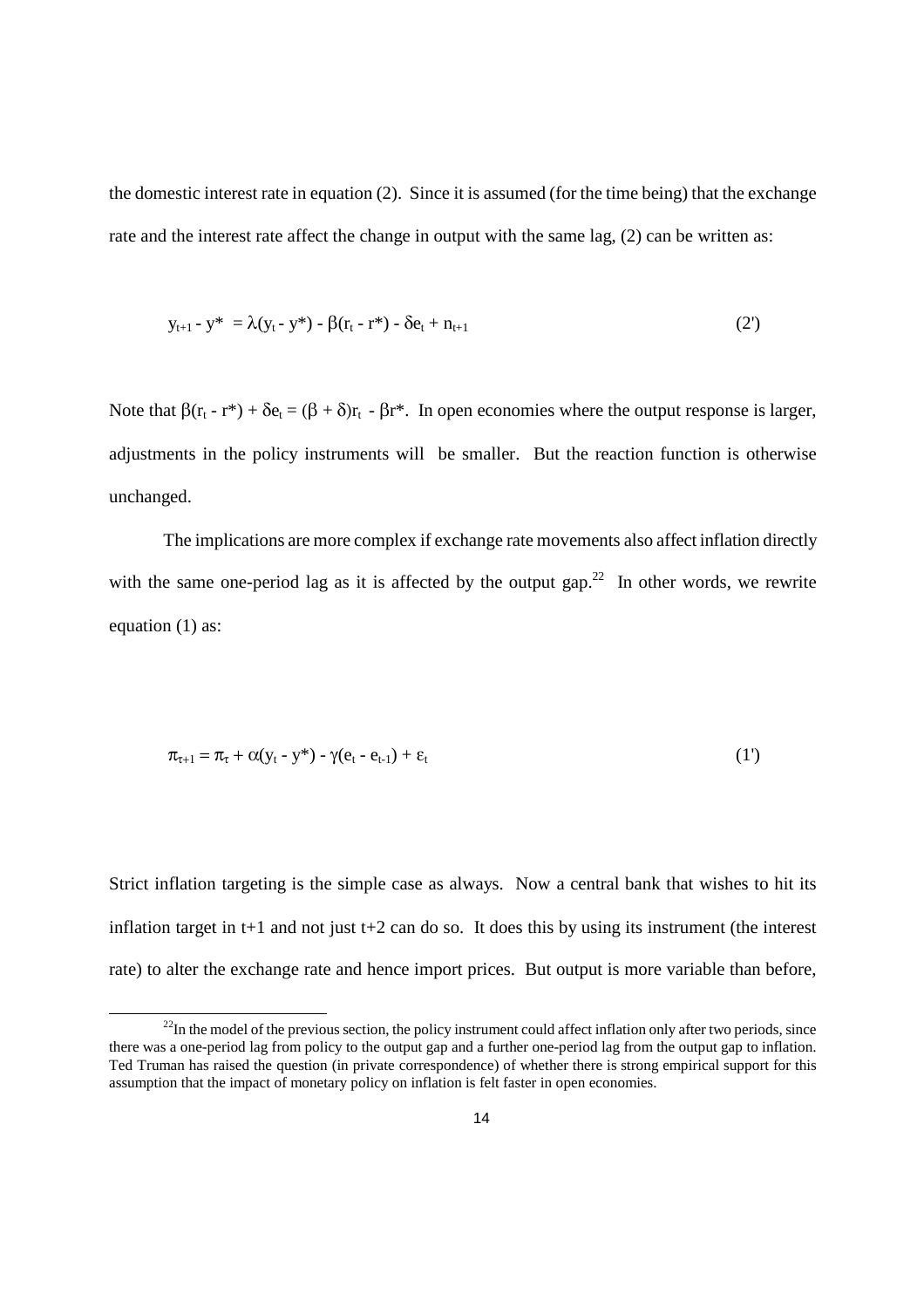since the interest rate is no longer adjusted to push output back toward its natural level (that having been the only channel, in the closed economy, through which policy could affect inflation in the event of an aggregate demand shock). Thus, strict inflation targeting that puts a high weight on inflation stability will result in more output instability in an open economy.<sup>23</sup>

Intuition suggests that when the central bank values the stability of both inflation and output, the ratio of the two reaction function coefficients (the response to inflation deviations relative to the response to output deviations, that is, the ratio  $\phi$  to  $\chi$  in equation 3 above) will be smaller in more open economies.<sup>24</sup> In terms of equation (4), the central bank will move more slowly to restore inflation to its target level (κ will be smaller). Because the policy instrument, operating through the exchange rate, has a more powerful first-period effect on inflation, tending to destabilize output as well as stabilizing inflation, policy is used more moderately in response to a given ratio of deviations of inflation to deviations in output.

An open economy is susceptible to shocks emanating from international commodity and financial markets. Although both types of shocks will affect the exchange rate, the appropriate policy response by an inflation-targeting central bank will depend on the source. Consider first a shock emanating from financial markets -- a change in the direction or availability of capital flows

 $^{23}$ Note that it is current account openness as well as financial openness that matters for this conclusion.

<sup>&</sup>lt;sup>24</sup>While a closed-form solution demonstrating this result is not available, Ball (1999, pp.132-133) obtains it in a simulation of the present model. Gomez (2000) conducts analogous exercises using the more elaborate model in Svensson (2000). For flexible CPI inflation targeting (the case relevant to the present discussion), he obtains this result over most of the relevant range: as the share of imported goods in the CPI rises from, say, 10 to 50 per cent, the reaction to innovations in domestic inflation declines relative to the reaction to output innovations. However, as openness begins to rise from very low levels, the reaction to inflation innovations falls relative to the reaction to output innovations. Since an increase in the share of imported goods affects several parameters of Svensson's model (notably the effects of both the exchange rate and the output gap on inflation and effect of the exchange rate in the Phillips Curve) in interdependent nonlinear ways, it is not surprising that the change in the ratio of the two reaction function coefficients is not the same over the entire range of possible values for openness.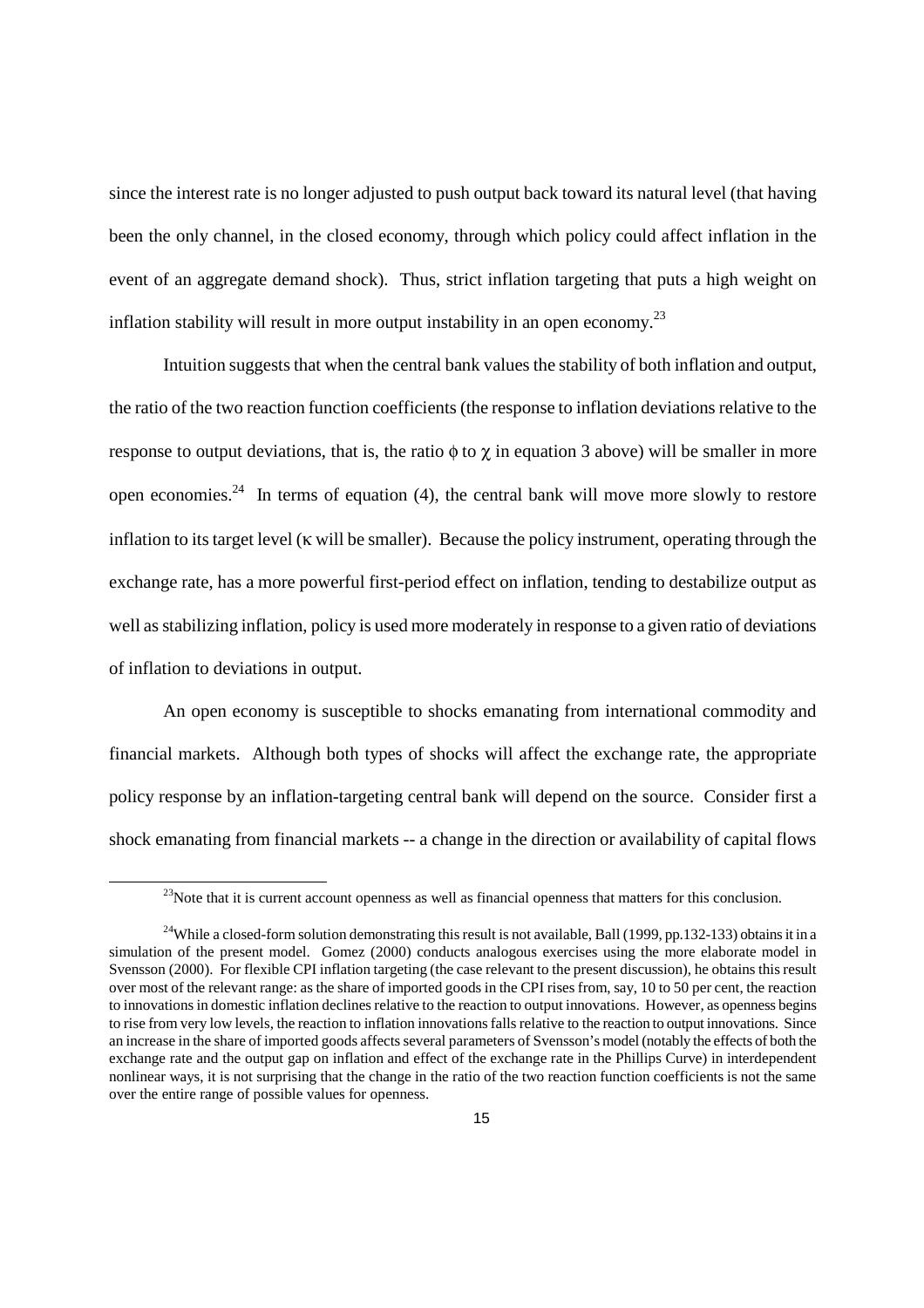due to, say, a rise in world interest rates (or a deterioration in foreign investor sentiment toward the country). I refer to this in what follows as "Calvo shock."25 This can be modeled as an increase in r' (or as a low realization of ν). A higher foreign interest rate implies less capital inflow for a given domestic interest rate and therefore a weaker currency, ceteris paribus. As the exchange rate weakens, higher import prices are passed through into inflation.<sup>26</sup> The optimal response is then to raise interest rates.

Note that this encourages "fear-of-floating" type behavior by an inflation targeting central bank (although the exchange rate may still be considerably more flexible than if it is pegged). If a Calvo shock displaces the exchange rate, then the interest rate adjustments that offset the inflationary consequences have the effect of moderating the change in the value of the currency (of bringing the exchange rate back toward its previous level). If the currency weakens, the central bank raises interest rates, which strengthens it, ceteris paribus. If it strengthens, the central bank reduces rates, which weakens it, other things equal. This is not because the central bank cares about the exchange rate in and of itself but because it cares about inflation.

However, while a central bank confronted by a Calvo shock will raise interest rates in order to moderate the depreciation of the currency, it will not prevent the exchange rate from moving, as the strong "fear of floating" view would suggest. Higher interest rates imply weaker domestic demand in the new long-run equilibrium, and that decline in domestic demand will have to be offset

<sup>&</sup>lt;sup>25</sup>Guillermo Calvo having emphasized the impact of capital-flow-related shocks to emerging markets.

<sup>&</sup>lt;sup>26</sup>The weaker exchange rate also implies future inflation insofar as it boosts export demand, but this is a secondary effect. That a decline in capital inflows would raise aggregate demand seems peculiar; it is a figment of the present thought experiment because the domestic interest rate (the other main determinant of aggregate demand) is held constant. The paradox is dissolved by the next sentence in the text.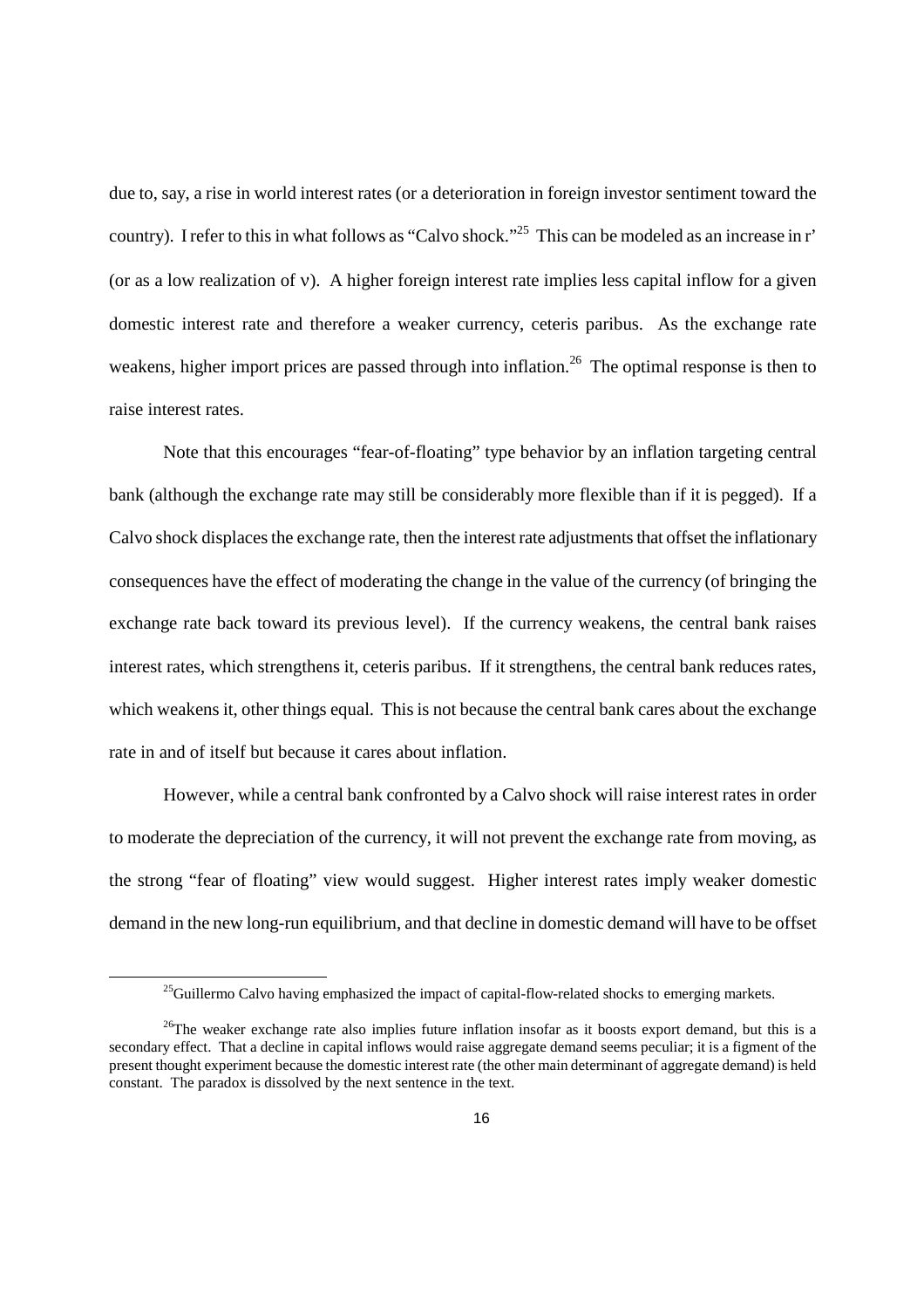by additional export demand created by a weaker exchange rate. Thus, while the degree of exchange rate flexibility will be limited by central bank policy, such flexibility will not be eliminated entirely. The currency will still exhibit greater flexibility than when it is pegged.The intuition that central banks concerned about future inflation should adjust the interest rate to counter fluctuations in the exchange rate has been formalized as the idea of a "monetary conditions index." The MCI, which indicates the overall stance of policy, is a weighted average of the interest rate and the exchange rate (since these two variables are linked by equation 5) where the former is adjusted to offset financeinduced fluctuations in the latter.<sup>27</sup> Using a simulation model of the New Zealand economy, Hunt (1999) shows that when the main source of shocks is from international financial markets to the exchange rate, it will be desirable to target an MCI which includes both the interest rate and the exchange rate (raising interest rates when the exchange rate weakens, other things equal).

What if the shock is temporary? A transitory shock to ν that depreciates the exchange rate will still dictate a limited rise in interest rates to damp down future demand-induced inflation.<sup>28</sup> But because the direct impact on inflation through higher import prices is transitory, responding to it with sharply higher interest rates will only amplify the volatility of output and inflation, since ν, and with it underlying inflationary pressures, will have returned to normal in the next period. Interest rates

<sup>&</sup>lt;sup>27</sup>Freedman (1994) has suggested that the weights in the composite indicator made up of the interest rate and the exchange rate (the "monetary conditions indicator") should be proportional to the coefficients on e and r in the Phillips Curve (equation 2' above). That is, they should be proportional to the parameters β and δ above. For representative parameter values, this means that when the exchange rate depreciates by 1 per cent, holding everything else constant, the interest rate has to be raised by some 30 basis points to damp down growth and the domestic inflation that it provokes. (In constructing this example I assume that it is the log exchange rate but the level of the interest rate that enter equation 2'.) In reality, the optimal response depends on more than simply these two parameters, as should now be clear, but Ball (1999) shows that Freedman's intuition is basically correct: that the weights coefficients are likely to be fairly close to the ratio of coefficients on the exchange rate and the interest rate in the Phillips curve.

 $28$ Under the assumption that even temporary shocks to the foreign exchange market have persistent output effects, as will be the case given the structure of equation 2'.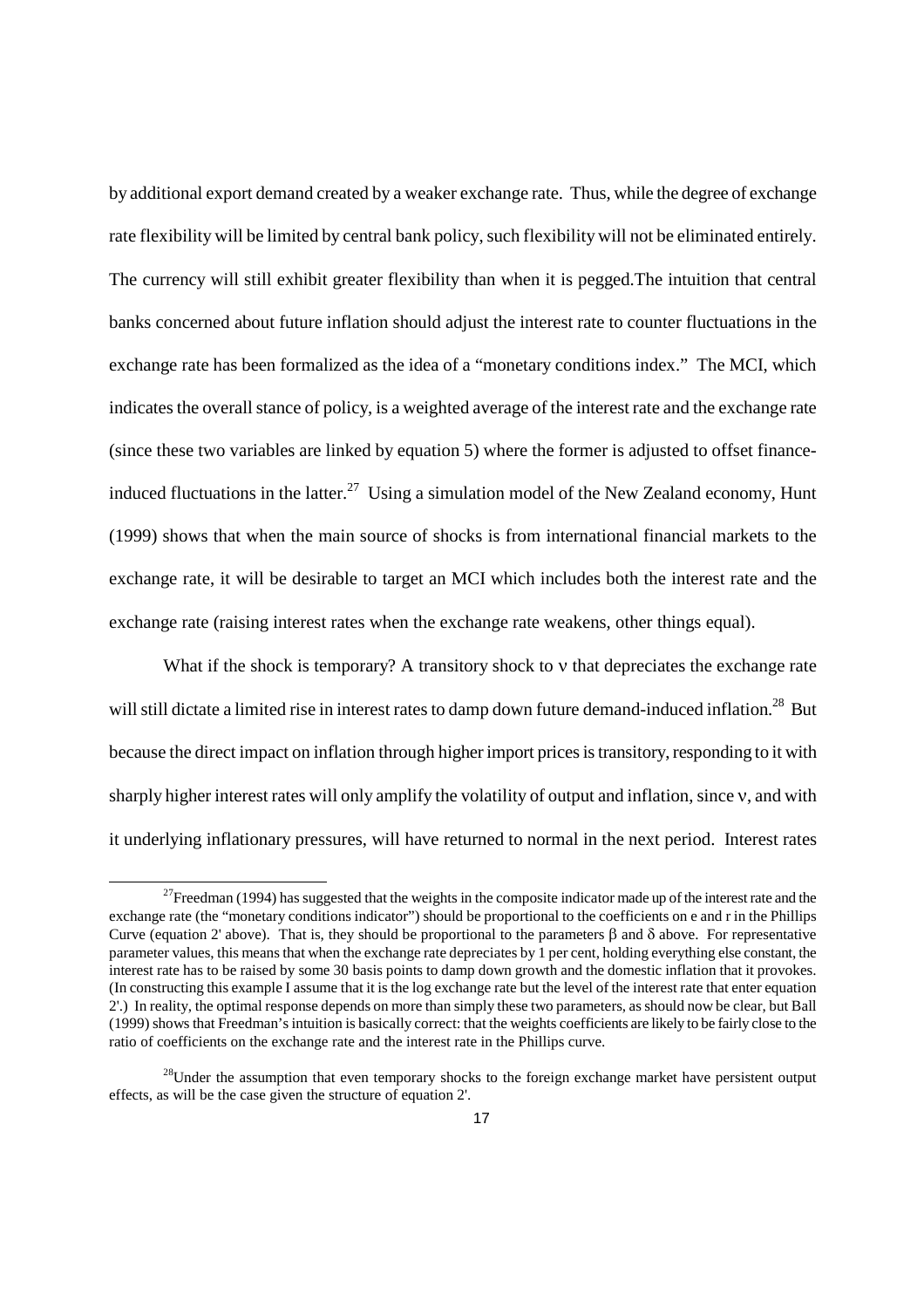should be hiked to damp down only the domestic component of inflation (which derives from the persistent increase in aggregate demand), but not also the contribution of imported inflation (which is temporary). Responding this period to a problem that will have disappeared by next period, using an instrument that takes one period to work, will only produce cycles of output and inflation.

In Ball's (1999) model, the implication is that the monetary conditions indicator (the weighted average of the interest rate and the exchange rate) should be adjusted not to movements in  $\pi_t$  but to movements in  $\pi_t + \gamma(e_t - e_{t-1})$ , where  $\gamma$  is the response of inflation to a change in the exchange rate. In other words, the authorities should target domestic inflation and not CPI inflation. Bharucha and Kent (1998) use a simulation model of Australia to show that responding only to the domestic component of inflation (and not also to imported inflation) delivers better results when shocks to the exchange rate are temporary.<sup>29</sup> Since the interest rate response to movements in the exchange rate will be less, fear-of-floating type behavior will be less when capital market shocks are temporary.<sup>30</sup>

All this rests on the assumption that the source of disturbances is international financial markets. Assume instead that the disturbance is to the foreign component of aggregate demand (to the terms of trade or to export demand). I refer to this as a "Prebisch shock." The exchange rate will

<sup>&</sup>lt;sup>29</sup>Ryan and Thompson (2000) suggest that it may not be necessary to explicitly target the domestic price index if the CPI target is defined as an interval rather than a point. They argue that Australia's monetary policy framework deals with this problem by permitting relatively small divergences from the 2-3 per cent target band over the cycle "provided inflation is forecast to be back within 2-3 per cent in the medium term. The forward-looking nature of policy should also be sufficient to prevent the RBA from responding to exchange rate shocks which are only expected to have a temporary effect on inflation" (p.2).

 $30$ It may seem peculiar that the central bank will intervene less to neutralize transitory shocks to the foreign exchange market (which standard efficiency arguments suggest it might want to obviate) than in response to long-lived shocks. The result reflects the existence of control lags between monetary policy on the one hand and inflation and output on the other; in this setup, responding as vigorously to a purely temporary shock as to a permanent shock just destabilizes the target variables.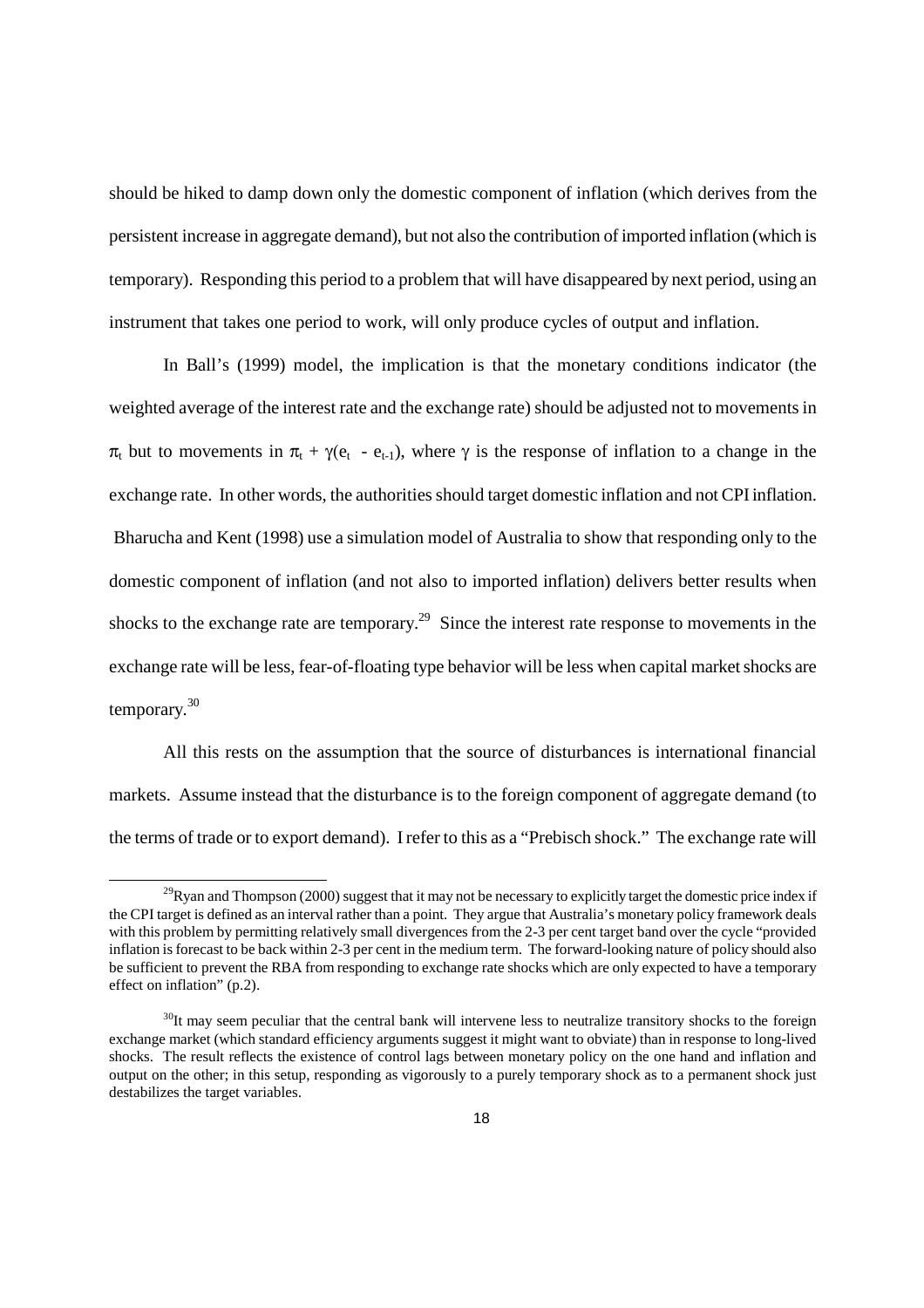again weaken, since export revenues will have declined while nothing else affecting the foreign exchange market will have changed in the first instance. In addition, aggregate demand will weaken, since foreigners are demanding fewer of the country's exports.<sup>31</sup> Now there are two offsetting effects on inflation: while higher import prices will be passed through into inflation, weaker aggregate demand will be deflationary.

In the real world the first effect is likely to dominate.<sup>32</sup> If the central bank attaches a high weight to output variability, it may still hesitate to raise interest rates, knowing that inflation will decline subsequently due to the weakness of output. If, as is more typically the case, it attaches a high weight to deviations of inflation from target, it will raise interest rates to limit currency depreciation in the short run, while still allowing the exchange rate to adjust eventually to its new long-run equilibrium level. While it will lean against the wind, it will not prevent the exchange rate from moving. It will not display fear of floating in this strong sense.

$$
e_t - E(e_{t+1}) = r_t - r' + \nu_t + \mu_t \tag{5'}
$$

while the latter becomes:

 $y_{t+1} - y^* = \lambda (y_t - y^*) - \beta (r_t - r^*) - \delta e_t + \xi \mu_t + n_{t+1}$  (2")

where ξ is a parameter linking the terms-of-trade shock to aggregate demand. (The export-demand shock is assumed to affect output with the same lag as movements in the exchange rate emanating from other sources.)

 $31$ We can model this by adding the commodity market disturbance  $\mu$  to the exchange-rate and aggregate-demand relationships (5) and (2'). The former becomes:

 $32$ Otherwise, inflation will decline with the growth in the gap between potential and current output. The appropriate response for an inflation-targeting central bank is to cut interest rates, regardless of the weight it attaches to output variability. Now central bank behavior will not resemble fear of floating. To the contrary, the cut in interest rates will accentuate the change in the value of the currency. Because the decline in foreign demand requires a weaker exchange rate in order to stabilize output (and because the cut in demand also subdues inflation), the central bank does nothing to limit the adjustment of the exchange rate; to the contrary, it encourages it to adjust.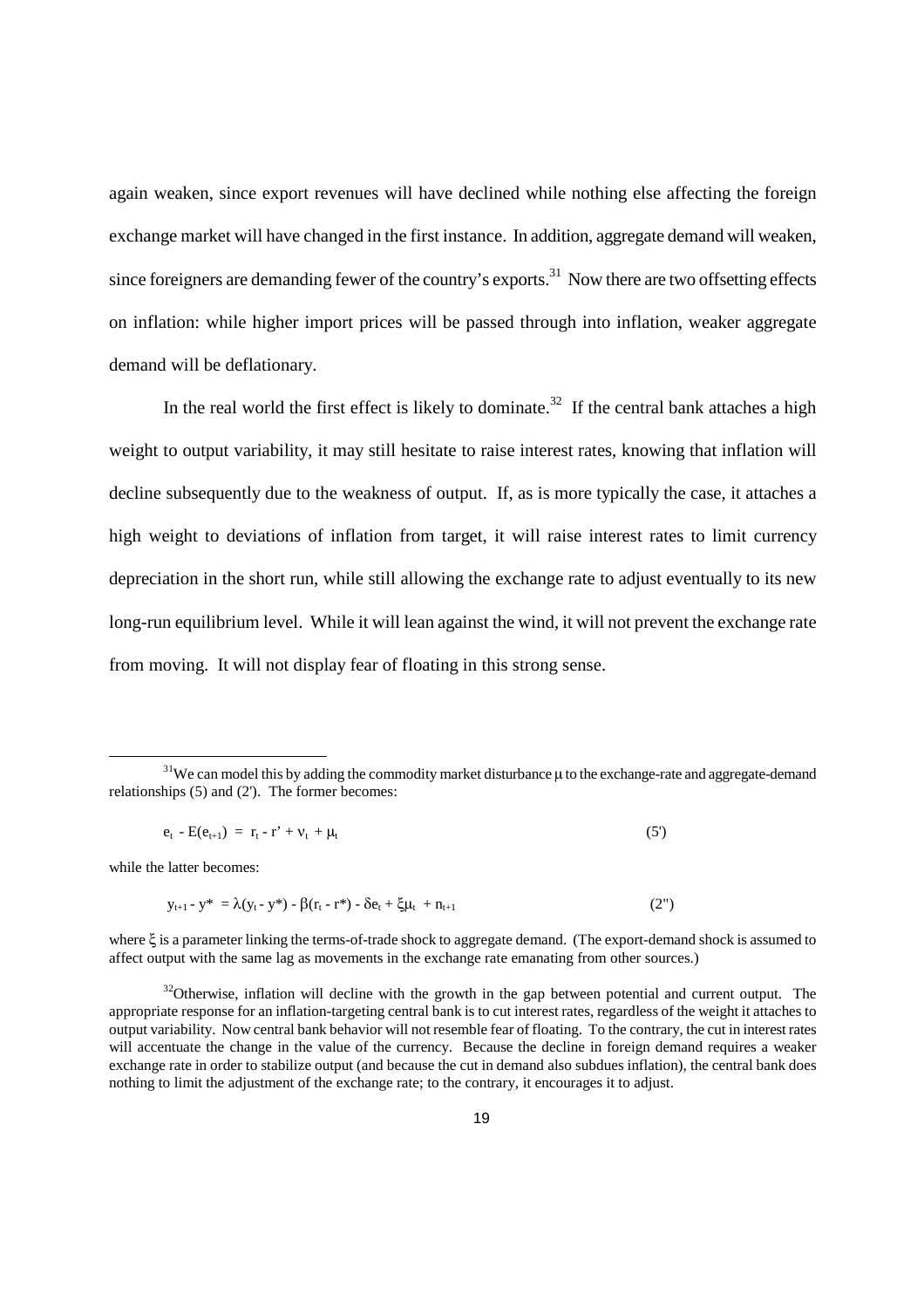Note that the monetary conditions indicator now sends the wrong signal in response to this shock. It suggests raising interest rates to counter the weakness of the exchange rate, where the appropriate response is to allow the exchange rate to move down to a lower long-run equilibrium level to offset the negative real shock. Mishkin (2000) cites cases (such as New Zealand in 1997 and Chile in 1998) where the central bank either utilized a monetary conditions indicator or attempted to limit the variability of the exchange rate as part of its inflation targeting regime, inducing precisely the wrong response to a shock to external demand (tightening when the economy was weakening).

To summarize, inflation targeting is more complicated in open economies, reflecting the additional shocks to which such economies are exposed and the additional channels linking policy instruments and outcomes. Insofar as policy has more powerful effects when it operates through the exchange rate as well as the interest rate, this implies, other things equal, that policy instruments should be adjusted less in response to the same shocks. Insofar as the additional exchange rate channel linking interest rates to inflation changes the structure of policy lags, openness also requires rethinking the relative weights on inflation and output in the reaction function. In general, the central bank of an open economy will respond less to inflation deviations relative to output deviations, since monetary policy, which also operates through the exchange rate, now has a more powerful, immediate effect on inflation.

Will open-economy inflation targeters exhibit "fear of floating?" In general, an inflation targeting central bank will let the exchange rate adjust, although it may wish to smooth its movement. It will lean against the exchange rate change in response to shocks. If the exchange rate depreciates, it will raise the interest rate. But it will not prevent the exchange rate from adjusting to a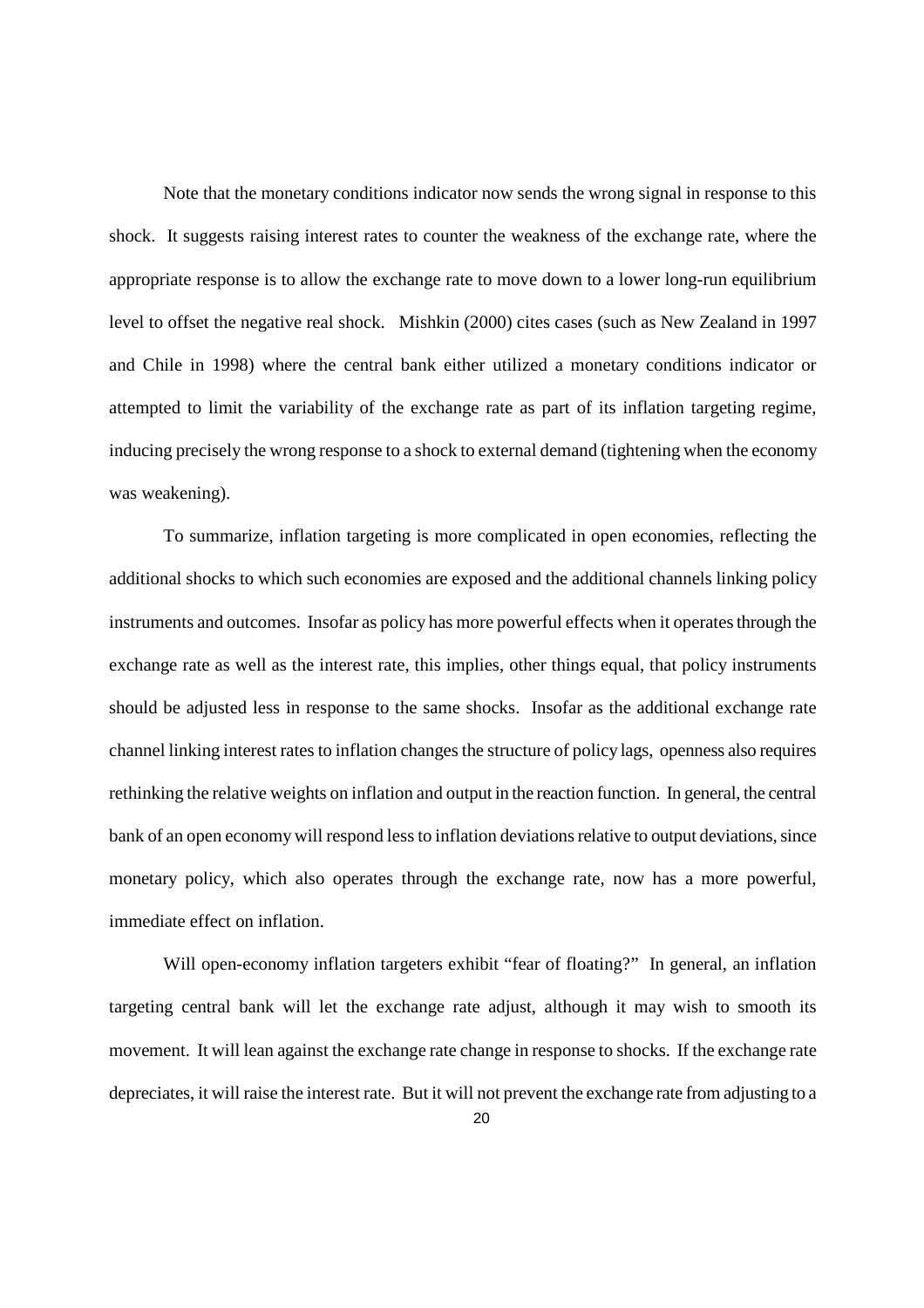new long-run equilibrium level. It will not display fear of floating in this strong sense.

#### **3. What's Different About Emerging Markets?**

What is different about emerging markets is the speed of passthrough, the difficulty of forecasting inflation, liability dollarization, and credibility issues.

#### **A. Higher Passthrough**

Calvo and Reinhart provide evidence that changes in import prices due to movements in the exchange rate are passed through into domestic prices faster in emerging markets than industrial countries. A history of inflation may have raised agents' awareness of and sensitivity to imported inflation and led to formal indexation. The commitment to price stability may lack credibility; hence, it may be feared that transitory shocks leading to depreciation of the exchange rate will be validated by policy and hence become permanent.<sup>33</sup>

Faster passthrough can be formalized as a larger  $\gamma$  and a smaller (absolute value of)  $\delta$  in equation (1'). With high passthrough, a change in the exchange rate has a large short-run impact on inflation and a small short-run impact on output. If there is a shock to the foreign exchange market (a negative Prebisch shock, for example, that causes the rate to depreciate and output to fall), the authorities will have less reluctance to tighten than in the case of slower passthrough, since they gain more in terms of disinflation as the currency stabilizes and strengthens, while losing less as output falls due to declining competitiveness.

But the preceding paragraph makes clear that passthrough is not an exogenous parameter that

 $33$ The sources and further implications of limited credibility are left to Subsection D below.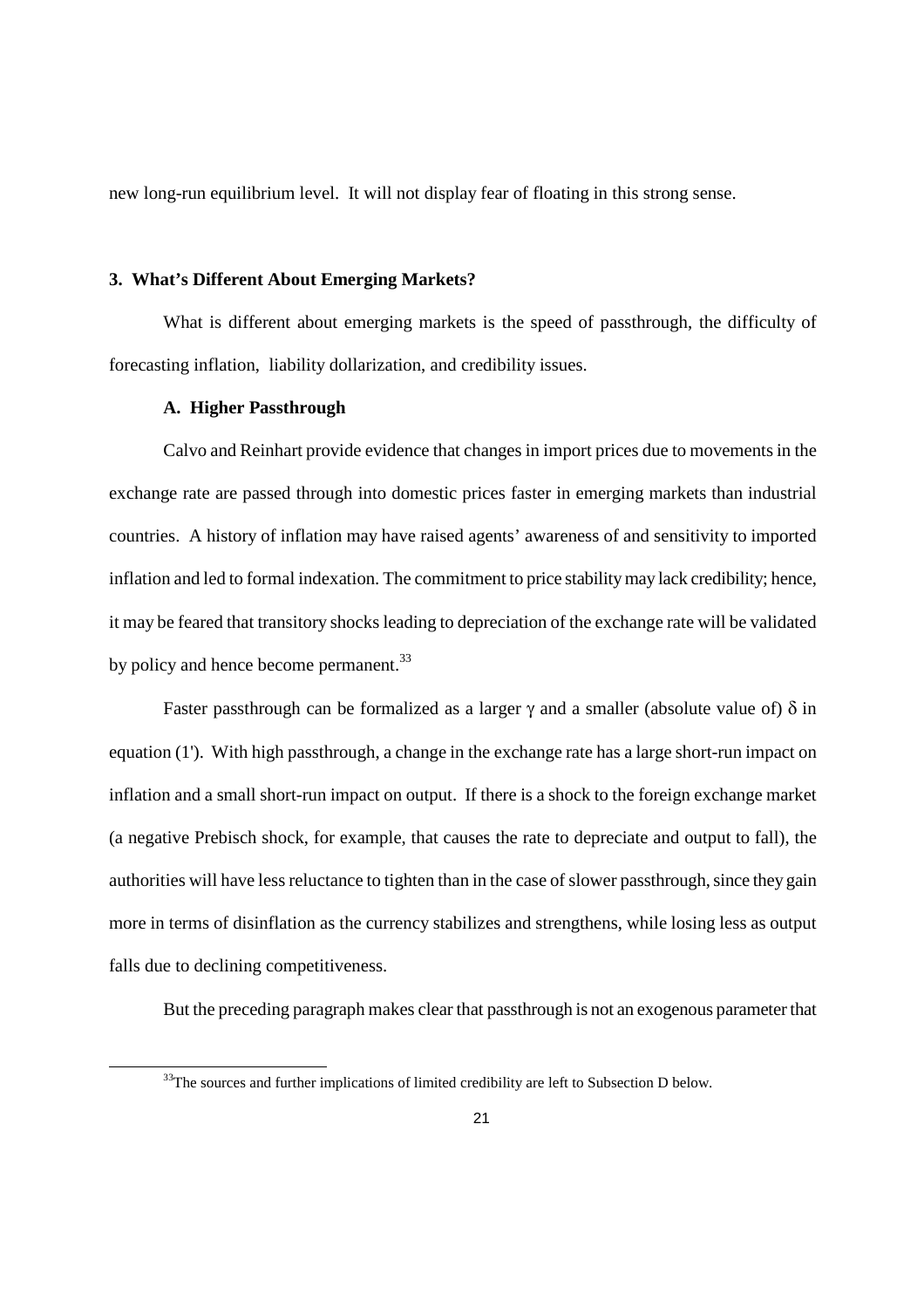can be regarded as independent of the monetary regime. If the credibility of the commitment to low inflation is enhanced by an institutionalized commitment to price stability, central bank independence and accountability, and policies of communicating the rationale for monetary-policy decisions, then agents will revise downward the likelihood they attach to the prospect that transitory shocks will be validated by policy and hence become permanent, and therefore how quickly they adjust prices in response to a weaker exchange rate.<sup>34</sup>

Under full (instantaneous, 100 per cent) indexation, monetary policy has no capacity to stabilize -- or, for that matter, destabilize -- output.<sup>35</sup> It can simply be used to target inflation. With full indexation, that target can be hit immediately.<sup>36</sup> Full indexation thus simplifies the inflation targeting problem since it reduces the central bank's objective function to the one variable that it can now influence and allows the authorities to hit that target immediately.<sup>37</sup>

The implications for exchange rate management depend on the source of shocks. If domestic monetary policy is the source of the instability, then stabilizing the exchange rate will force the central bank to undo such shocks immediately. If shocks are external, then the exchange rate should adjusted to offset them. Foreign deflation will induce an inflation-targeting central bank to expand the money supply and allow the currency to depreciate, while an inflationary shock will induce the

<sup>&</sup>lt;sup>34</sup>There is some anecdotal evidence of this for Brazil and Mexico (Mishkin and Savastano 2000) and Israel (Leiderman and Bufman 2001).

<sup>&</sup>lt;sup>35</sup>See Sachs (1980).

<sup>&</sup>lt;sup>36</sup>This is note to say that central bankers in fully indexed economies have necessarily had particular success in hitting that target, especially in those countries where fiscal deficits are chronic and central bank independence is limited.

 $37$ This is just the limiting case of the thought experiment described at the beginning of the previous paragraph.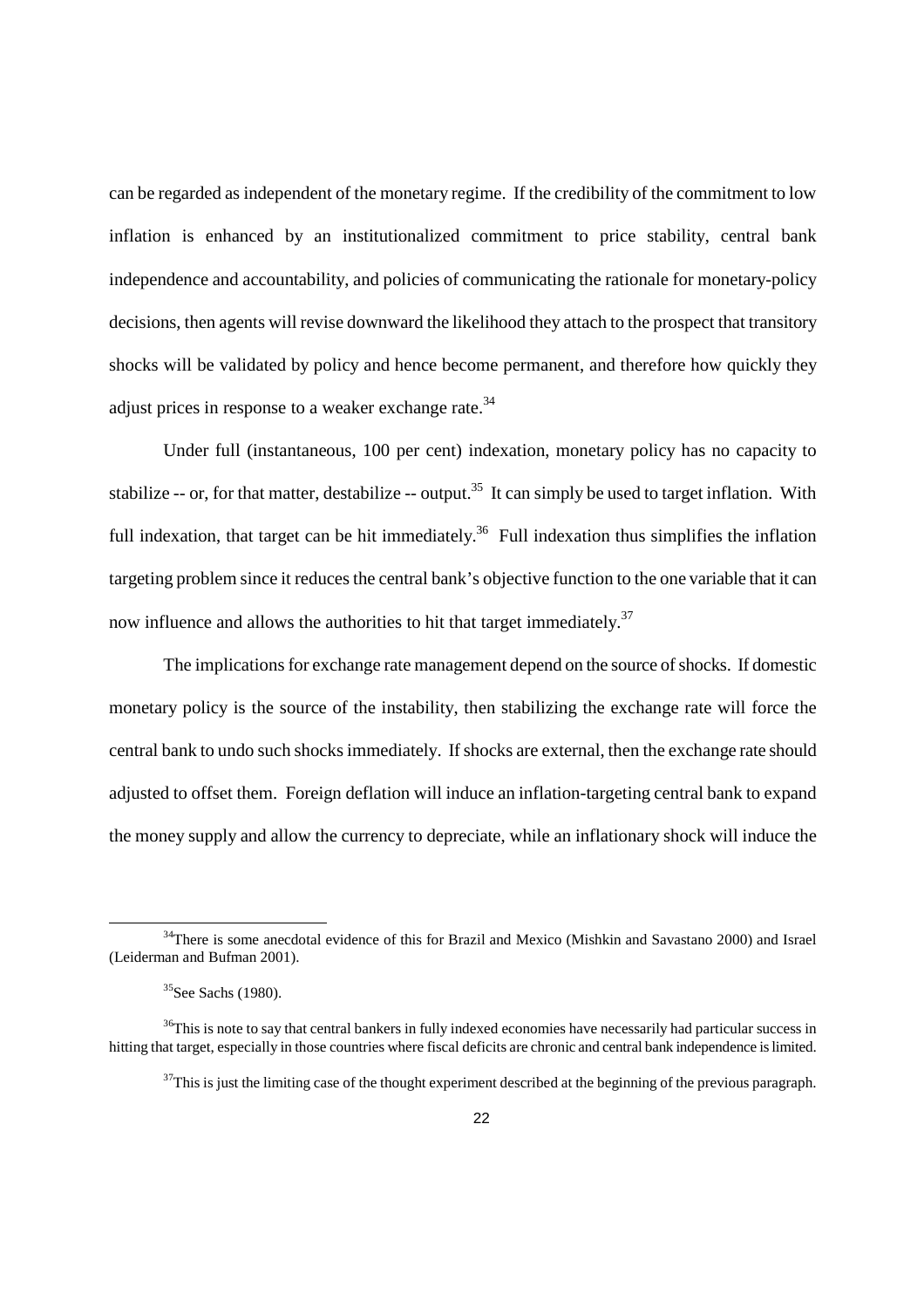opposite reaction.38 Thus, while rapid passthrough will modify the implementation of monetary policy by an inflation targeting central bank, it is not a fundamental challenge to the viability of that approach to its formulation.

#### **B. Difficulty of Forecasting Inflation**

Disturbances make it difficult for observers to evaluate the central bank's commitment to inflation targeting, since it is often hard to determine the extent to which divergences between actual inflation and the target are due to the monetary policy implemented several quarters ago as opposed to shocks occurring during the control lag. This uncertainty may reduce credibility -- it will not be clear whether the central bank is in fact following the announced policy.<sup>39</sup> This is where the conditional inflation forecast comes in.<sup>40</sup> The central bank announces a point or range forecast for inflation and explains how its instrument settings are consistent with its forecast. If it misses the target, it must then be able to point to unanticipated disturbances occurring during the control lag that can account for the discrepancy or risk losing credibility.

If reliable forecasting is not possible, then the markets may be unable to determine the intent of the authorities. A brutally-honest central bank might surround its point forecast with a wide confidence interval. But a wide range of outcomes will be consistent with a wide range of policies, complicating efforts to determine the authorities' intent. Nor will specifying a narrow forecast range and missing it repeatedly build confidence in the central bank's commitment to its target.

 $38$ We are in what Calvo (2000b) refers to as the world of the traditional model.

<sup>&</sup>lt;sup>39</sup>See below.

 $^{40}$ As noted above, this can be interpreted as minimizing the loss function using all the relevant information. This should be the central bank's internal forecast and not a market forecast to avoid problems of multiple equilibria.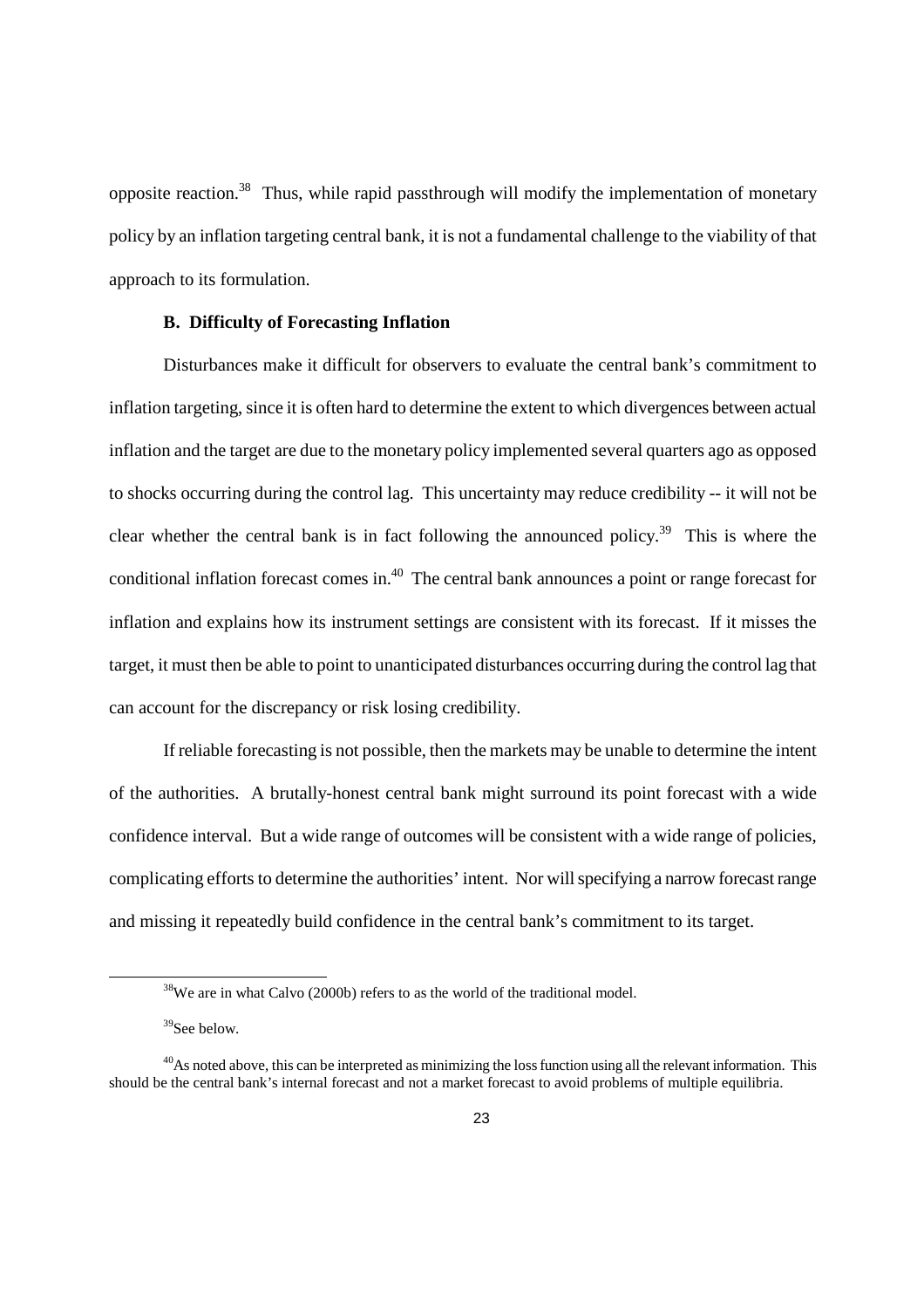Forecasts based on historical relationships can be invalidated when there is a change in the policy process -- that is to say, a change in the monetary regime. And what is the adoption of formal inflation targeting but a change in regime? Thus, the problem of forecasting inflation in the early phases of the new regime is general, not specific to emerging markets. But there are reasons to worry that it is especially difficult there. Emerging markets attracted to inflation targeting will typically be bringing down inflation from high levels. Thus, the change in regime is likely to be particular sharp and inflation volatility particularly pronounced during the transition. Passthrough may change. De-indexation will be proceeding with uncertain consequences. The shift from an alternative monetary policy operating strategy to inflation targeting will be part of a package of stabilization measures, typically including structural reforms of the public and private sectors that transform the inflation process in unpredictable ways. If the country is emerging from a period of strict central planning, price controls may be in the process of elimination, and there may be the prospect of sharp changes in excise taxes to augment public-sector revenues and enhance the efficiency of tax collection.

While these are reasons why inflation forecasting may be especially difficult during the transition, they do not obviously challenge its feasibility once the aforementioned structural and policy reforms have been put in place. Revealingly, those emerging markets that have adopted fullfledged inflation targeting have not generally started from a position of high inflation; rather, they have first brought inflation down to moderate levels and pursued other reforms before installing the new regime. $41$ 

<sup>&</sup>lt;sup>41</sup>The point applies to Brazil, for example, which had considerable success in moderating inflation between 1994 and 1998.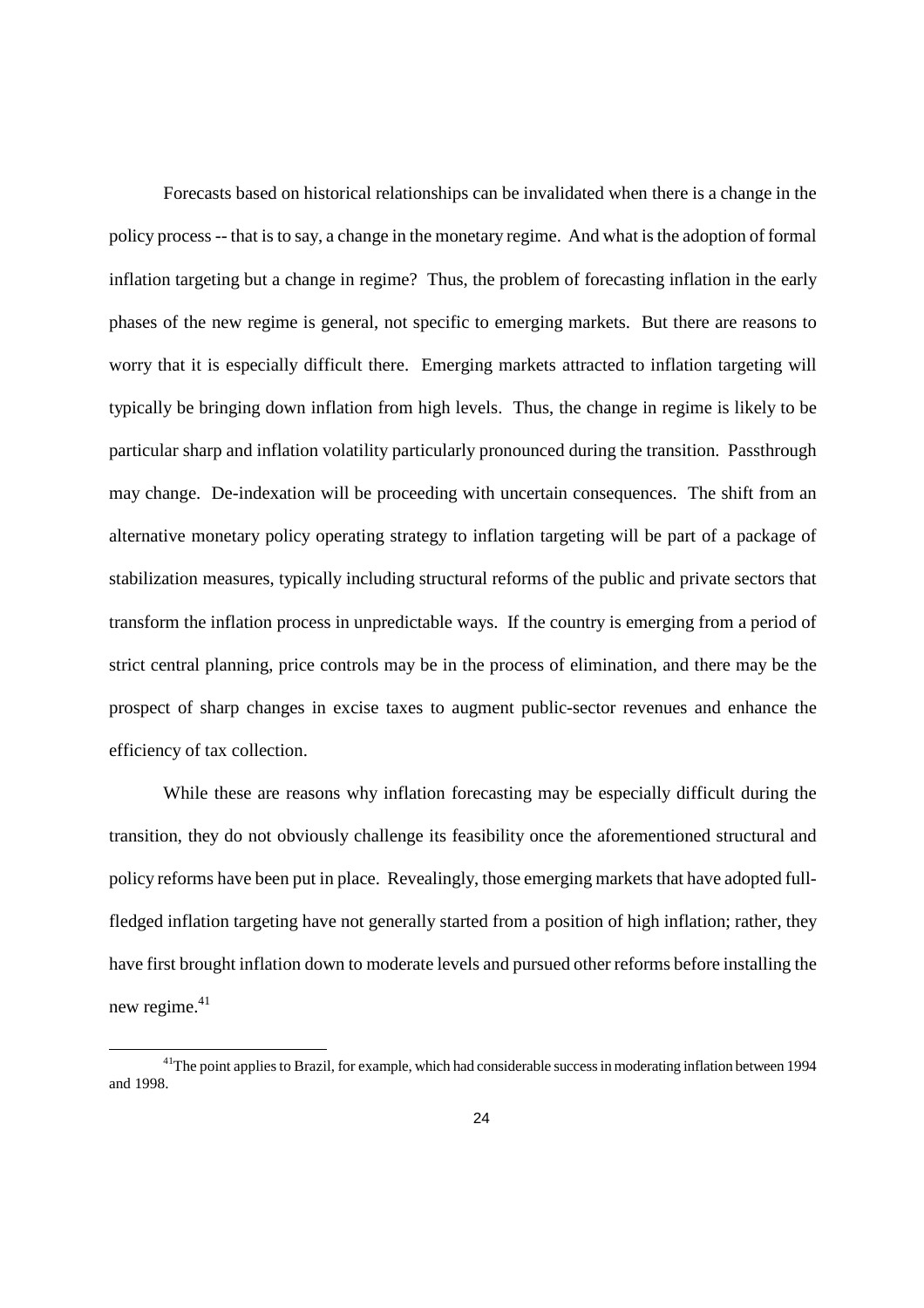But are there also structural features of emerging markets that complicate the forecasting exercise even once these reforms are complete? Emerging economies are more commodity-price sensitive than their advanced-industrial counterparts, and commodity-price fluctuations can wreak havoc with the forecastability of consumer price inflation. There is the fact that foodstuffs, whose prices are affected by the weather, have a heavy weight in the CPI in low-income countries. The obvious solution to both problems is to target "core" (or underlying) inflation net of commodity prices, as is the practice of some industrial countries.42

Then there is such countries' disproportionate dependence on capital flows. Sensitivity of domestic financial conditions to international capital flows is, in a sense, the defining feature of an emerging market. The literature on asymmetric information suggests that unpredictable volatility is especially pronounced in the financial sphere, and nowhere more than in international financial markets. Because information is costly to acquire and process, investors are imperfectly informed. They therefore herd in and out of markets in response to the movements of other investors, amplifying volatility. Because asymmetric information reduces the liquidity of financial assets in periods of distress (reflecting fears that assets liquidated in fire sales are damaged goods), illiquidity and balance-sheet problems may transmit financial difficulties across borders, with destabilizing repercussions for innocent bystanders.<sup>43</sup> These phenomena will be most pronounced in international markets, where information must travel geographical and cultural distance, and in emerging markets, where the information environment is least developed.

The forecastability of inflation, ultimately, is an empirical issue. Hoffmaister (1999) has

 $42$ There are likely to be credibility issues here as well. Again I defer these to a subsequent subsection.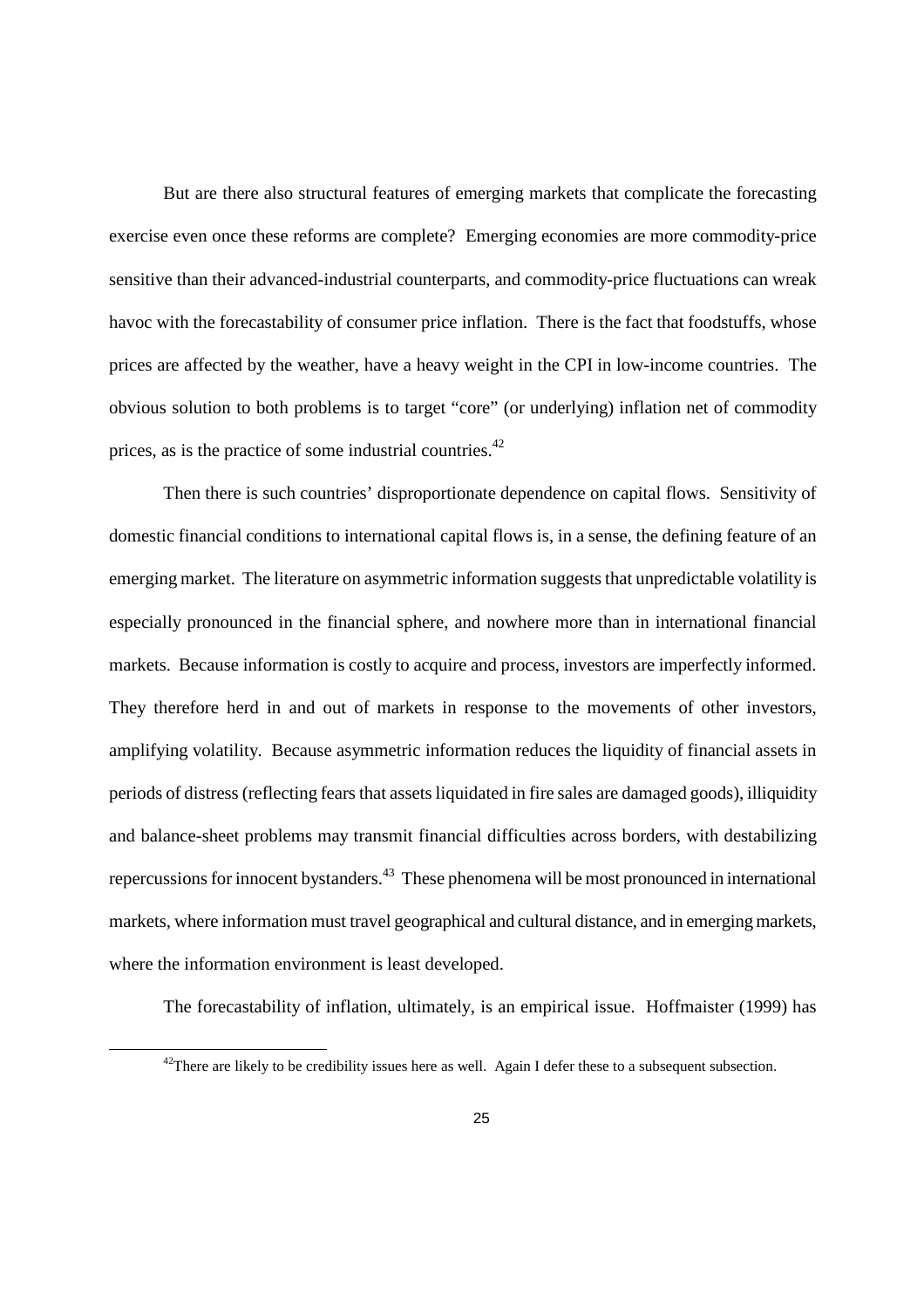analyzed it in South Korea, finding that inflation is roughly as forecastable there as in Sweden. Univariate models of inflation perform similarly in Korea and in the high-income inflation targeters in the period immediately preceding their adoption of the strategy, although there is some evidence of positive kurtosis, as if inflation is subject more frequently to larger shocks than would be expected given its standard deviation. Christoffersen and Wescott (1999) and Rivas (2001) similarly find evidence of kurtosis and skewness for Poland in 1992-98 and Nicaragua in 1988-98, respectively. But upon eliminating some of the largest and smallest price changes each month among the 33 main categories in Poland's CPI to derive a measure of core inflation, Christoffersen and Wescott find that a limited set of economic variables forecasts one-period-ahead core inflation reasonably well by international standards.44 Rivas similarly has considerable success in forecasting core inflation in Nicaragua so long as he focuses on the period of moderate inflation starting around 1993.

Thus, the difficulty of forecasting inflation may be an obstacle to effective inflation targeting in an economy in economic and financial disequilibrium. It is not realistic to hope to forecast inflation with the requisite reliability if the country is still bringing inflation down from high levels, comprehensively reforming the tax and public-spending systems, and radically restructuring the private sector. But where such reforms have been underway for some time and are proceeding at a measured pace -- as in Poland, South Korea and Brazil -- forecasting difficulties would not appear to be an insurmountable obstacle to inflation targeting.

<sup>&</sup>lt;sup>43</sup>The now extensive literature on contagion is concerned with this point.

<sup>&</sup>lt;sup>44</sup>Since their measure of core inflation is constructed transparently, this should be something that private agents are able to replicate.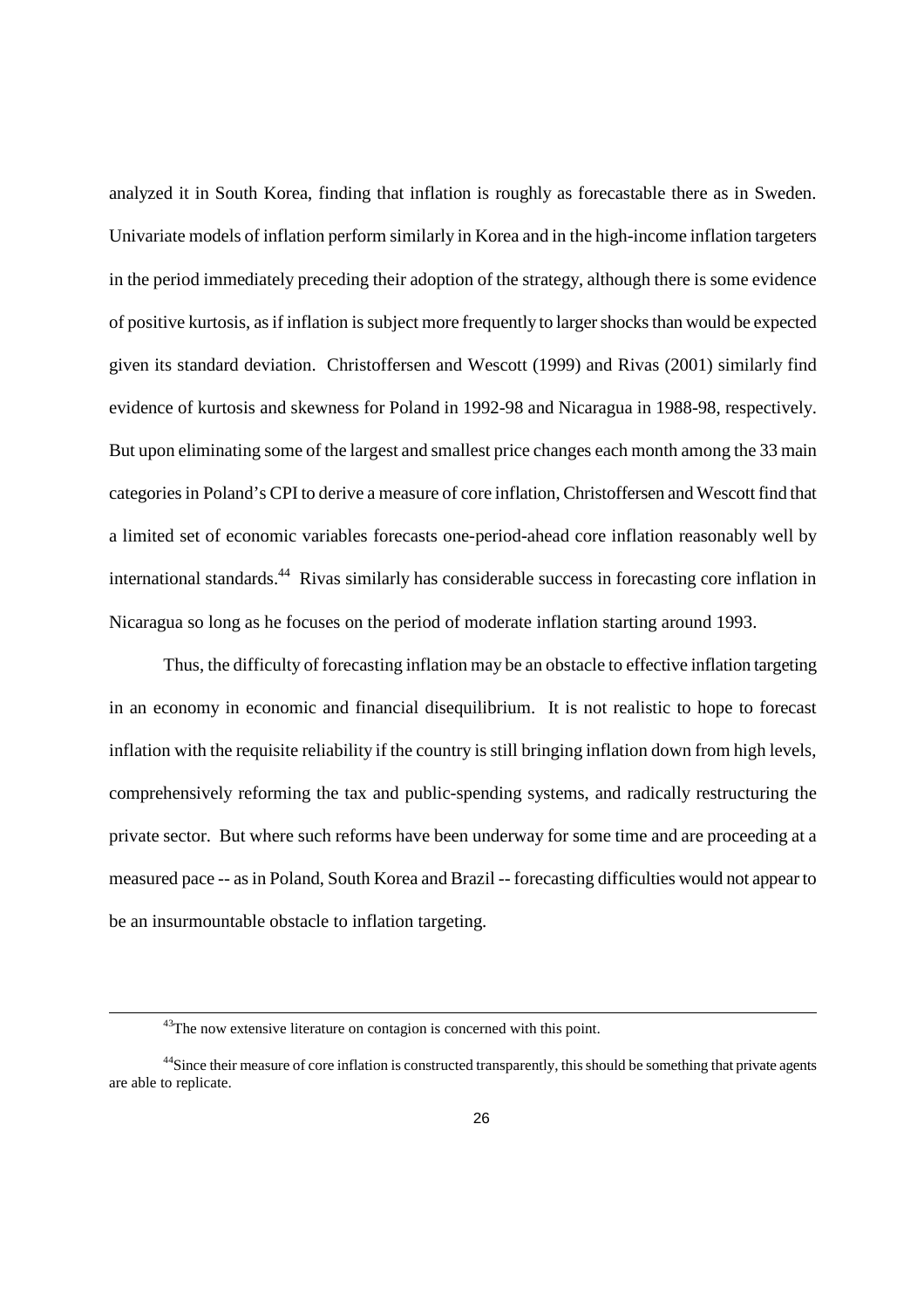#### **C. Liability Dollarization**

In many emerging markets, the obligations of banks, corporations and governments -- their foreign obligations in particular -- are denominated in foreign currency, while their revenues are domestic-currency denominated to a considerable extent. Insofar as banks and other intermediaries close their open foreign-currency positions by issuing dollar-denominated loans, they will simply pass on that problem of liability dollarization to their customers. When the exchange rate depreciates, their balance sheets will still suffer, and this "financial accelerator" will depress output and employment.

The simplest way of thinking about liability dollarization is as reducing  $\delta$ , the positive response of output to currency depreciation in equation (2'). While depreciation renders domestic goods more competitive, as before, it now also weakens the balance sheets of banks, firms, households and governments, depressing consumption and investment. The second effect partially offsets the first.<sup>45</sup>

Consider the response to a Calvo shock, compared to the benchmark case analyzed in Section 2. Weaker consumption and investment due to adverse balance-sheet effects now imply less inflation in the intermediate run than before. An inflation-targeting central bank will therefore feel *less* compelled to raise interest rates in order to push up the exchange rate and damp down the increase in import prices.<sup>46</sup> If the shock to the exchange rate instead emanates from commodity markets (a negative Prebisch shock), higher import prices will still be passed through into inflation,

<sup>&</sup>lt;sup>45</sup>It turns out that this is not precisely what those concerned with the perverse effect of exchange rate changes in the presence of liability dollarization have in mind, as I explain momentarily.

<sup>&</sup>lt;sup>46</sup>We can also see this from Freedman's formulation of the monetary conditions indicator and from Ball's model, where the weight on the exchange rate in the MEI declines with  $\delta$ .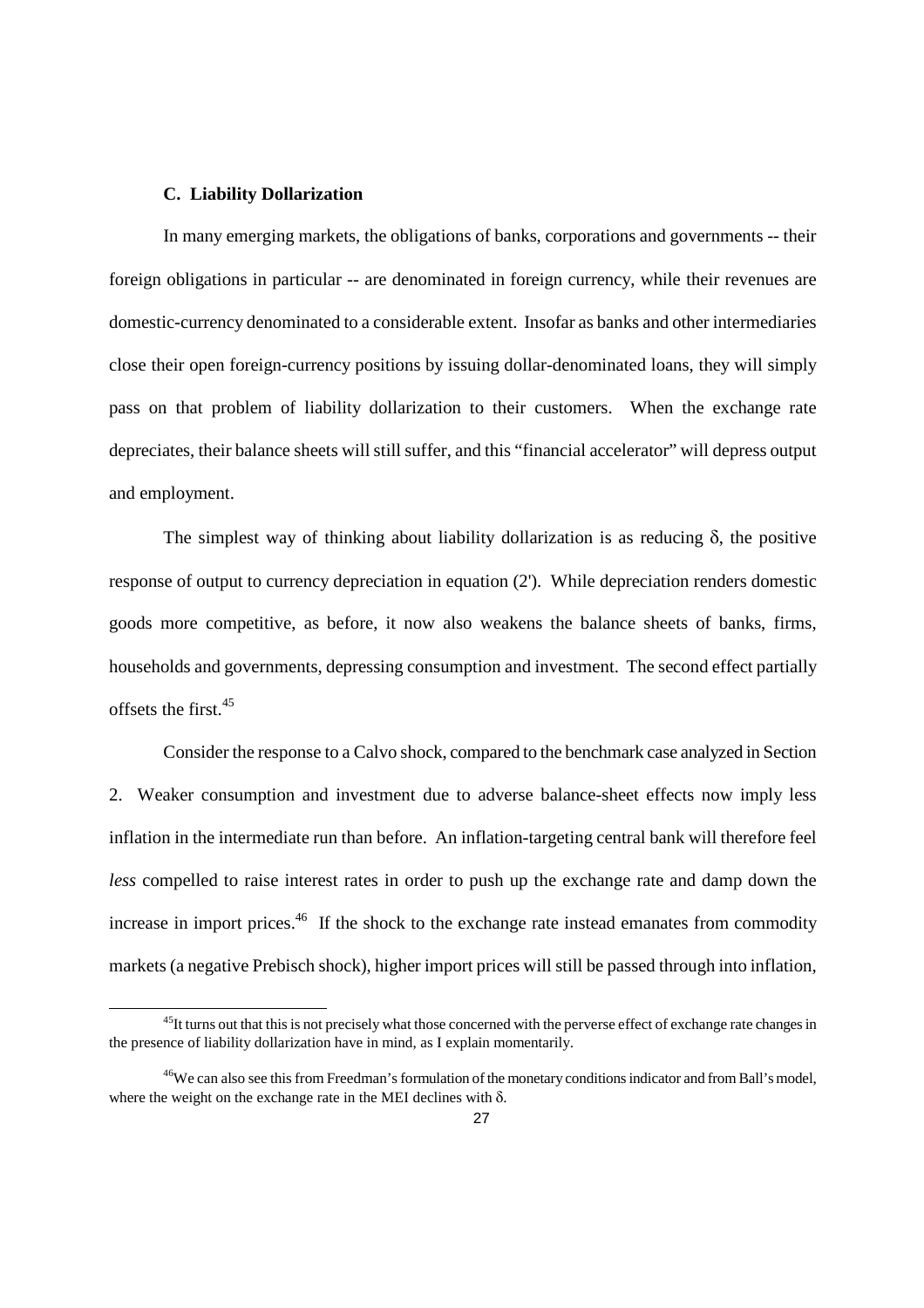but now aggregate demand will be weaker than before because of the adverse balance-sheet effects. Since output is lower and inflation is no higher than in the absence of liability dollarization, again there will be *less* pressure to hike interest rates in order to stabilize the currency and damp down inflation, and more incentive to cut interest rates to stimulate production (compared to the situation where balance-sheet effects are absent). This suggests that, regardless of the source of shocks, "fear of floating" will be *less* in the presence of liability dollarization.47

While this may seem counterintuitive, it is simply an illustration of the general point that when the central bank worries more about variables other than inflation, either because of a heavier weight on those variables in its objective function, or because the parameters of the model cause those other variables to be displaced further from their equilibrium levels (where the latter is the case presently under discussion), it will move more gradually to eliminate discrepancies between actual and target inflation. Because the exchange rate must move more to increase output and employment, and because measures which would limit its fluctuation and thereby reduce imported inflation tend to destabilize the real economy, the now weaker tendency for depreciation to stimulate activity means that the central bank will do even less to limit depreciation.

The same is true when the problem in the financial system is maturity mismatches rather than currency mismatches. (This can be modeled as an increase in the coefficient  $\beta$  in the aggregate demand equation.) Again, the more the central bank fears that an interest rate hike designed to damp down inflation will cause financial distress (because the maturity of banks' liabilities is shorter than their assets, or because higher interest rates will increase default rates among bank borrowers), the

 $47$ This is therefore what Cepedes, Chang and Velasco (2001), find in their simulation model of optimal monetary policies in the presence of liability dollarization.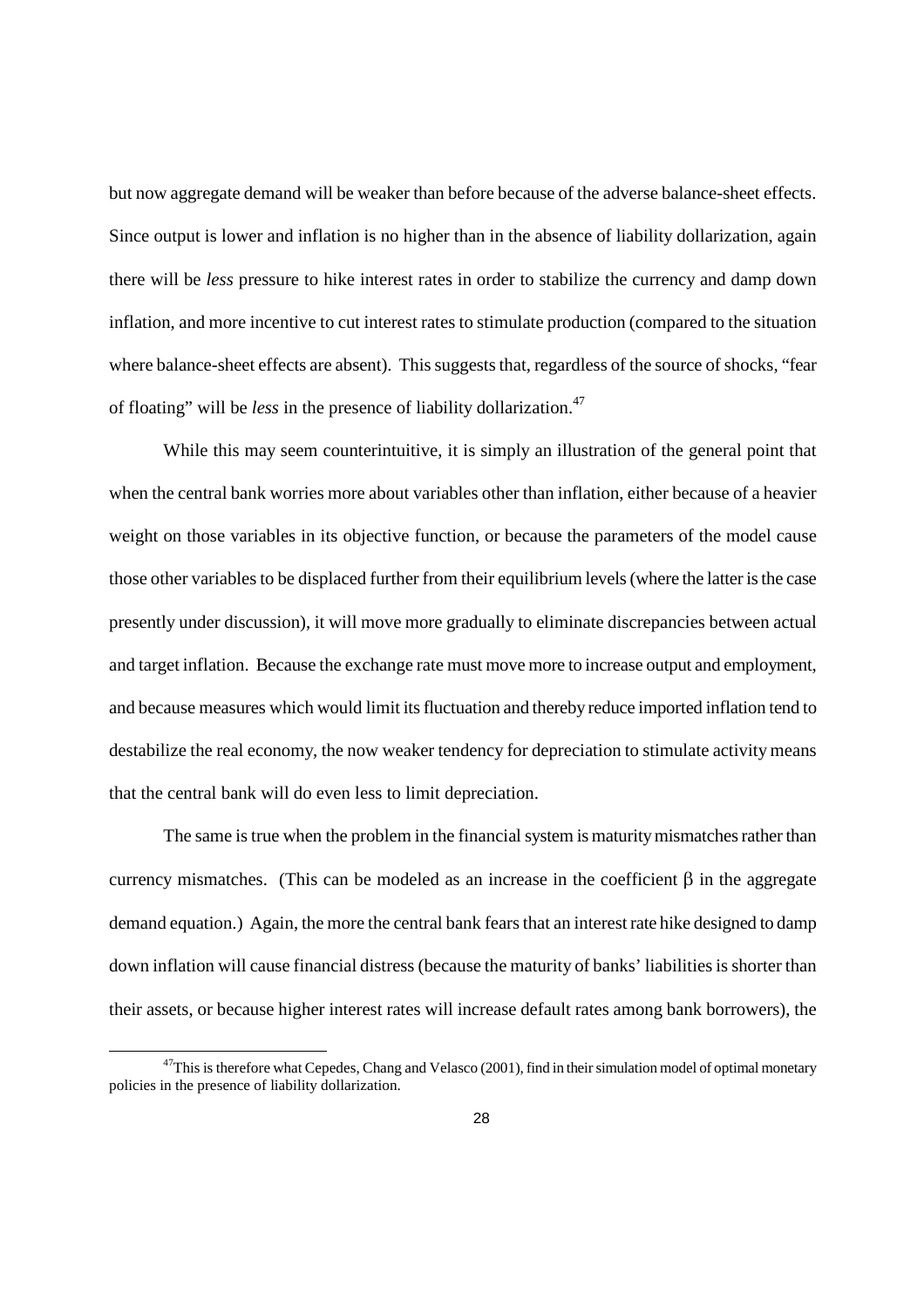less it will raise interest rates in the intermediate run to strengthen the exchange rate and limit inflation.

 Clearly, those who argue that liability dollarization creates fear of floating have something else in mind, presumably that the balance-sheet effects of currency depreciation are so strong that they turn  $\delta$  negative. Let  $-\delta > \beta$ , so that a cut in the interest rate which weakens the exchange rate depresses output on balance. This constellation of parameter values is extreme (and it has some peculiar implications, as we will see momentarily), but it would appear to be what the Cassandras of liability dollarization have in mind.

As before, a negative Calvo shock fuels inflation through higher import prices. It also now lowers output through the adverse balance-sheet effect. The appropriate response, which damps down inflation *and* stabilizes output by limiting balance-sheet damage, is to raise interest rates and push the exchange rate back up to its pre-shock level.<sup>48</sup> "Fear-of-floating" type behavior results. If the disturbance is instead a Prebisch shock, the weaker exchange rate again means more imported inflation and lower levels of output. (The decline in output is even larger than in the comparable thought experiment in Section 2 because the direct effect of the decline in foreign demand is reinforced by the indirect effect of exchange rate depreciation via its adverse impact on balance sheets.) Again, interest rate hikes are the appropriate response to both problems, since a higher interest rate which strengthens the exchange rate not only damps down inflation but also strengthens balance sheets. Again, the central bank will not hesitate to raise interest rates. Again, its response will resemble fear of floating.

 <sup>48</sup>Here it is important to interpret e as the *real* exchange rate and r as the *real* interest rate, since even temporary depreciation will lead to inflation and a higher price level, whose implications for the real exchange rate are otherwise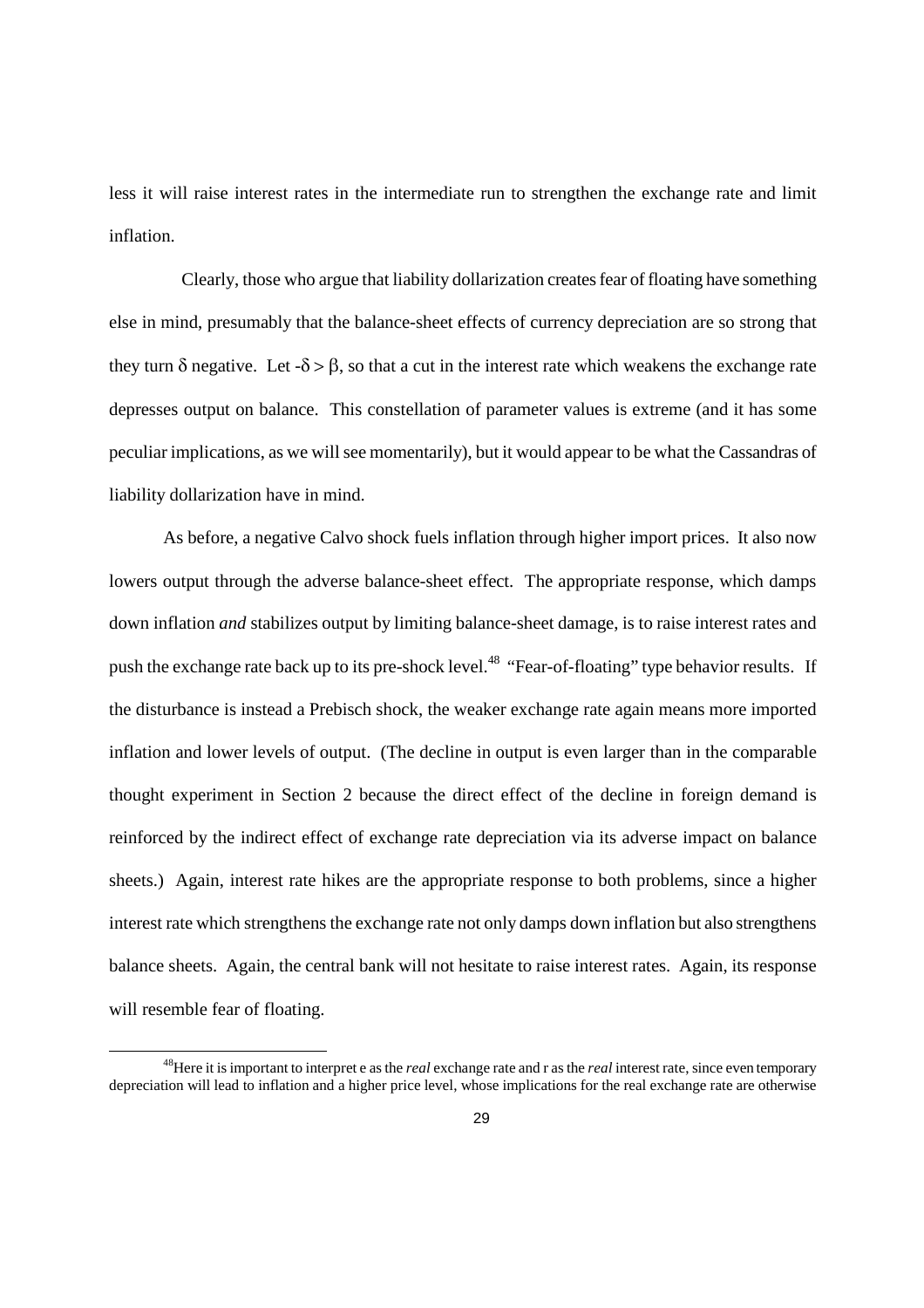This formulation has some peculiar implications, as already noted. For one, a negative shock that reduces export demand and depresses output must be offset in the new long-run equilibrium by an appreciated exchange rate, not a depreciated one.<sup>49</sup> In this peculiar world, overvaluation is good for output because its favorable financial effects dominate its adverse competitiveness effects. It can be reasonably objected that this is unrealistic -- that it is implausible to assume that  $-\delta > \beta$ . But relaxing this assumption means we are back in a world not just where the authorities allow the exchange rate to adjust to a new lower level following an adverse Prebisch shock but also where they do not jack up interest rates to significantly slow its movement. In other words, we are back in the world where they display "fear of fixing" rather than "fear of floating."

A possible reconciliation is that when the exchange rate depreciates by a large amount, the adverse balance-sheet effects dominate, but when it depreciates by a small amount, the favorable competitiveness effects dominate. Large depreciations cause severe financial distress because they confront banks and firms with asset prices for which they are unprepared, while doing little to enhance competitiveness because of the speed with which they are passed through into inflation. For small depreciations, the balance of effects is the opposite; small depreciations are more likely therefore to satisfy the conditions for an expansionary devaluation. There is a range of exchange rates far from prior levels for which  $-δ$  > β, in other words, and another range closer to prior levels where  $-\delta < \beta$ .<sup>50</sup> While this nonlinearity in the effect of the exchange rate on output might seem

l

suppressed in this simple model by omitting that price level from the aggregate demand equation.

<sup>&</sup>lt;sup>49</sup>The same is now true of a negative Calvo shock: the tendency for higher (domestic and world) interest rates to depress output is offset by policies that push the exchange rate up and strengthen balance sheets.

 $<sup>50</sup>$ If, for example, if default rates are not just proportional to the rate of currency depreciation but increase at an</sup> accelerating pace, this could plausibly be the case.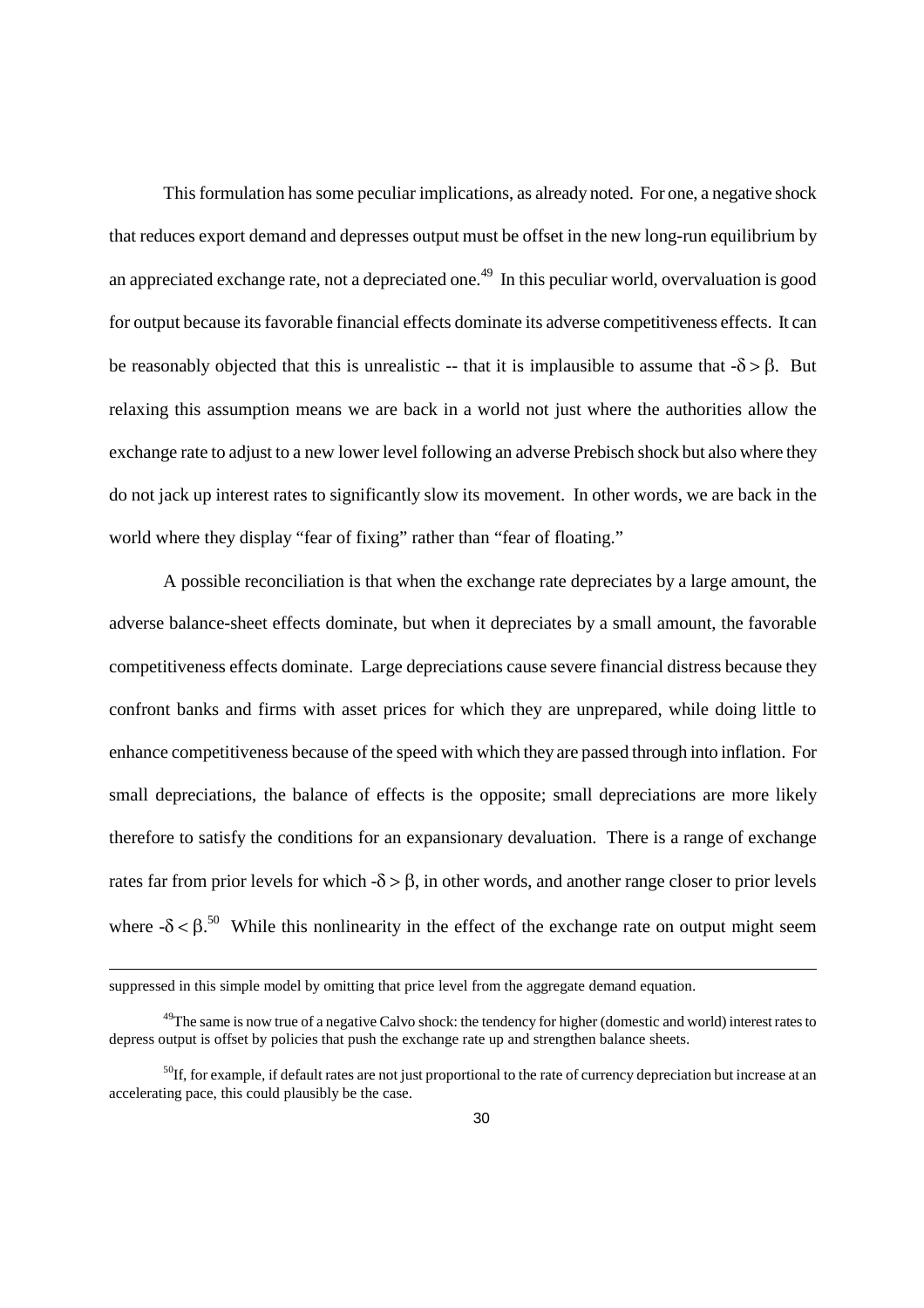arbitrary, it is precisely the way authors like Aghion, Baccheta and Banerjee (1999) and Krugman (2001) model the interplay of competitiveness and balance-sheet effects: the former dominates for small depreciations but the latter dominate for large ones, producing a nonlinear aggregate equation of precisely the sort being assumed here.

If the exchange rate then falls sufficiently to enter the first range, an inflation-targeting central bank will raise interest rates sharply and push the currency up quickly in order to minimize financial damage to banks, firms and households. But if the depreciation is modest, so too will be the rise in interest rates; the central bank will allow the currency to fall to a new lower level so long as the competitiveness effects continue to dominate the balance-sheet effects. In fact, heavy intervention when the exchange rate drops precipitously but light intervention when it fluctuates around normal levels is not unlike the observed behavior of many central banks.

It is important to emphasize that liability dollarization, as analyzed here, in no sense precludes inflation targeting. The preceding propositions for how the central bank should respond flow directly from the standard inflation-targeting framework. But in the extreme case of liability dollarization where interest-rate cuts depress output as well as aggravating inflation (that is, where  $δ > β$ ), that response will be such as to limit exchange rate variability. If the perceived advantage of inflation targeting is that it permits a greater exchange rate flexibility (compared to the alternative of a hard peg), then the advantages of inflation targeting are in practice correspondingly less in highly dollarized economies.

This discussion assumes that the output effects of liability dollarization are independent of the policy regime. This assumption may be no more appropriate here than it is for passthrough and indexation. The greater exchange rate variability that the shift from pegging to inflation targeting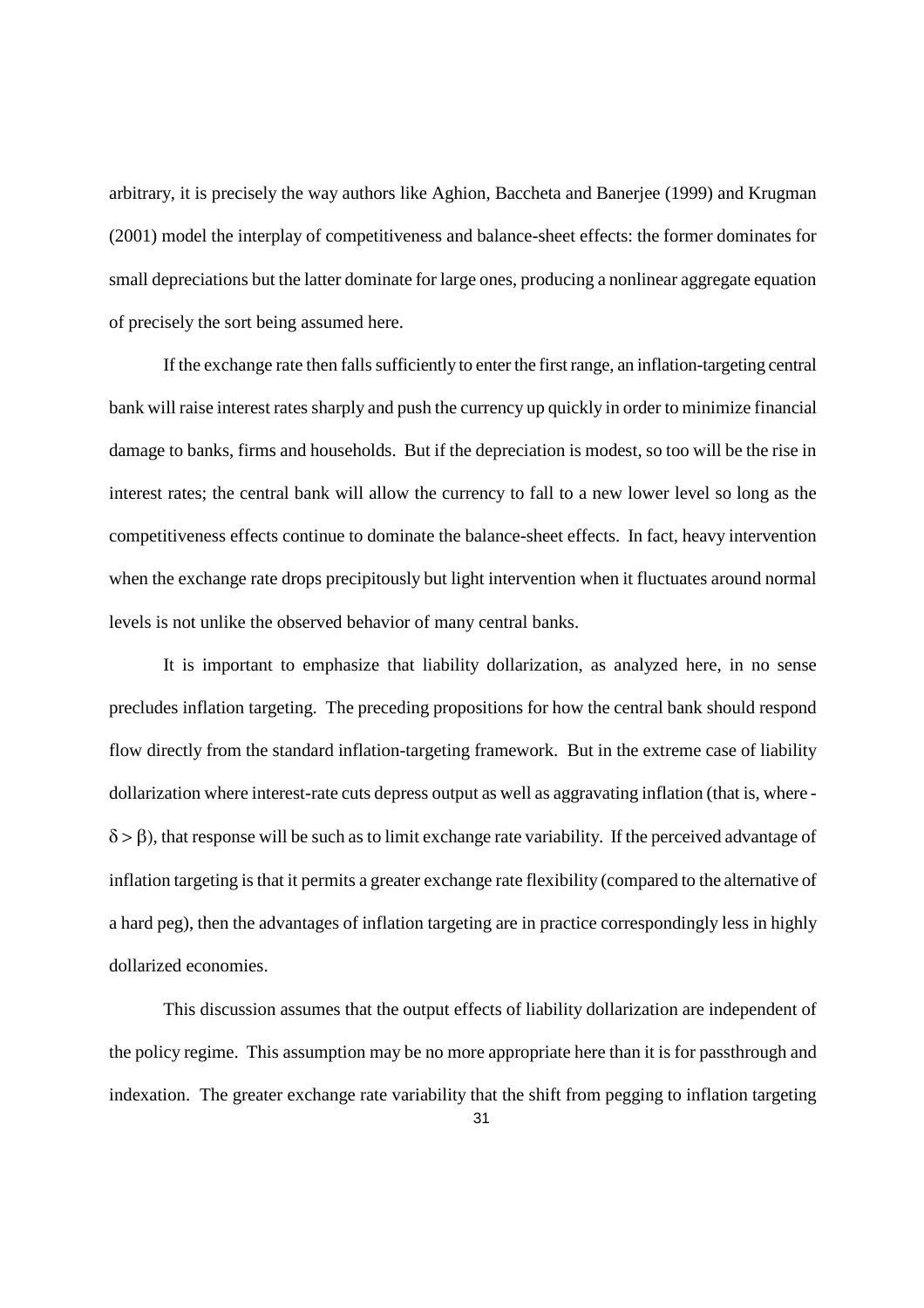implies, even if it is slight, will encourage hedging by banks and corporates. Whereas a policy of pegging the currency is tantamount to providing implicit insurance against currency risk, which discourages private purchases of currency hedges (why hedge when doing so is costly and the government avers its commitment to limiting currency fluctuations?), the knowledge that the exchange rate is allowed to move on a daily basis will strengthen the hand of a chief financial officer trying to convince his CEO of the importance of purchasing a hedge. Precisely those banks and corporates most vulnerable to financial distress because the liability side of their balance sheets is dollarized will have the greatest incentive to hedge. Even if banks and firms are unable to borrow abroad in their own currency in the aggregate, they will have an incentive to redistribute that foreign exposure in ways that limit the adverse output effects of depreciation. Thus, the adverse balance sheet effects that occur in a country that has traditionally oriented its monetary policy strategy around the level of the exchange rate may not be a good guide to the magnitude of these effects when the central bank shifts to an inflation targeting regime that implies even a modest increase in exchange rate flexibility. And even a modest increase in exchange rate flexibility that leads to a modest increase in hedging will make it optimal for an inflation-targeting central bank to allow a bit more exchange rate flexibility, which may encourage a bit more hedging, and so on. If the demand for unhedged dollar liabilities is endogenous, then behavior under the new regime -- by the central bank as well as the private sector -- may be quite different from behavior under the old one.

What if this response is not forthcoming, perhaps because the relevant hedging instruments are not available? If the authorities are concerned that inflation targeting still looks too much like a de facto soft peg, rendering the country vulnerable to a build-up of speculative pressure, then it may be possible to fulfill the desire for greater flexibility only through the imposition of limits on gross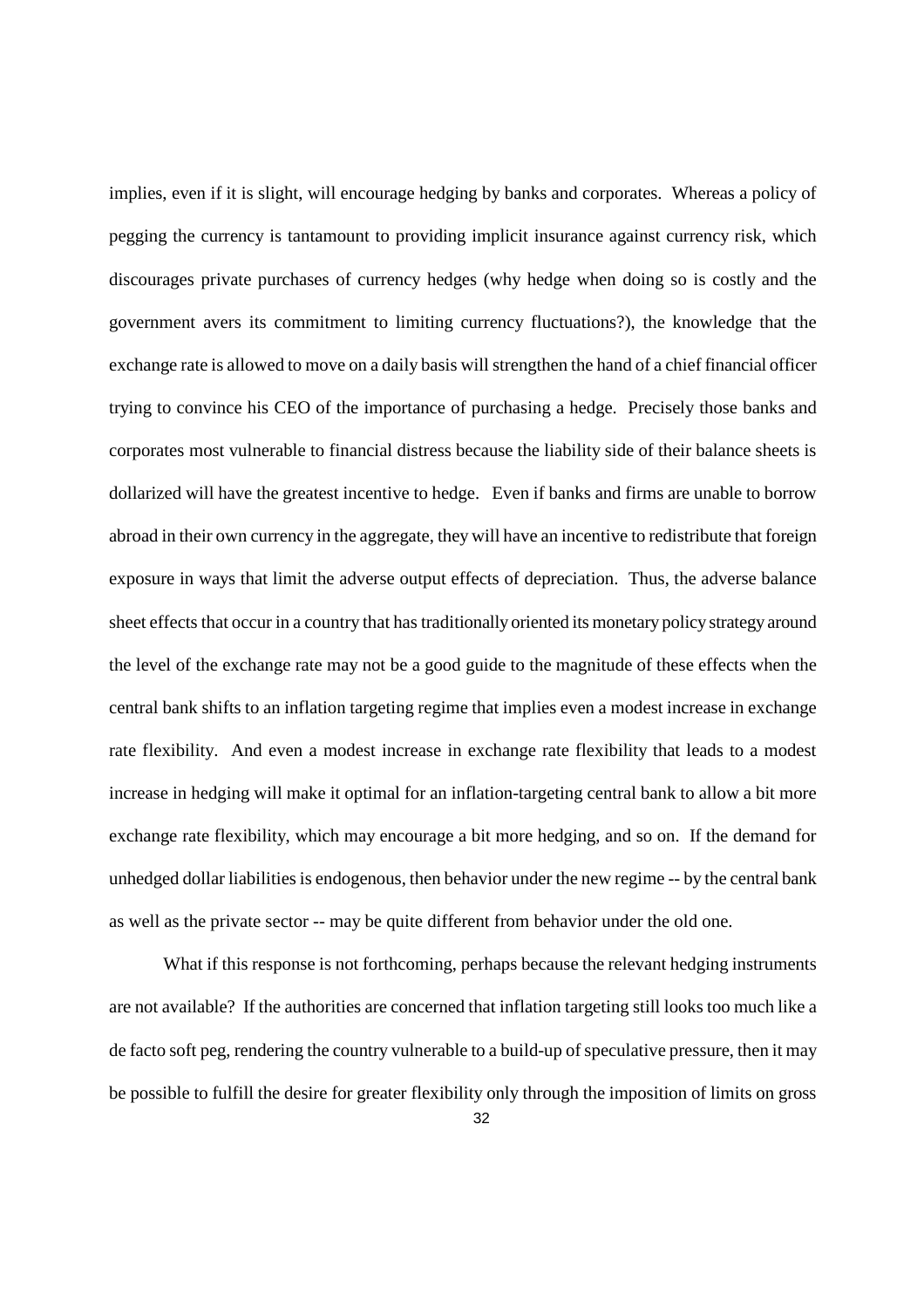and net foreign currency exposures. The regulatory authorities will have to limit the gross foreigncurrency exposures of the banking system (and strengthen corporate governance and prudential practices in the financial sector so as to encourage banks to better manage and limit those exposures on their own). The central government will have to limit its foreign-currency borrowing to the extent that its domestic-currency-denominated revenues are imperfectly indexed to the exchange rate, and it should similarly takes steps to discourage excessive foreign-currency borrowing by states and municipalities.

Such measures are in fact integral to the agenda pursued by G-7 governments and the multilaterals under the umbrella of the "new international financial architecture." Greater exchange rate flexibility has also been an element of this agenda.<sup>51</sup> But if this ability to regulate markets (and for markets to regulate themselves) is beyond the capacity of an emerging economy, then evasion and regulatory laxity will result in destabilizing balance-sheet effects, undermining the viability of an inflation targeting regime that aspires to permit increased exchange rate flexibility. It is revealing that those emerging markets which have moved to inflation targeting and have succeeded in achieving greater de facto exchange rate flexibility have generally had relatively well-developed financial systems and regulatory capacity.

One can question whether the solution is worth the price. If the exchange rate movements implied by inflation targeting are compatible with financial instability only when foreign borrowing is curtailed, then the cost may be slow growth and underdevelopment. The severity of this risk depends on one's evaluation of the importance of foreign capital for domestic development and of

 $<sup>51</sup>$ In either a rare instance of internal consistency or a fortuitous coincidence.</sup>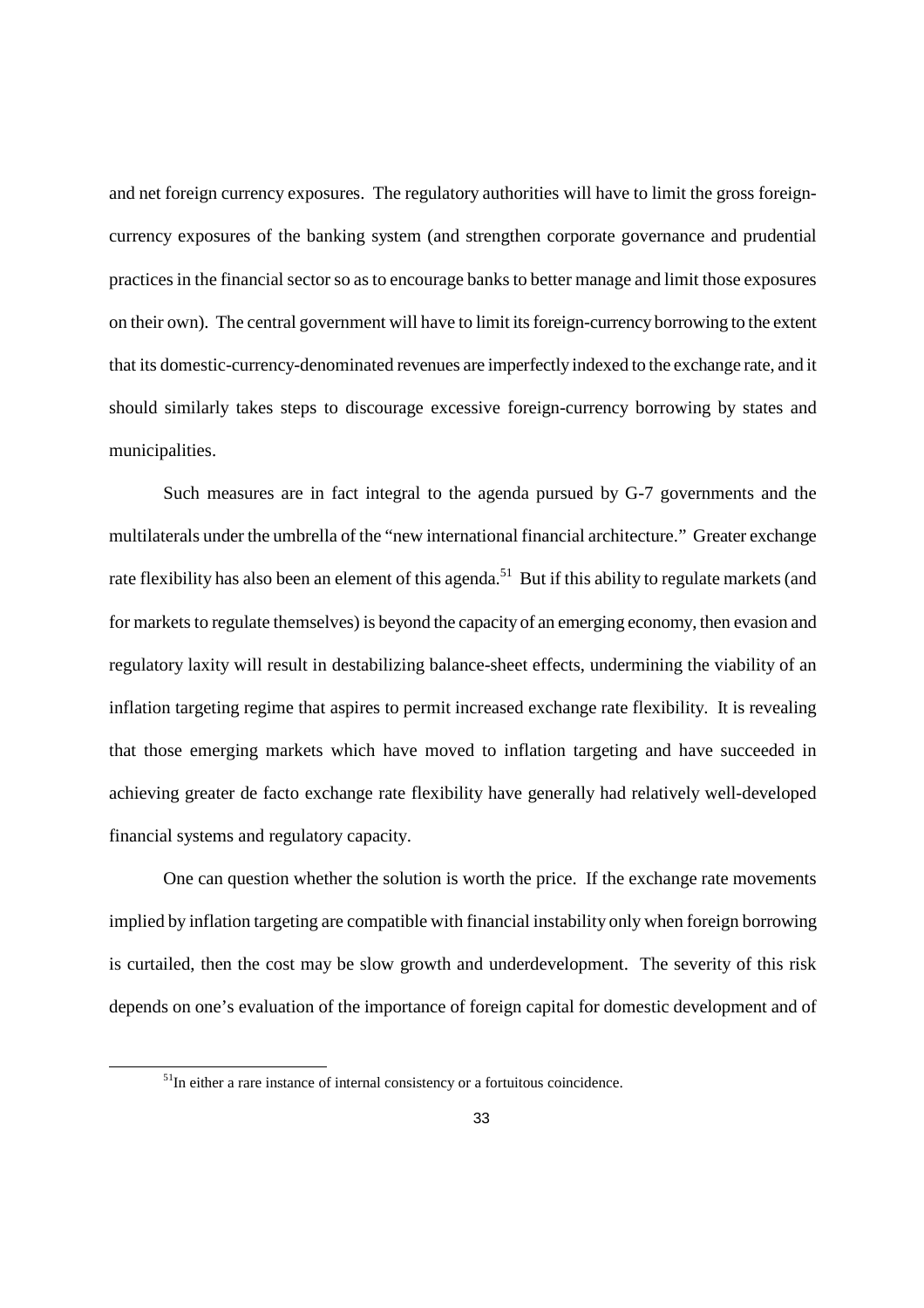the extent to which gross (as opposed to net) exposures must be curtailed to reconcile exchange rate flexibility with financial stability. Those fearful that curtailing capital flows will hinder growth logically prefer full dollarization.

#### **D. Credibility Problems**

We have already seen how the difficulty of forecasting inflation can lessen the credibility of inflation targeting in emerging markets (although I have argued that the point should not be pushed too far). In addition, a history of arbitrary enforcement that lessens respect for constitutional and statutory law may limit the effective independence of the central bank, whose insulation from pressure to pump up activity before an election or to help meet the government's financial needs is a prerequisite for effective inflation targeting. Central bankers threatened with dismissal, notwithstanding laws ostensibly guaranteeing them long terms in office, will be more inclined to bow to pressure to purchase government securities on the primary market. And chronic budget deficits can convince even an independent central bank that it has no choice but to meet the government's fiscal needs if it wishes to preserve financial stability, sowing the seeds of time inconsistency.52

Historically, lack of effective central bank independence has been a major impediment to the pursuit of an independent monetary policy in developing countries. At the same time, emerging markets have come a long way in recent years in developing political support for low inflation and

 $52$ It is revealing that emerging markets have generally introduced full-fledged inflation targeting only after first attaining strong fiscal positions. See Schoechter, Stone and Zelmer (2000). Then there is the argument of whether inflation targeting is part of the solution to the problem of "fiscal dominance," as the time inconsistency problem created by chronic deficits is known. This is, of course, the same argument made by some advocates of hard pegs and is open to the same objections. I return to this point below.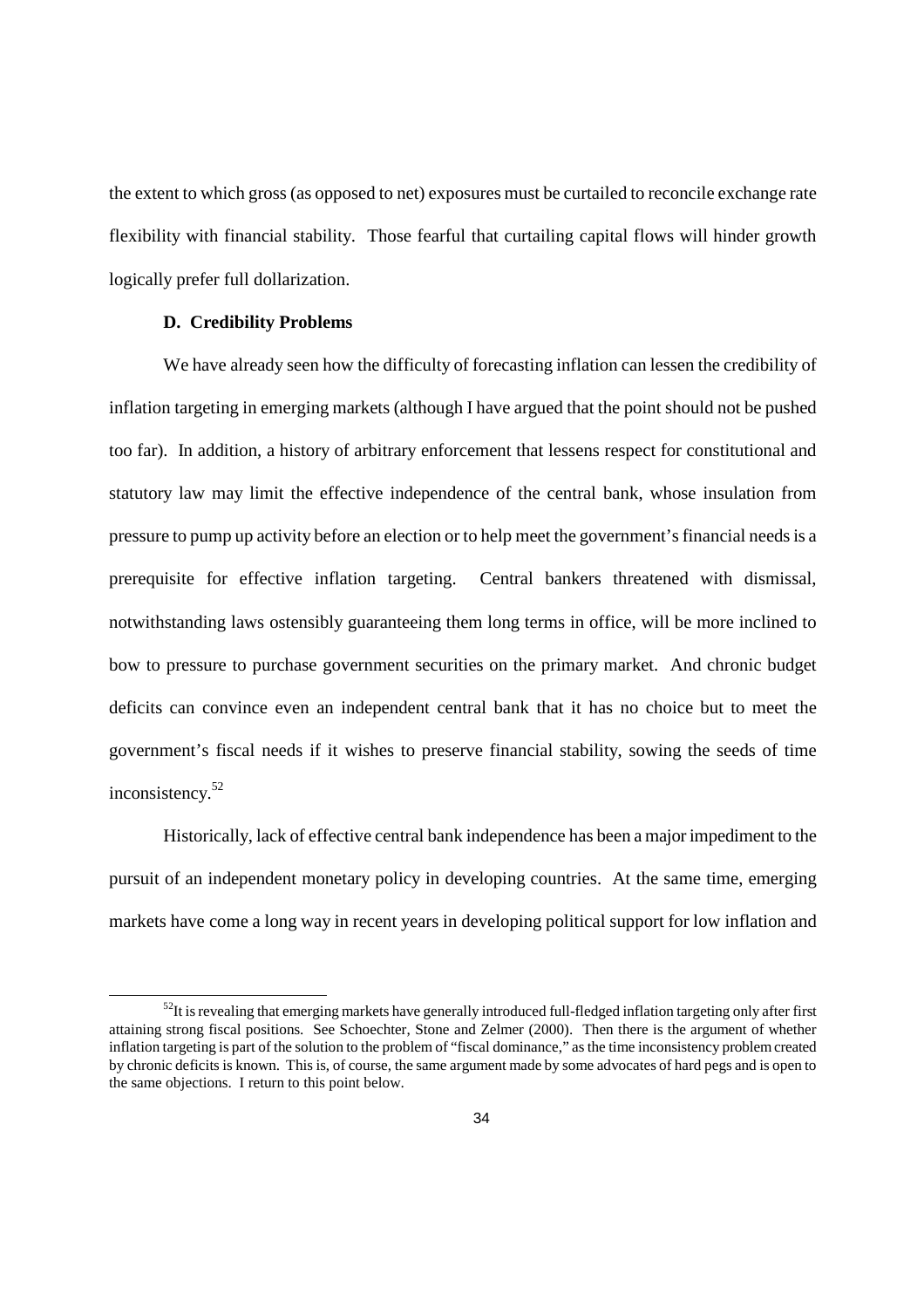buttressing the independence of their central banks.<sup>53</sup> Although budget deficits have been chronic problems, there has also been considerable progress in strengthening fiscal institutions and bringing down budget deficits.<sup>54</sup> The dozen or so transition economies seeking membership in the EU and its monetary union, for example, have made very considerable progress in bringing their deficits and debts to within the Maastricht Treaty's 3 and 60 per cent ceilings.

To the extent that inflation targeting is less credible in emerging markets, its benefits will be less. Absent confidence that the central bank is committed to low inflation, interest rates will not fall to the levels of other low-inflation countries. Shocks will raise questions about whether the authorities are prepared to stay the course. Sharp changes in interest rates, exchange rates and international capital flows may feed upon themselves: financial variables will be volatile, with negative implications for the economy. If policy is not credible, then firms will not reduce price increases to meet the inflation target. Hitting it will require an increase in interest rates sufficient to deliver a substantial reduction in import prices (through a sharp appreciation of the exchange rate), with destabilizing output effects.<sup>55</sup>

 <sup>53</sup>A comprehensive compendium of the relevant evidence is Mahadeva and Storne (2000).

<sup>54</sup>I say more on the reform of fiscal institutions below.

 $<sup>55</sup>$ The same negative implications also follow, of course, for any other monetary regime if the financial system is</sup> fragile, the commitment to fiscal discipline is questionable, the monetary authorities lack autonomy and independence, and the economy is subject to foreign disturbances. I return to this point in the conclusion.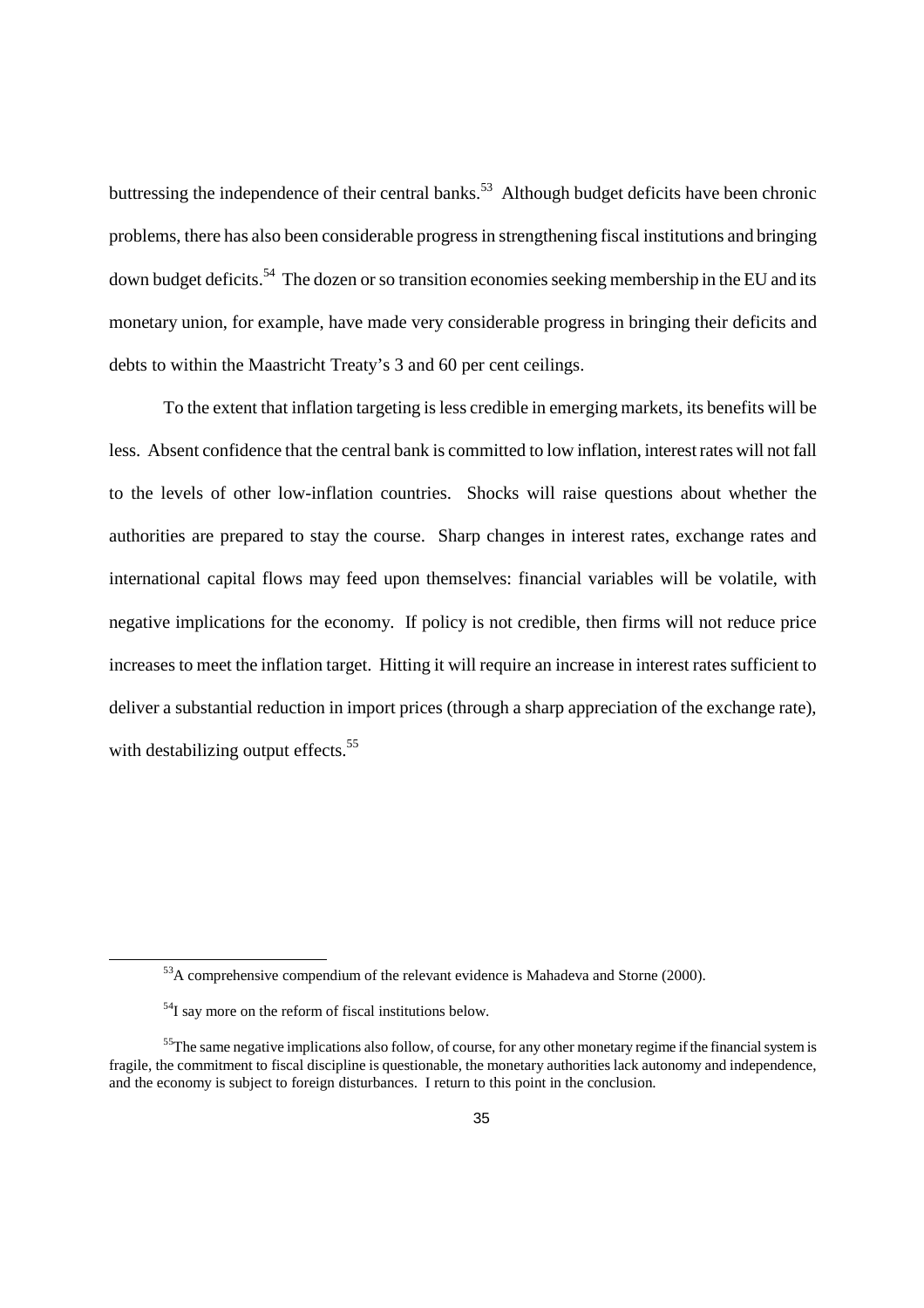A wide variety of models of monetary policy point to the fact that there is a tradeoff between flexibility and credibility. Central banks most lacking in credibility will have an incentive to move along the frontier of feasible credibility-flexibility combinations in order to obtain it. In particular, imperfect credibility may require the central bank to target inflation rigidly. Absent credibility problems, a central bank faced with inflation in excess of its target may want to raise interest rates and damp down inflation only gradually in order to avoid causing or compounding a recession. Faced with a weak banking system ill prepared to absorb interest rate increases, which raise the cost of servicing its short-term liabilities and increase default rates by borrowers, it may want to limit interest-rate volatility and administer its anti-inflationary medicine in small doses. But if the monetary authorities fail to respond quickly when inflation heats up, observers may begin to wonder whether they are optimally trading off objectives or they are in fact not really committed to price stability. Asset prices and the variables they affect will not respond as hoped. Similarly, if the central bank targets core rather than headline inflation, observers may wonder whether this is because monetary policy should not attempt to offset temporary commodity price fluctuations, or whether the authorities are really just seeking an excuse to disregard inflationary pressures.<sup>56</sup> Monetary policy will thus have to respond more sharply to exchange rate and commodity-price fluctuations than would be the case if it was being implemented by a highly credible central bank. The monetary authorities may not be able to afford even modest deviations from strict inflation targeting for fear of sending the wrong signal.

In addition, central banks in emerging markets will have an incentive to use transparency to

<sup>&</sup>lt;sup>56</sup>In countries where the authorities have manipulated price indices in the past, they may question whether an index specially constructed for use in inflation targeting can be taken at face value.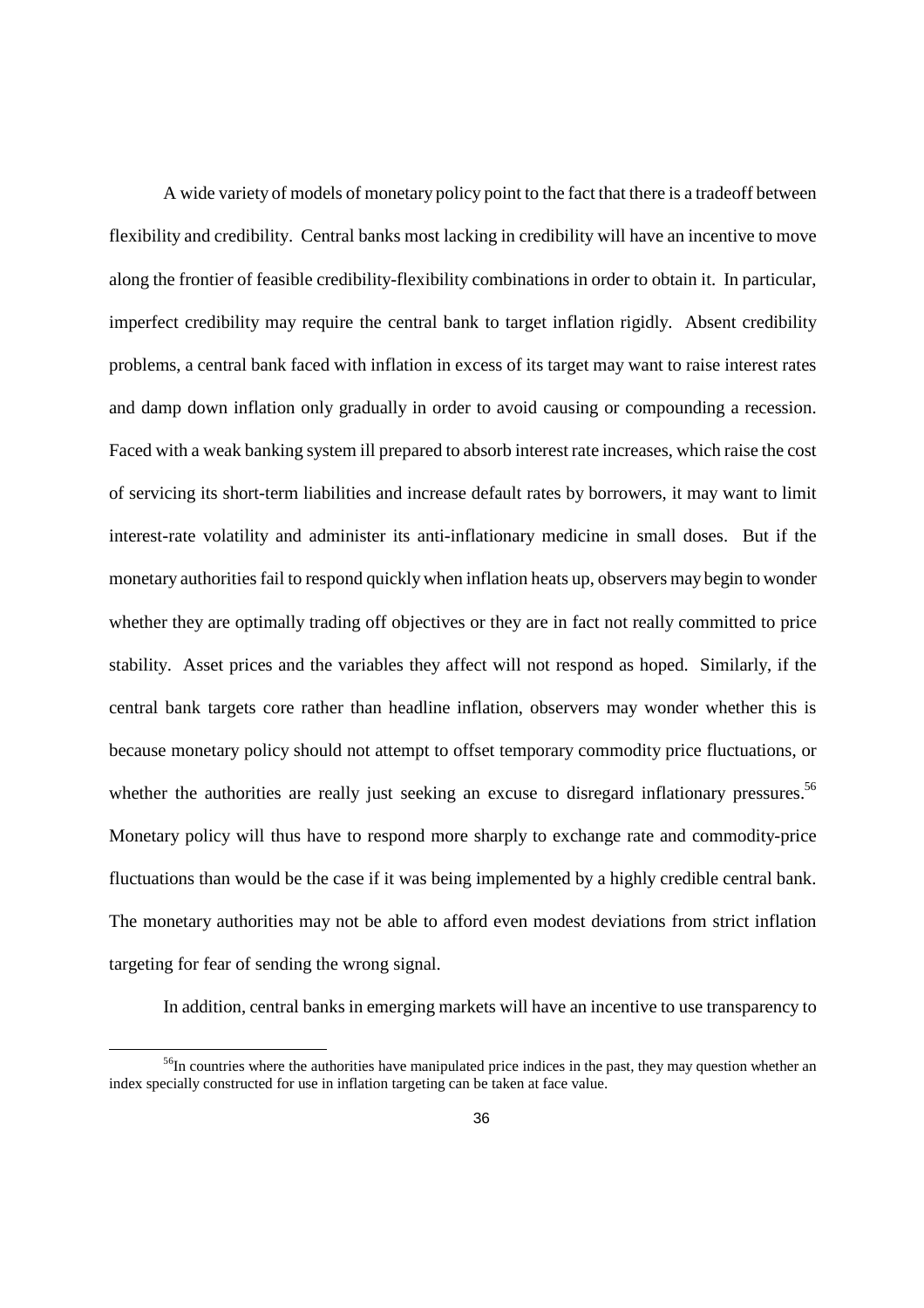further enhance their credibility. This will tend to push them in the direction of a fully-articulated inflation-targeting framework rather than the seat-of-the-pants approach preferred by, inter alia, the Federal Reserve. Its hard-won credibility allows the Federal Reserve Board to hint at its inflation forecast rather than announcing it. It allows the Fed to sketch the model used to link its policy instruments to that forecast rather than describing it in any great detail. Most emerging markets do not enjoy this luxury.<sup>57</sup> To convince investors that they mean what they say, their central banks will have to publish the forecast and the model. Chile, for one, has moved in this direction, while Mexico and Brazil publish an *Inflation Report.*

Another implication is that effective inflation targeting will require steps to eliminate fiscal dominance as a way of building credibility. In particular, inflation targeting must be supported by the reform and reinforcement of fiscal institutions as a way of delivering better fiscal outcomes. Fiscal-policy making processes and procedures should be centralized to reduce free riding. Vertical fiscal imbalances should be reduced. The budget constraints facing sub-central governments should be hardened.<sup>58</sup> An example of progress in this direction is Brazil's Fiscal Responsibility Law, which bans the federal government from bailing out debt-ridden states and municipalities and has produced visible improvements in state and municipal fiscal performance. The federal fiscal authorities, for their part, can invest in the monetary regime so as to intentionally incur costs if it fails, further limiting problems of time inconsistency. Thus, inflation targets in a number of emerging markets are

 <sup>57</sup>As Jonas (2000, p.3) writes of the Czech case, "The "just-do-it" approach to monetary policy probably would not be very effective in bringing inflation expectations and actual inflation down. Public announcements by the CNB about its expectations of future inflation would also probably not suffice to anchor inflation expectations and persuade economic agents that monetary policy would be actually conducted with the aim to achieve the announced inflation."

<sup>&</sup>lt;sup>58</sup>There is evidence that more centralized and hierarchical fiscal policy-making processes lead to better fiscal outcomes and that large vertical imbalances heighten bailout and inflation risk (von Hagen and Eichengreen 1996).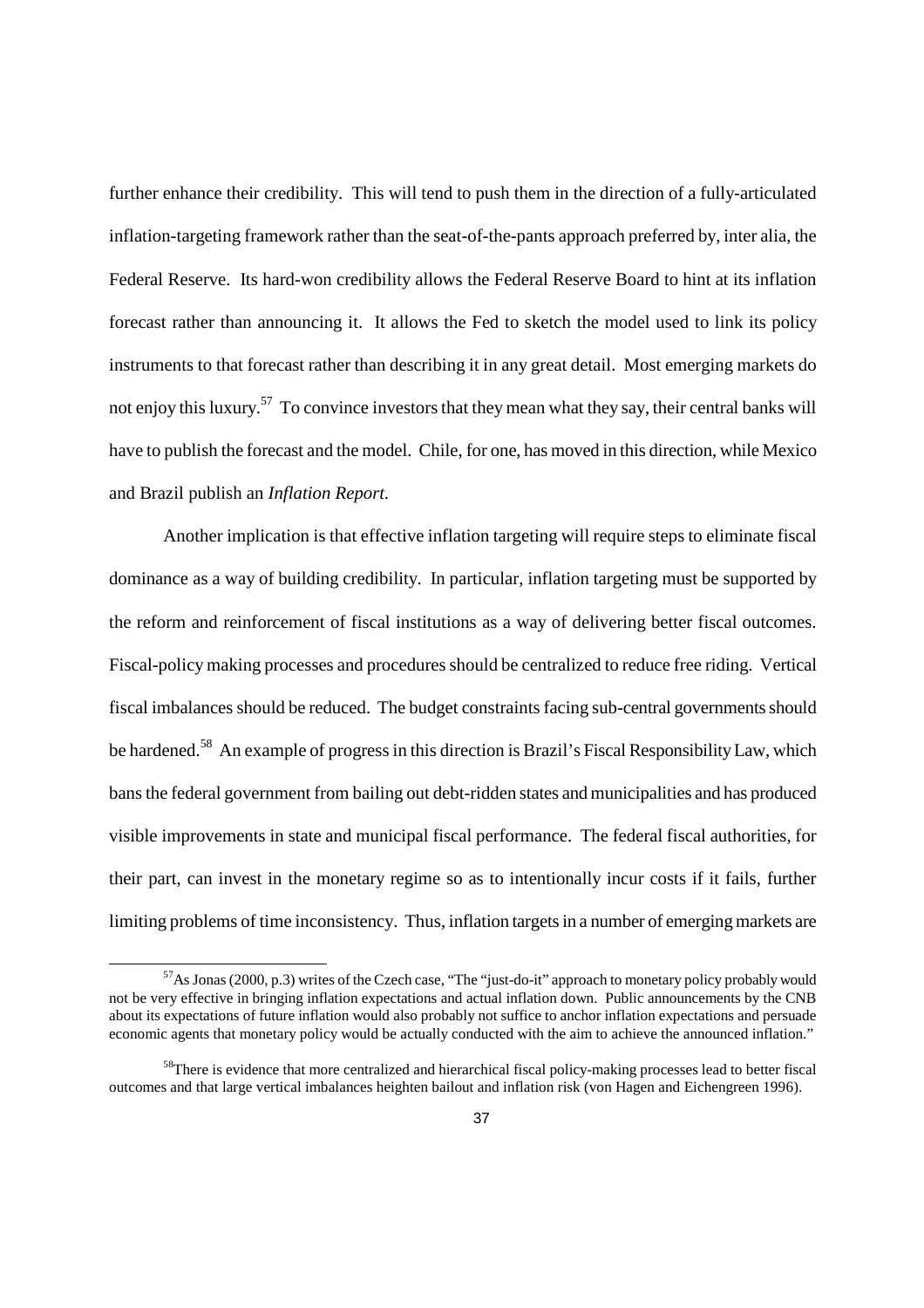announced not by the central bank but by the government (Chile, Poland) or by the central bank and government jointly (Brazil, Israel) precisely as a way for the government to commit to the fiscal discipline needed to achieve the target.

These implications are evident in the behavior of those emerging markets that have embraced inflation targeting. Such countries have generally moved toward the adoption of a formal framework. Their central banks have been reluctant to miss the inflation target even temporarily, or to slow the pace at which deviations between target inflation and actual inflation are eliminated, for fear of undermining their anti-inflationary credibility.59 The credibility problem has tended to dictate that the change in the CPI must be the operational measure of inflation, because it is widely understood and therefore more credible, even when core inflation purged of import-price fluctuations would be more appropriate in principle.<sup>60</sup>

Credibility problems make inflation targeting less attractive. They imply more volatility and less flexible policy implementation. The question is then how quickly credibility can be gained, and whether or not inflation targeting can be part of that process.

<sup>&</sup>lt;sup>59</sup>While the Czech Republic and South Africa have escape clauses spelling out in advance the circumstances over which targets may be missed and requiring the central bank to indicate the time frame over which it will attempt to return to the target inflation path, in practice neither country has been willing to utilize the provision.

 $^{60}$ Chile is thus said to have chosen "a clear and widely understood index like the headline CPI....[in order] to enhance the communicational effectiveness of inflation targeting." Morande (2000), p.161. From this point of view it is no coincidence that emerging market inflation targeters typically target the CPI while industrial-country inflation targeters generally target core inflation (Schoechter, Stone and Zelmer 2000).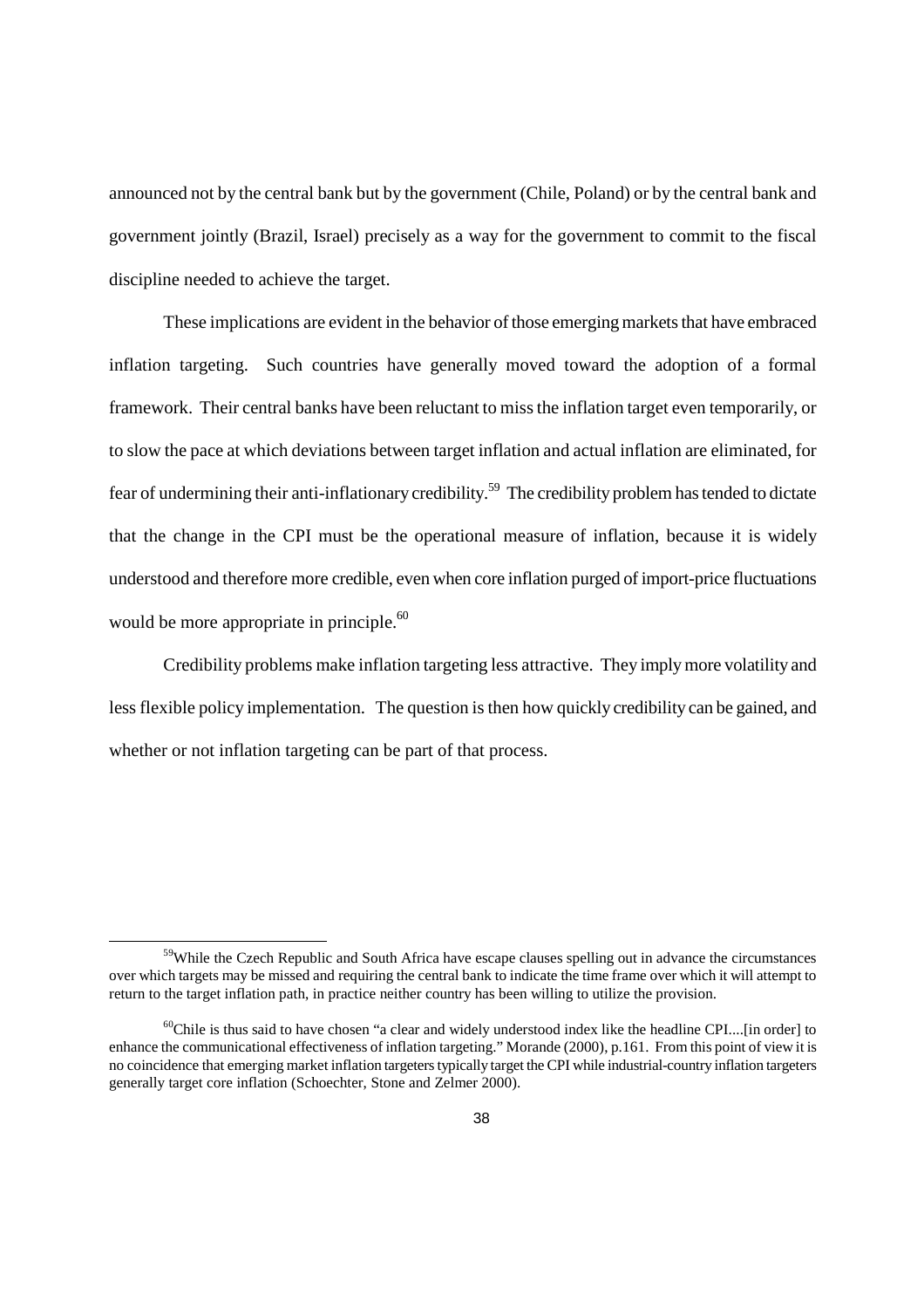#### **4. Conclusion**

Inflation targeting is the increasingly fashionable alternative for countries unable or unwilling to abolish the national currency.<sup>61</sup> It is seen as providing a coherent alternative to exchange-ratebased monetary policy strategies that are overly restrictive and crisis prone. But is it feasible for emerging markets?

Inflation targeting is difficult in emerging markets for three reasons: they are open, their liabilities are dollarized, and their policy makers lack credibility. Openness exposes their economies to external disturbances.62 It makes inflation forecasting more difficult. And it opens additional, exchange-rate related channels linking the central bank's instruments and targets that operate with very different control lags. Because an inflation-targeting central bank will want to respond differently to exchange rate changes depending on their source and persistence, these problems cannot be solved simply by adding the exchange rate to the standard reaction function. None of this is to suggest that inflation targeting is infeasible in open economies, only that it is more complicated to operate.

Liability dollarization introduces more fundamental complications. Financial institutions and their customers will be saddled with currency mismatches, given the difficulty these countries have in borrowing abroad in their own currencies. Under these circumstances, an inflation targeting central bank will be reluctant to let the exchange rate move; it will be unable to partake of the greater flexibility ostensibly offered by that regime.

 $61$ Or, in the European case, by joining a monetary union in partnership with the issuers of a recognized international currency.

<sup>&</sup>lt;sup>62</sup>In this respect, it obviously complicates the execution and effects of *any* monetary policy operating strategy, and not just inflation targeting. I return to this momentarily.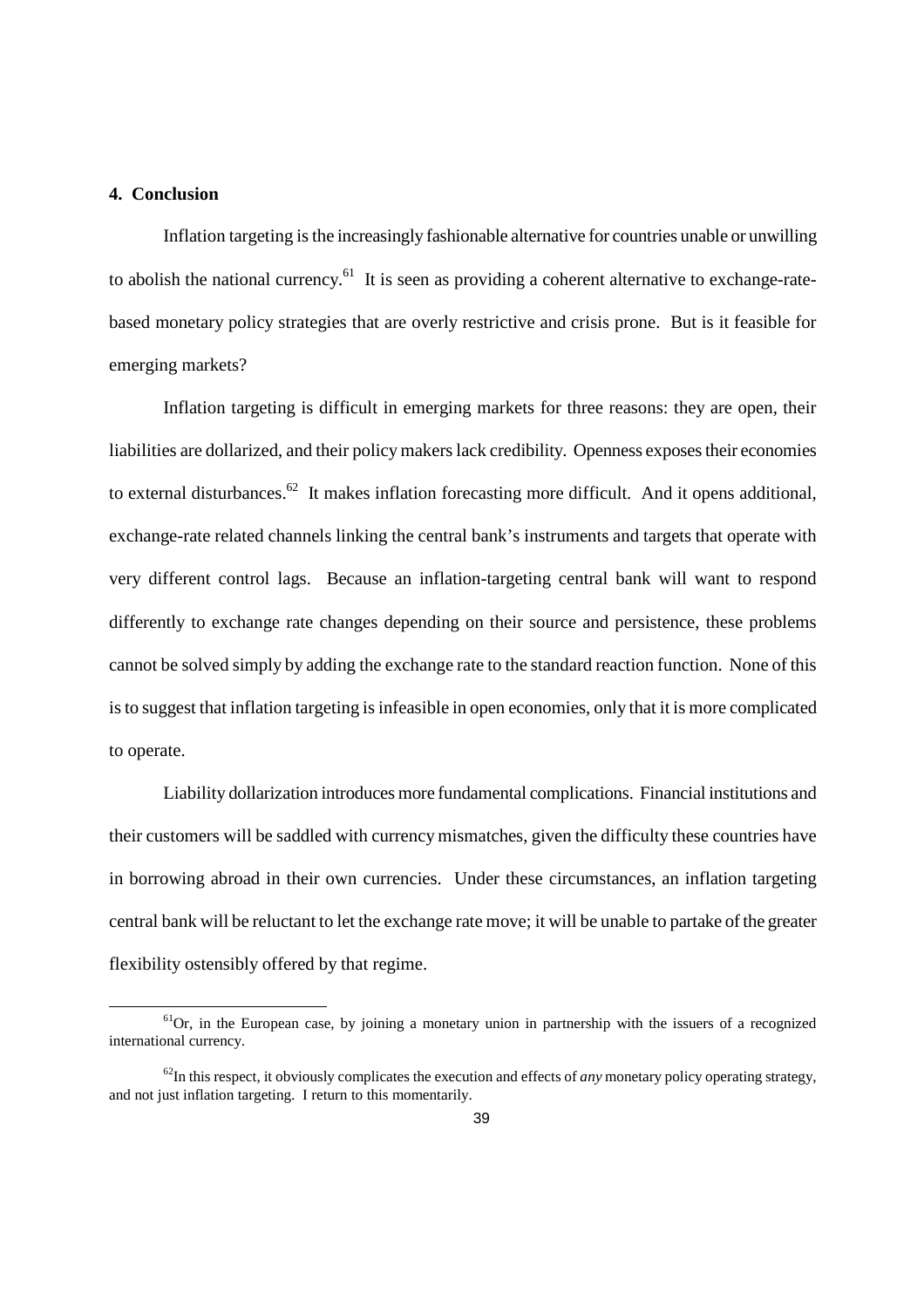In practice, whether countries with partially dollarized economies reap any advantages from inflation targeting -- whether the framework will provide even limited scope for policy autonomy, and in particular whether it will enable them to allow the exchange rate to fluctuate more freely - depends on the exact nature, extent, and effects of their liability dollarization. If even a small depreciation of the exchange rate threatens to destabilize balance sheets and output (in other words, if the country immediately enters the zone where depreciation and lower interest rates are recessionary), then the central bank will be unwilling to let the exchange rate to move. In this case, inflation targeting and a hard peg are basically indistinguishable. If the perceived advantage of inflation targeting is that it permits a greater flexibility, then the advantages of inflation targeting are correspondingly less in highly dollarized economies. Inflation targeting has no obvious advantages under these circumstances, while a hard peg has the advantages of simplicity, transparency and credibility.

For countries where the adverse balance sheet effects dominate only when exchange rate movements reach a certain point, conventional inflation targeting will be viable so long as shocks and corresponding exchange rate movements are small, while the desire to intervene and stabilize the exchange rate will dominate when they grow large. The greater exchange rate flexibility promised by inflation targeting will be possible, although the central bank's appetite for indulging in it will have limits.

Such countries will wish to implement inflation targeting in flexibly, by adjusting monetary policy in response to large exchange rate movements, for example, while treating small movements with benign neglect. Unfortunately, flexibility can be destabilizing when credibility is lacking. A central bank that temporarily disregards a surge in inflation in order to, say, stabilize the financial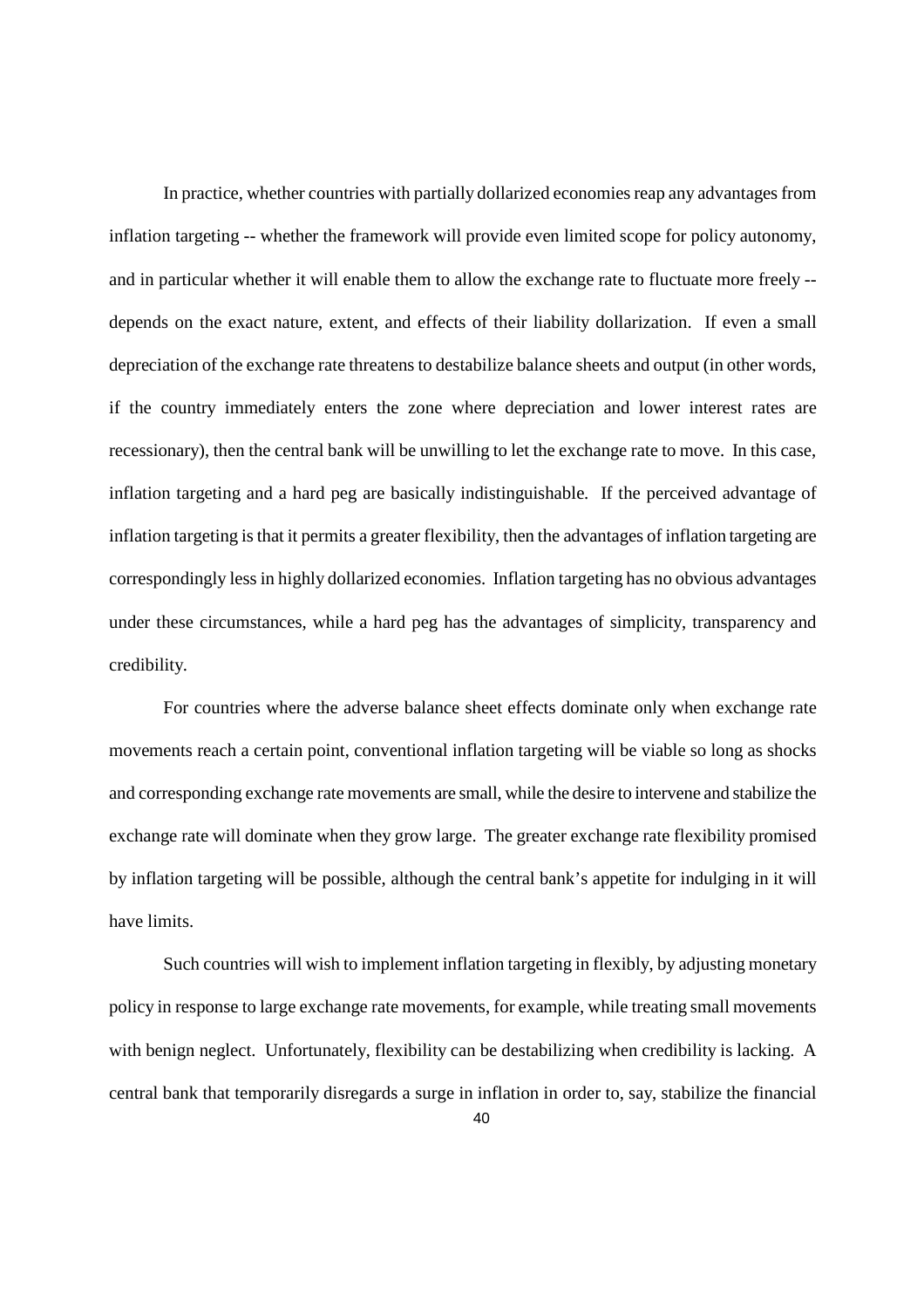system may find its commitment to price stability questioned. Credibility problems will force precisely those emerging markets where a flexible approach to inflation targeting is most valuable to adopt a relatively rigid version.<sup>63</sup>

These observations suggest what countries should find inflation targeting attractive. Inflation targeting will be less attractive the more open the economy, for the reasons detailed several paragraphs back. Note the consonance of this argument with a key implication of theory of optimum currency areas. Inflation targeting will be less attractive the dimmer the prospects of the central bank acquiring policy credibility. Note this time the consonance of this argument with the idea that countries in crisis whose credibility has been shredded should rebuild their reputations by dollarizing. Finally, inflation targeting will be more attractive where liability dollarization is limited and banks and corporations have markets on which to hedge their exposures, so that limited exchange rate fluctuations will not irreparably damage their balance sheets. Note here the consonance of this observation with popular explanations for the success of inflation targeting in Brazil.

On the other hand, emerging markets that are less open, that have well regulated financial

<sup>&</sup>lt;sup>63</sup>Even if they do, questions about the central bank's intentions and independence mean that financial variables and the nonfinancial magnitudes they affect will be more volatile than in a country whose inflation-targeting central bank enjoys greater credibility. Under such circumstances, it is unrealistic to promise that volatility will fall to the levels enjoyed by advanced-industrial economies that target inflation. The same is true, of course, of any other monetary regime so long as the financial system is fragile, the commitment to fiscal discipline is questionable, and the economy is subject to foreign disturbances. A dollarized emerging market subject to these conditions will similarly be more volatile than the typical advanced-industrial country. Some may argue that the very act of dollarizing can solve all problems of financial fragility. Others will suggest that explicit inflation targeting can solve problems of fiscal indiscipline. If either argument is correct, then it creates a strong presumption in favor of one or the other of these regimes. But most readers presumably believe that financial problems have deeper roots than simply the monetary regime, and that fiscal problems are a function of more than just the availability of seignorage revenues. This is just another way of saying that a mere change in monetary regime is unlikely to solve all problems of economic development, miraculously transforming developing countries into G7 nations.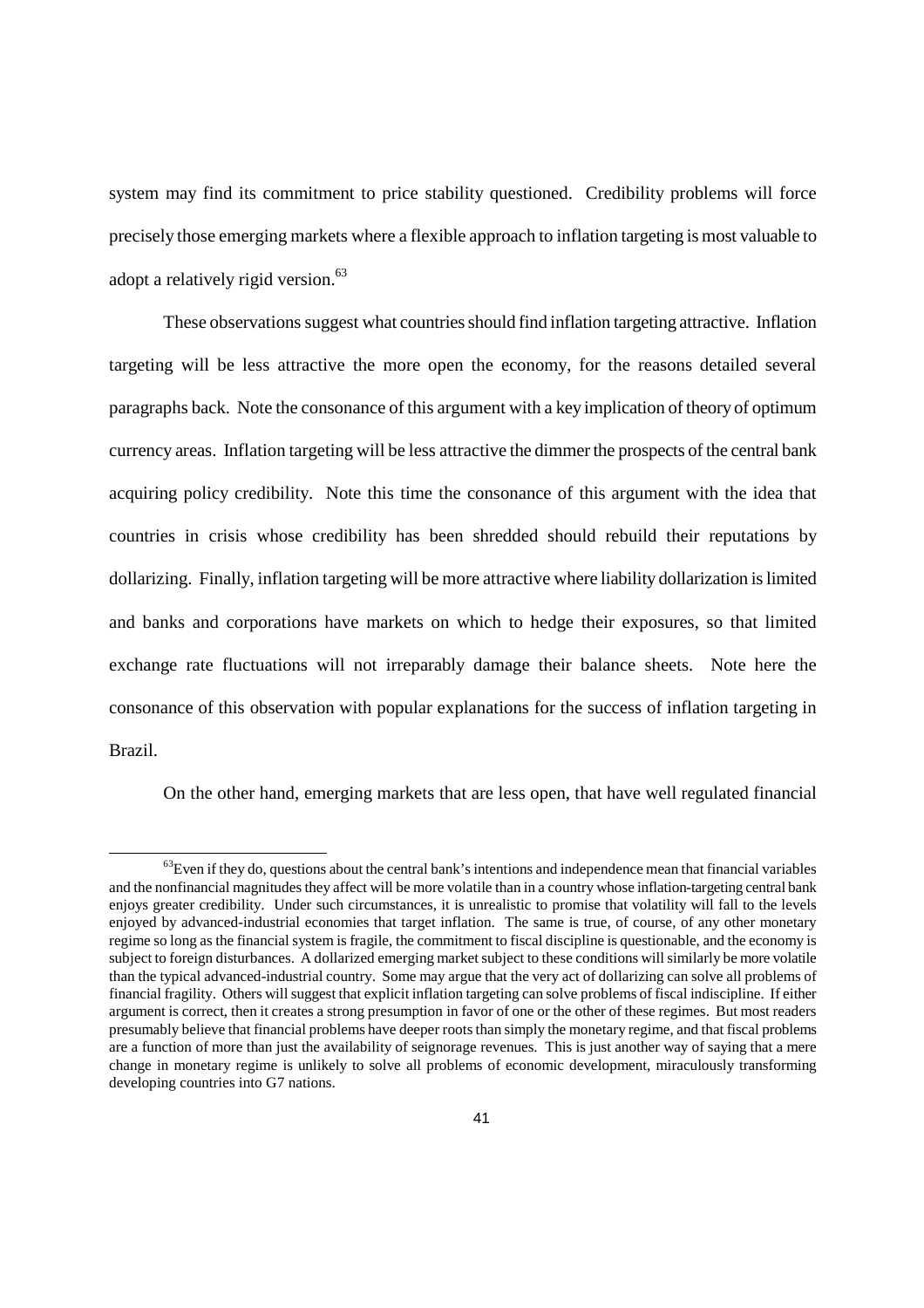institutions and markets on which foreign exposures can be hedged, and whose central banks possess a reasonable degree of policy credibility may prefer inflation targeting. The question is how many emerging markets will soon fall under this heading.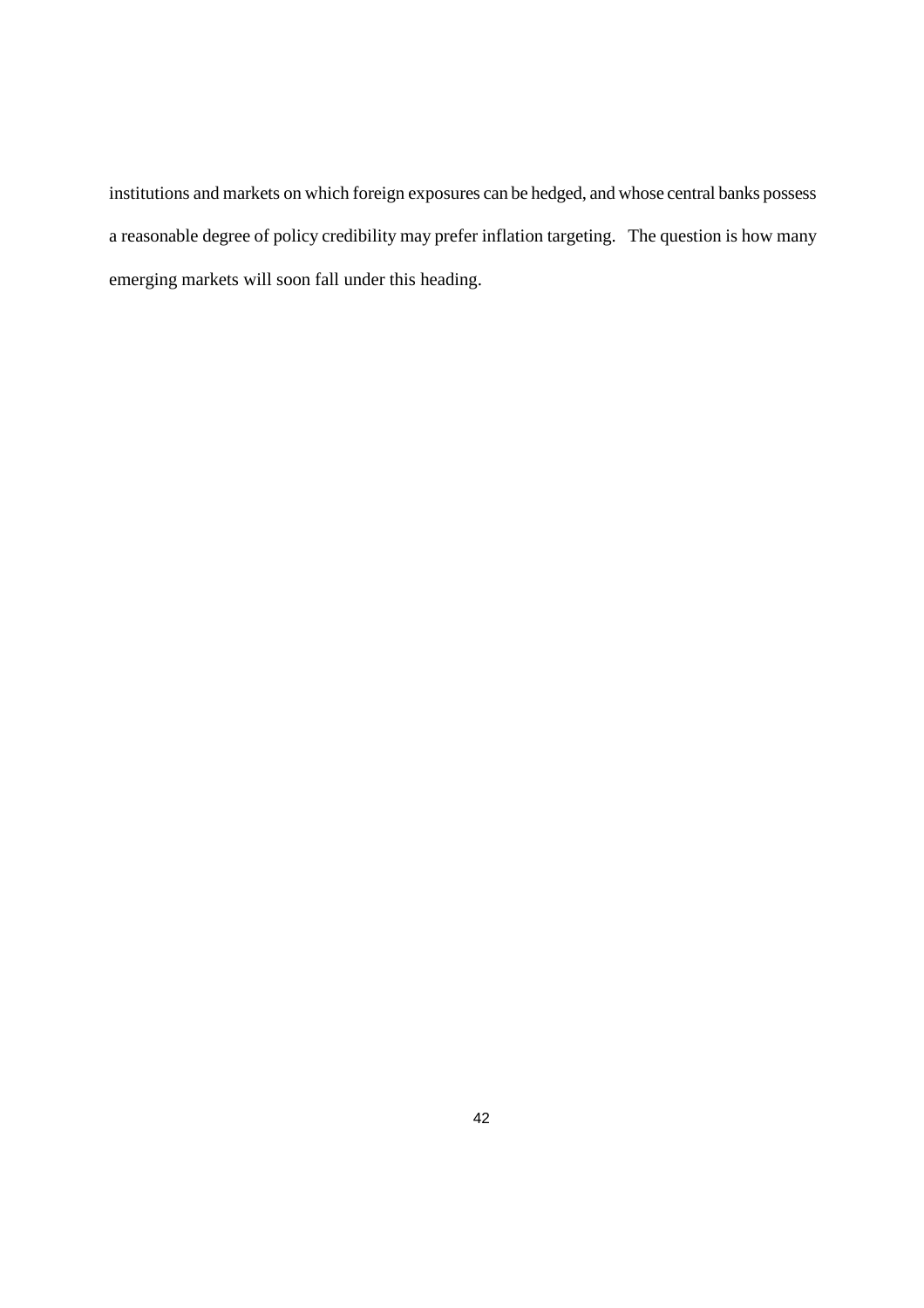#### **References**

Aghion, Philippe, Philippe Bachetta and Abijit Banerjee (1999), "Capital Markets and Instability in Open Economies," unpublished manuscript, Study Center Gerzensee.

Armour, Jamie and Agathe Cote (1999-2000), "Feedback Rules for Inflation Control: An Overview of Recent Literature," *Bank of Canada Review* (Winter), pp.43-54.

Ball, Lawrence (1999), "Policy Rules for Open Economies," in John Taylor (ed.), *Monetary Policy Rules,* Chicago: University of Chicago Press, pp.127-156.

Ball, Lawrence (2000), "Policy Rules and External Shocks," NBER Working Paper no. 7910 (September).

Bernanke, Ben, Thomas Lubach, Frederic Mishkin and Adam Posen (1999), *Inflation Targeting: Lessons from the International Experience,* Princeton: Princeton University Press.

Bharucha, Nargis and Christopher Kent (1998), "Inflation Targeting in a Small Open Economy," Discussion Paper no. 98-07, Reserve Bank of Australia (July).

Bogdanski, Joel, Alexandre Tombini and Sergio Werlang (2000), "Implementing Inflation Targeting in Brazil," Working Paper no. 1, Central Bank of Brazil (July).

Calvo, Guillermo (1986), "Temporary Stabilization: Predetermined Exchange Rates," *Journal of Political Economy* 94, pp.1319-1329.

Calvo, Guillermo (2000a), "The Case for Hard Pegs," unpublished manuscript, University of Maryland at College Park.

Calvo, Guillermo (2000b), "Capital Markets and the Exchange Rate, with Special Reference to the Dollarization Debate in Latin America," unpublished manuscript, University of Maryland at College Park.

Calvo, Guillermo and Carmen Reinhart (2000), "Fear of Floating," NBER Working Paper no. 7993 (November).

Cepedes, Luis Felipe, Roberto Chang and Andres Velasco (2001), "Dollarization of Liabilities, Net Worth Effects, and Optimal Monetary Policy," unpublished manuscript, NYU, Rutgers and Harvard University.

Christoffersen, Peter and Robert Wescott (1999), "Is Poland Ready for Inflation Targeting?" IMF Working Paper no. 99/41 (March).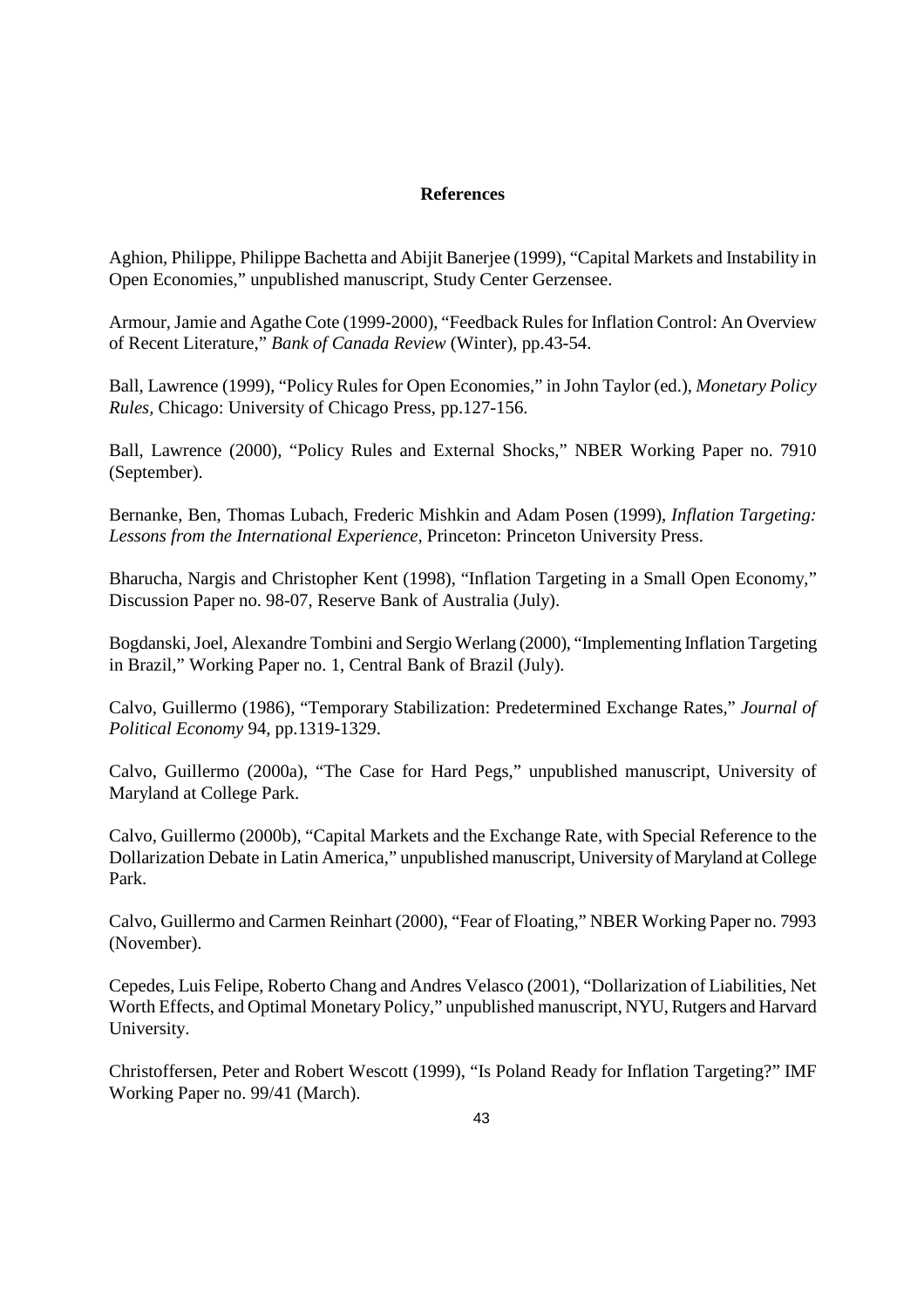Cooper, Richard (1999), "Exchange Rate Choices," in Jane Sneddon Little and Giovanni Olivei (eds), *Rethinking the International Monetary System,* Boston: Federal Reserve Bank of Boston, pp.99-123.

De Brouwer, G. and J. O'Regan (1997), "Evaluating Simple Monetary-Policy Rules for Australia," in Philip Lowe (ed.), *Monetary Policy and Inflation Targeting,* Sydney: Reserve Bank of Australia, pp.244-276.

Devereux, Michael and Philip Lane (2000), "Exchange Rates and Monetary Policy in Emerging Market Economies," unpublished manuscript, University of British Columbia and Hong Kong Monetary Authority.

Eichengreen, Barry (2000), "When to Dollarize," *Journal of Money, Credit and Banking*  (forthcoming).

Eichengreen, Barry, Paul Masson, Miguel Savastano and Sunil Sharma (1999), "Transition Strategies and Nominal Anchors on the Road to Greater Exchange Rate Flexibility," *Essays in International Finance* no.213, International Finance Section, Department of Economics, Princeton University (April).

Freedman, Charles (1994), "The Use of Indicators and of the Monetary Conditions Index in Canada," in Tomas J.T. Balino and Carlo Cottarelli (eds), *Frameworks for Monetary Stability,* Washington, D.C.: International Monetary Fund, pp.458-477.

Gomez, Javier (2000), "Inflation Targeting and Openness," unpublished manuscript, Central Bank of Colombia.

Hausmann, Ricardo (1999), "Should There Be 5 Currencies or 105?" *Foreign Policy* 122, pp.44-53.

Hoffmaister, Alexander (1999), "Inflation Targeting in Korea: An Empirical Exploration," IMF Working Paper no. WP/99/7, Washington, D.C.: IMF (January).

Hunt, Ben (1999), "Inter-Forecast Monetary Policy Implementation: Fixed-Instrument versus MCI-Based Strategies," Discussion Paper no. G99/1, Reserve Bank of New Zealand (March).

International Monetary Fund (1999), *Hungary: Selected Issues,* IMF Staff Country Report no. 99/27, Washington, D.C.: IMF.

J. P. Morgan (2001), "Hungary Joings Inflation Targeting Club 'Implicitly'," *Global Data Watch* 15 June, pp.11-12.

Jonas, Jiri (2000), "Inflation Targeting in Transition Economies: Some Issues and Experience," in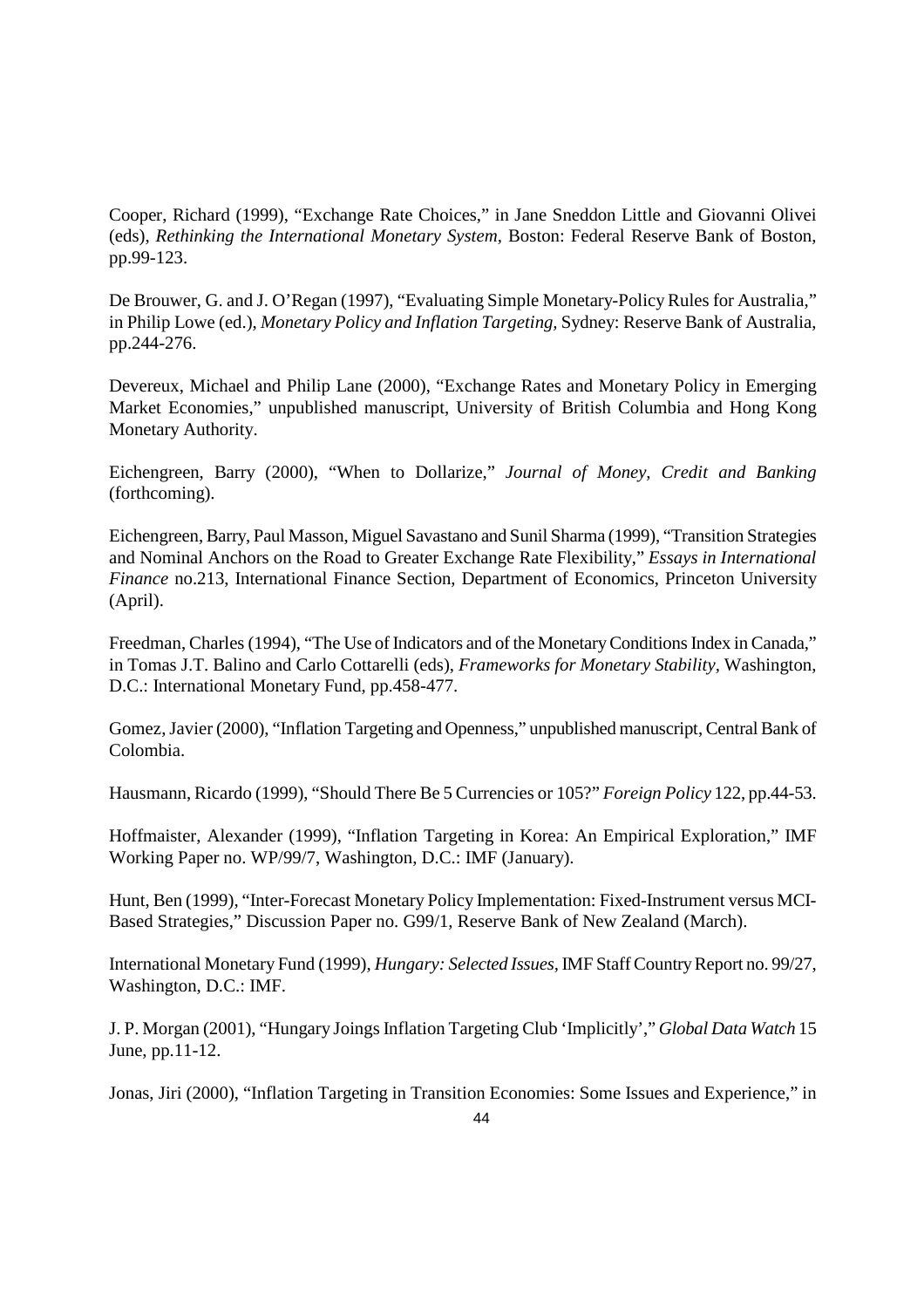Warren Coats (ed.), *Inflation Targeting in Transition Ecoomies: The Case of the Czech Republic* (forthcoming).

Krugman, Paul (2001), "Crises: The Next Generation," unpublished manuscript, Princeton University.

Kumhof, Michael (2000), "Inflation Targeting Under Imperfect Credibility," unpublished manuscript, Department of Economics, Stanford University.

Leiderman, Leo and Gil Bufman (2001), "Surprises on Israel's Road to Exchange Rate Flexibility," *Emerging Markets Research,* Deutsche Bank, 23 March.

Levin, Andrew, Volker Wieland and John C. Williams (1999), "Robustness of Simple Monetary Policy Rules Under Model Uncertainty," in John Taylor (ed.), *Monetary Policy Rules,* Chicago: University of Chicago Press, pp.263-299.

Mahadeva, Lavan and Gabriel Stern, eds. (2000), *Monetary Policy Frameworks in a Global Context*, London: Routledge.

Masson, Paul (1999), "Monetary and Exchange Rate Policy of Transition Economies of Central and Eastern Europe After the Launch of EMU," Policy Discussion Paper no. PDP/99/5, International Monetary Fund (July).

Masson, Paul, Miguel Savastano and Sunil Sharma (1997), "The Scope for Inflation Targeting in Developing Countries," IMF Working Paper no. 130 (October).

Mishkin, Frederic (2000a), "Inflation Targeting for Emerging-Market Economies," *American Economic Review Papers and Proceedings* 90, pp.105-109.

Mishkin, Federic (2000b), "Issues in Inflation Targeting," in Bank of Canada, *Price Stability and the Long-Run Target for Monetary Policy,* Ottawa: Bank of Canada (forthcoming).

Mishkin, Frederic (2001), "Financial Policies and the Prevention of Financial Crises in Emerging Market Economies," NBER Working Paper no. 8087 (January).

Mishkin, Frederic and Miguel Savastano (2000), "Monetary Policy Strategies for Latin America," NBER Working Paper no. 7617 (March).

Morande, Felipe G. (2000), "A Decade of Inflation Targeting in Chile: Main Developments and Lessons," in Charles Joseph and Anton Gunawan (eds), *Monetary Policy and Inflation Targeting in Emerging Economies,* Jakarta: Bank Indonesia, pp.149-179.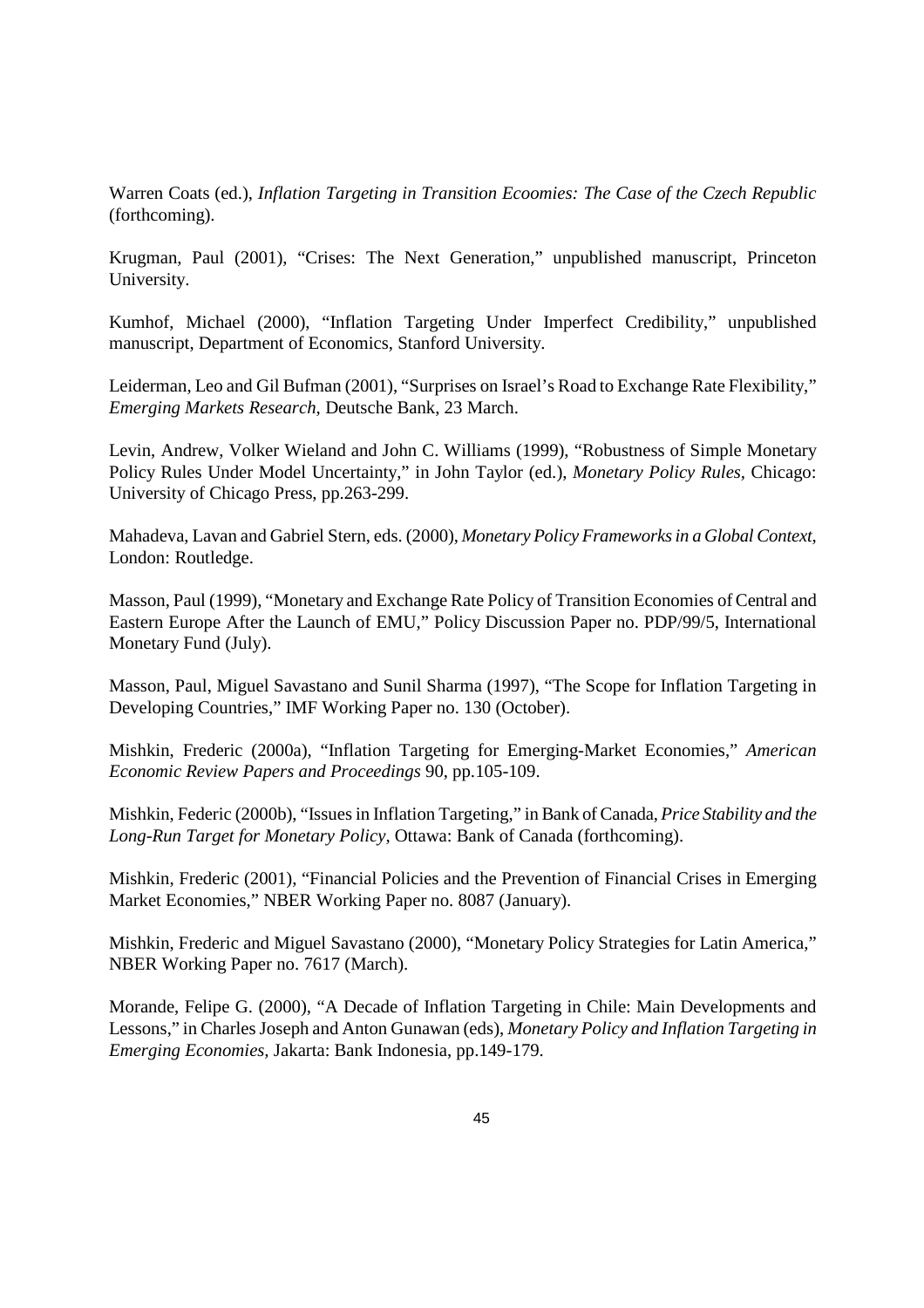Mundell, Robert (2000), "The International Monetary System in the 21<sup>st</sup> Century," Latrobe, Penn.: St. Vincent's College.

Rivas, Luis A. (2001), "Underlying Inflation Measures as Short-Run Inflation Targets in Developing Economies: The Case of Nicaragua," unpublished manuscript, Central Bank of Nicaragua.

Ryan, Chris and Christopher Thompson (2000), "Inflation Targeting and Exchange Rate Fluctuations in Australia," Research Discussion Paper 2000-06, Reserve Bank of Australia (September).

Sachs, Jeffrey A. (1980), "Wages, Flexible Exchange Rates, and Macroeconomic Policy," *Quarterly Journal of Economics* 94, pp.737-747.

Schaechter, Andrea, Mark R. Stone and Mark Zelmer (2000), "Adopting Inflation Targeting: Practical Issues for Emerging Market Countries," *Occasional Paper* no. 202, Washington, D.C.: IMF.

Svensson, Lars (1996), "Commentary," in Federal Reserve Bank of Kansas City, *Achieving Price Stability,* Kansas City: Federal Reserve Bank of Kansas City, pp.209-228.

Svensson, Lars (1997), "Inflation Forecast Targeting: Implementing and Monitoring Inflation Targeting," *European Economic Review* 41, pp.1111-1146.

Svensson, Lars (1999), "Inflation Targeting as a Monetary Policy Rule," *Journal of Monetary Economics* 43, pp.607-654.

Svensson, Lars (2000), "Open-Economy Inflation Targeting," *Journal of International Economics*  50, pp.155-183.

Taylor, John B. (1993), "Discretion Versus Policy Rules in Practice," *Carnegie Rochester Conference Series on Public Policy* 39, pp.195-214.

Von Hagen, Juergen and Barry Eichengreen (1996), "Fiscal Restraints, Federalism and European Monetary Union: Is the Excessive Deficit Procedure Counterproductive?" *American Economic Review Papers and Proceedings* 86, pp.134-138.

Williamson, John (2000), "Exchange Rate Regimes for Emerging Markets: Reviving the Intermediate Option," Policy Analyses in International Economics 60, Washington, D.C.: Institute for International Economics.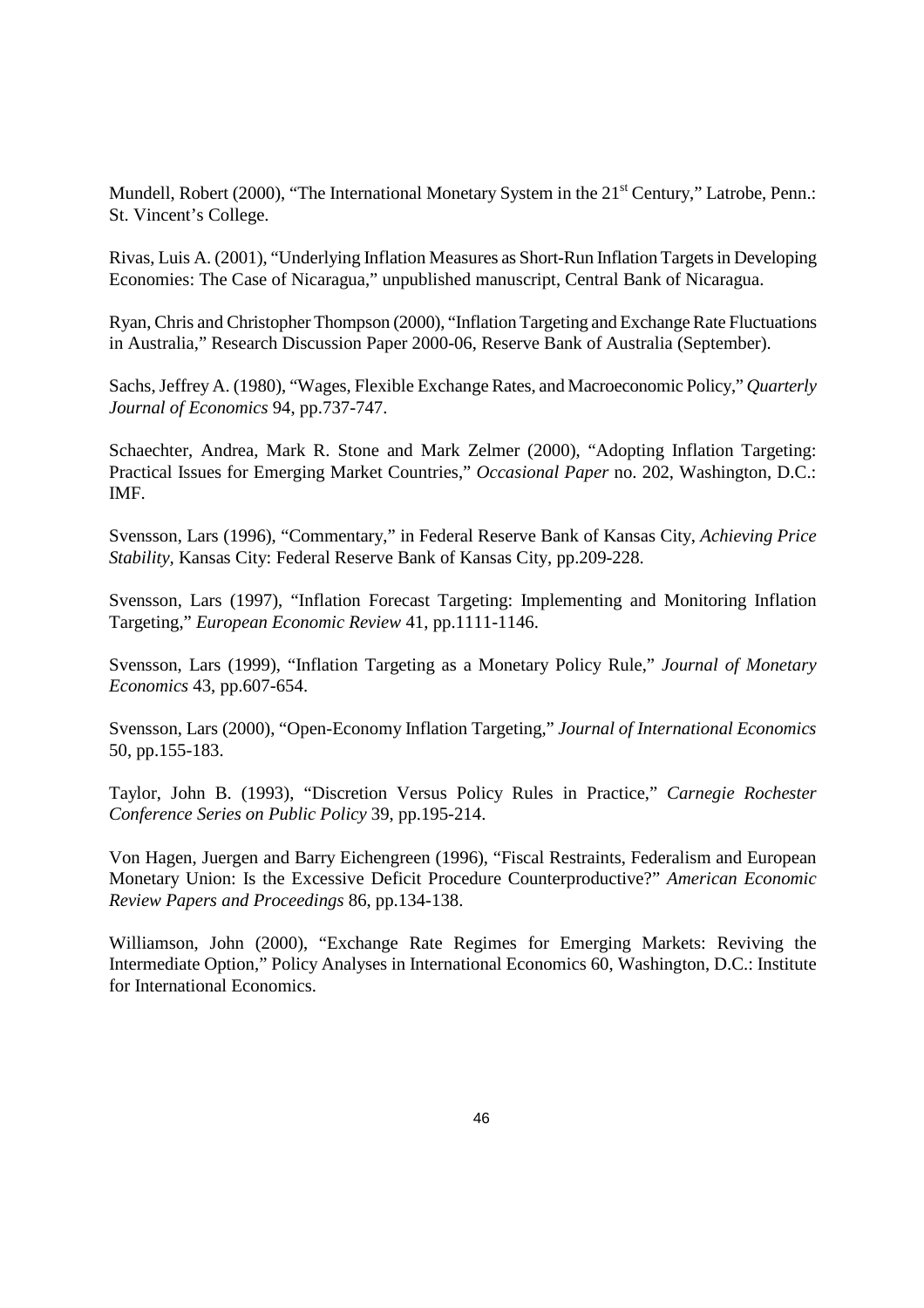## **Banco Central do Brasil**

### **Trabalhos para Discussão**

*Os Trabalhos para Discussão podem ser acessados na internet, no formato PDF,*  no endereço: *http://www.bc.gov.br* 

#### **Working Paper Series**

*Working Papers in PDF format can be downloaded from: http://www.bc.gov.br* 

| 1                       | <b>Implementing Inflation Targeting in Brazil</b><br>Joel Bogdanski, Alexandre Antonio Tombini and Sérgio Ribeiro da Costa<br>Werlang        | July/2000 |
|-------------------------|----------------------------------------------------------------------------------------------------------------------------------------------|-----------|
| $\overline{2}$          | Política Monetária e Supervisão do Sistema Financeiro Nacional no<br><b>Banco Central do Brasil</b><br>Eduardo Lundberg                      | Jul/2000  |
|                         | Monetary Policy and Banking Supervision Functions on the Central<br><b>Bank</b><br>Eduardo Lundberg                                          | July/2000 |
| $\mathbf{3}$            | Private Sector Participation: a Theoretical Justification of the Brazilian<br><b>Position</b><br>Sérgio Ribeiro da Costa Werlang             | July/2000 |
| $\overline{\mathbf{4}}$ | An Information Theory Approach to the Aggregation of Log-Linear<br><b>Models</b><br>Pedro H. Albuquerque                                     | July/2000 |
| 5                       | The Pass-Through from Depreciation to Inflation: a Panel Study<br>Ilan Goldfajn and Sérgio Ribeiro da Costa Werlang                          | July/2000 |
| 6                       | <b>Optimal Interest Rate Rules in Inflation Targeting Frameworks</b><br>José Alvaro Rodrigues Neto, Fabio Araújo and Marta Baltar J. Moreira | July/2000 |
| $\overline{7}$          | <b>Leading Indicators of Inflation for Brazil</b><br>Marcelle Chauvet                                                                        | Set/2000  |
| 8                       | The Correlation Matrix of the Brazilian Central Bank's Standard<br><b>Model for Interest Rate Market Risk</b><br>José Alvaro Rodrigues Neto  | Set/2000  |
| 9                       | <b>Estimating Exchange Market Pressure and Intervention Activity</b><br>Emanuel-Werner Kohlscheen                                            | Nov/2000  |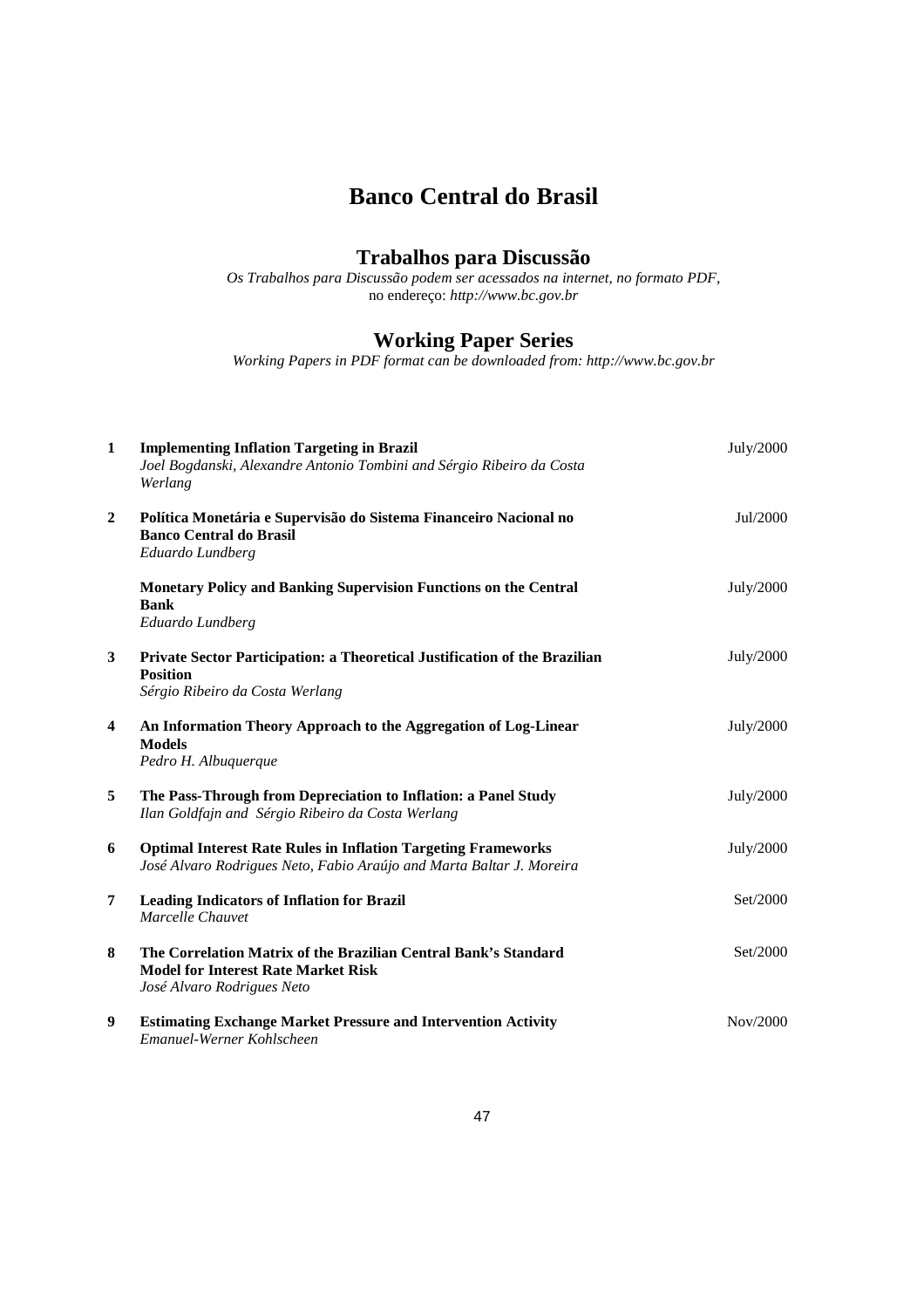| 10 | Análise do Financiamento Externo a uma Pequena Economia<br>Aplicação da Teoria do Prêmio Monetário ao Caso Brasileiro: 1991-1998<br>Carlos Hamilton Vasconcelos Araújo e Renato Galvão Flôres Júnior | Mar/2001  |
|----|------------------------------------------------------------------------------------------------------------------------------------------------------------------------------------------------------|-----------|
| 11 | A Note on the Efficient Estimation of Inflation in Brazil<br>Michael F. Bryan and Stephen G. Cecchetti                                                                                               | Mar/2001  |
| 12 | A Test of Competition in Brazilian Banking<br>Márcio I. Nakane                                                                                                                                       | Mar/2001  |
| 13 | Modelos de Previsão de Insolvência Bancária no Brasil<br>Marcio Magalhães Janot                                                                                                                      | Mar/2001  |
| 14 | <b>Evaluating Core Inflation Measures for Brazil</b><br>Francisco Marcos Rodrigues Figueiredo                                                                                                        | Mar/2001  |
| 15 | Is It Worth Tracking Dollar/Real Implied Volatility?<br>Sandro Canesso de Andrade and Benjamin Miranda Tabak                                                                                         | Mar/2001  |
| 16 | Avaliação das Projeções do Modelo Estrutural do Banco Central do<br>Brasil Para a Taxa de Variação do IPCA<br>Sergio Afonso Lago Alves                                                               | Mar/2001  |
|    | <b>Evaluation of the Central Bank of Brazil Structural Model's Inflation</b><br><b>Forecasts in an Inflation Targeting Framework</b><br>Sergio Afonso Lago Alves                                     | July/2001 |
| 17 | Estimando o Produto Potencial Brasileiro: uma Abordagem de Função<br>de Produção<br>Tito Nícias Teixeira da Silva Filho                                                                              | Abr/2001  |
|    | <b>Estimating Brazilian Potential Output: a Production Function</b><br>Approach<br>Tito Nícias Teixeira da Silva Filho                                                                               | Aug/2002  |
| 18 | A Simple Model for Inflation Targeting in Brazil<br>Paulo Springer de Freitas and Marcelo Kfoury Muinhos                                                                                             | Apr/2001  |
| 19 | <b>Uncovered Interest Parity with Fundamentals: a Brazilian Exchange</b><br><b>Rate Forecast Model</b><br>Marcelo Kfoury Muinhos, Paulo Springer de Freitas and Fabio Araújo                         | May/2001  |
| 20 | <b>Credit Channel without the LM Curve</b><br>Victorio Y. T. Chu and Márcio I. Nakane                                                                                                                | May/2001  |
| 21 | Os Impactos Econômicos da CPMF: Teoria e Evidência<br>Pedro H. Albuquerque                                                                                                                           | Jun/2001  |
| 22 | <b>Decentralized Portfolio Management</b><br>Paulo Coutinho and Benjamin Miranda Tabak                                                                                                               | June/2001 |